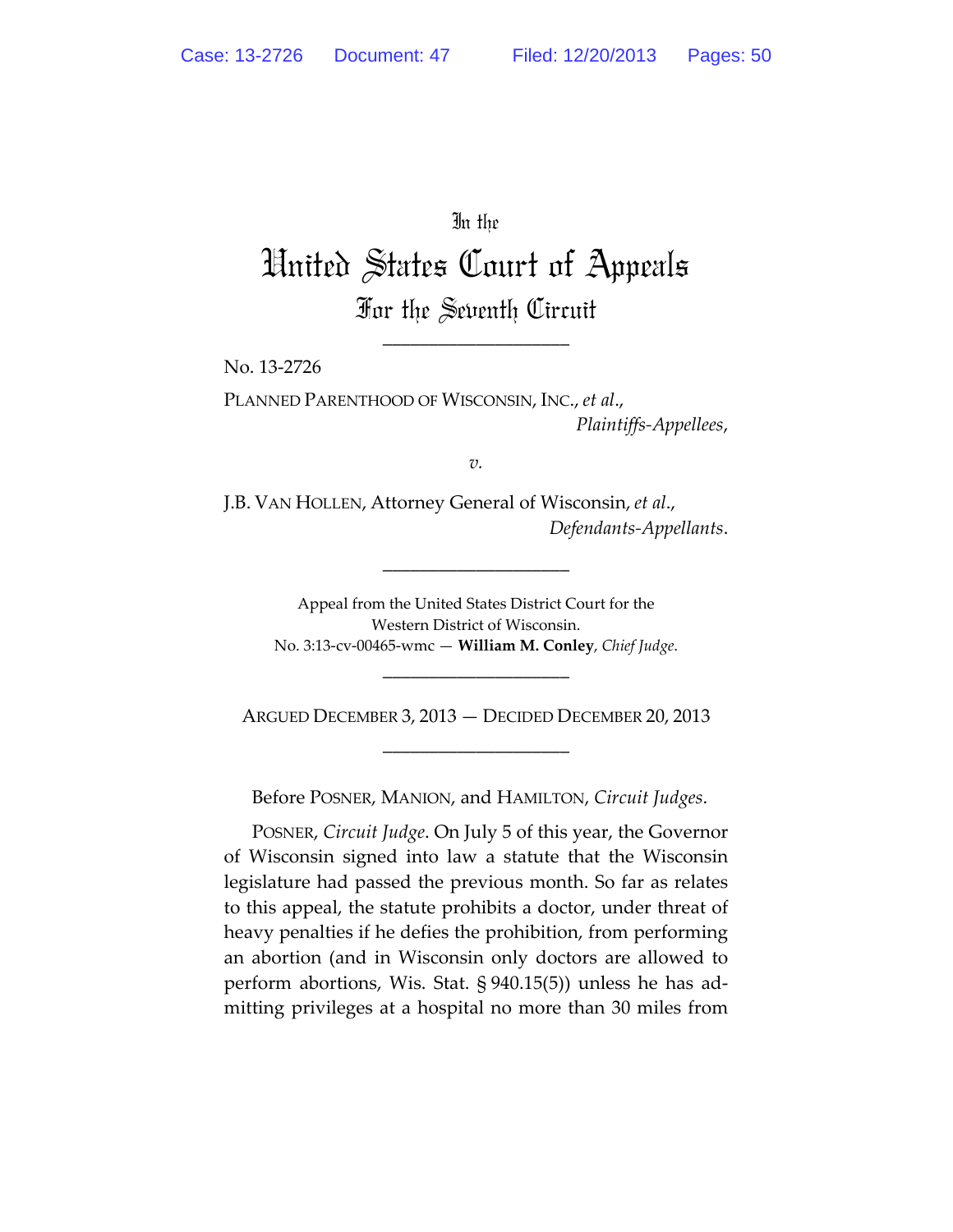the clinic in which the abortion is performed. Wis. Stat. § 253.095(2).

A doctor granted admitting privileges by a hospital be‐ comes a member of the hospital's staff and is authorized to admit patients to that hospital and to treat them there; that is the meaning of "admitting privileges." Of course any doctor (in fact any person) can bring a patient to an emergency room to be treated by the doctors employed there (these days called "hospitalists"), and all Wisconsin abortion clinics already have transfer agreements with local hospitals to streamline the process. A hospital that has an emergency room is obliged to admit and to treat a patient requiring emergency care even if the patient is uninsured. 42 U.S.C.  $\S 1395dd(b)(1)$ .

Planned Parenthood of Wisconsin and Milwaukee Wom‐ en's Medical Services (also known as Affiliated Medical Ser‐ vices)—the only entities that operate abortion clinics in Wis‐ consin—filed suit (joined by two physicians affiliated with these clinics, whom we'll largely ignore in an effort to sim‐ plify our opinion) challenging the constitutionality of the new statute under 42 U.S.C. § 1983, which provides a tort remedy for violations of federal law by state employees. The suit was filed promptly on July 5 and simultaneously with the filing the plaintiffs moved in the district court for a tem‐ porary restraining order. The court granted the motion on July 8 and later converted it to a preliminary injunction against enforcement of the statute pending a trial on the merits. The sparse evidentiary record ends on August 2, the day the preliminary injunction was granted. The defend‐ ants—the Attorney General of Wisconsin and other state of‐ ficials involved in enforcing the statute (we refer to the de‐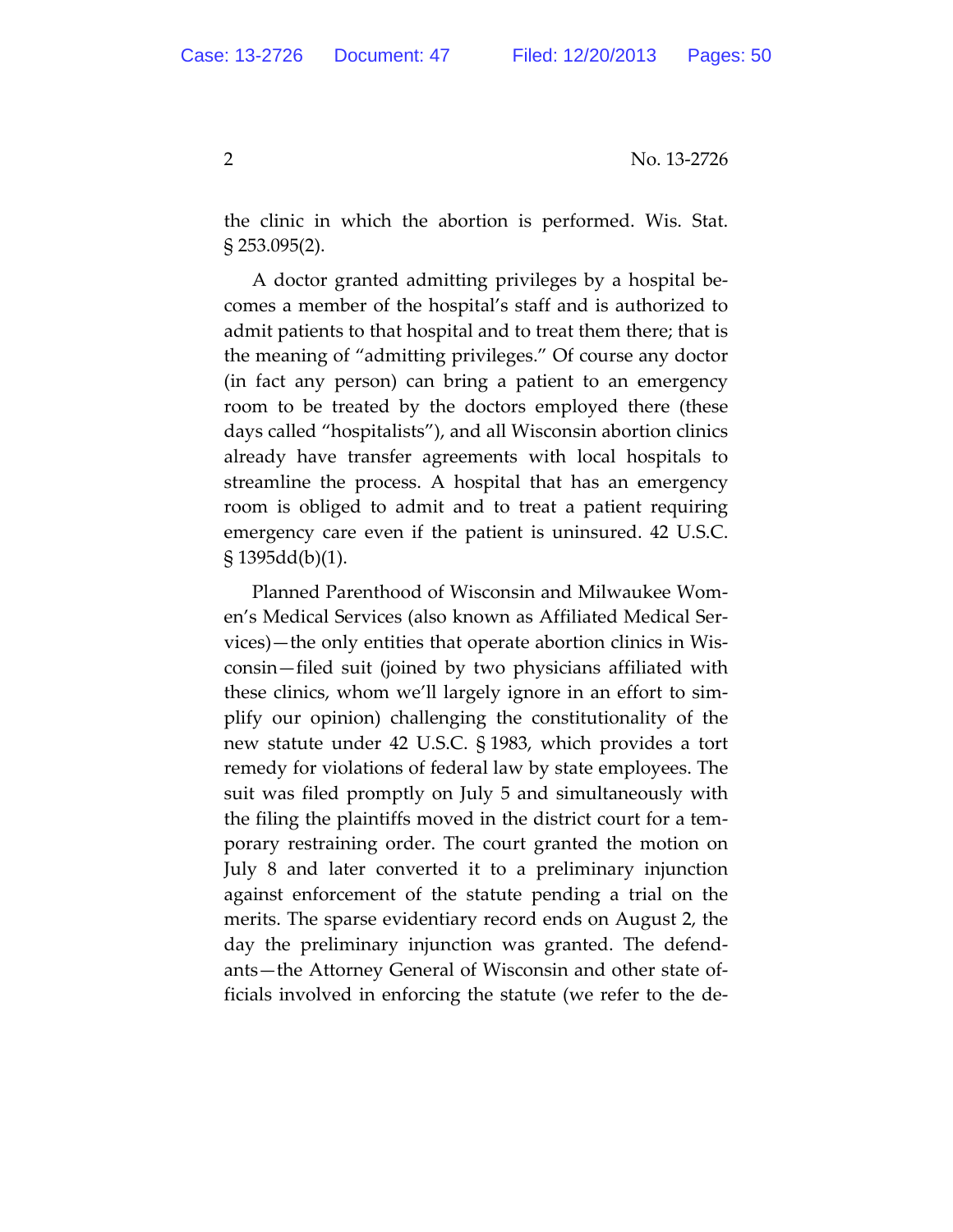fendants collectively as the "state")—have appealed. 28 U.S.C. § 1292(a)(1).

Discovery is continuing in the district court, but the judge has stayed the trial (originally set for November 25) pending resolution of this appeal. The stay had been re‐ quested by the defendants, and in granting it the judge ex‐ plained that "(1) the stay will not prejudice plaintiffs; and (2) a stay may simplify or clarify the issues in question and streamline the case for trial. Except for the lingering uncer‐ tainty (which will not be eliminated until this matter is re‐ solved through final appeal), plaintiffs are not prejudiced by the stay now that an injunction is in place. As plaintiffs acknowledge, additional time may allow them to develop the record as to their ability to obtain admitting privileges at local hospitals. Furthermore, the Seventh Circuit's review of the preliminary injunction order will likely provide guid‐ ance to this court and the parties on the law and its applica‐ tion to the facts here. If anything, it would be inefficient for this court to address the merits of plaintiffs' claims until ob‐ taining this guidance from the Seventh Circuit" (citations omitted).

All we decide today is whether the district judge was justified in entering the preliminary injunction. Evidence pre‐ sented at trial may critically alter the facts found by the dis‐ trict judge on the basis of the incomplete record compiled in the first month of the suit, and recited by us.

Although signed into law on July 5, a Friday, the statute required compliance—the possession of admitting privileges at a hospital within a 30‐mile radius of the clinic at which a doctor performs abortions—by July 8, the following Mon‐ day. So there was only the weekend between the governor's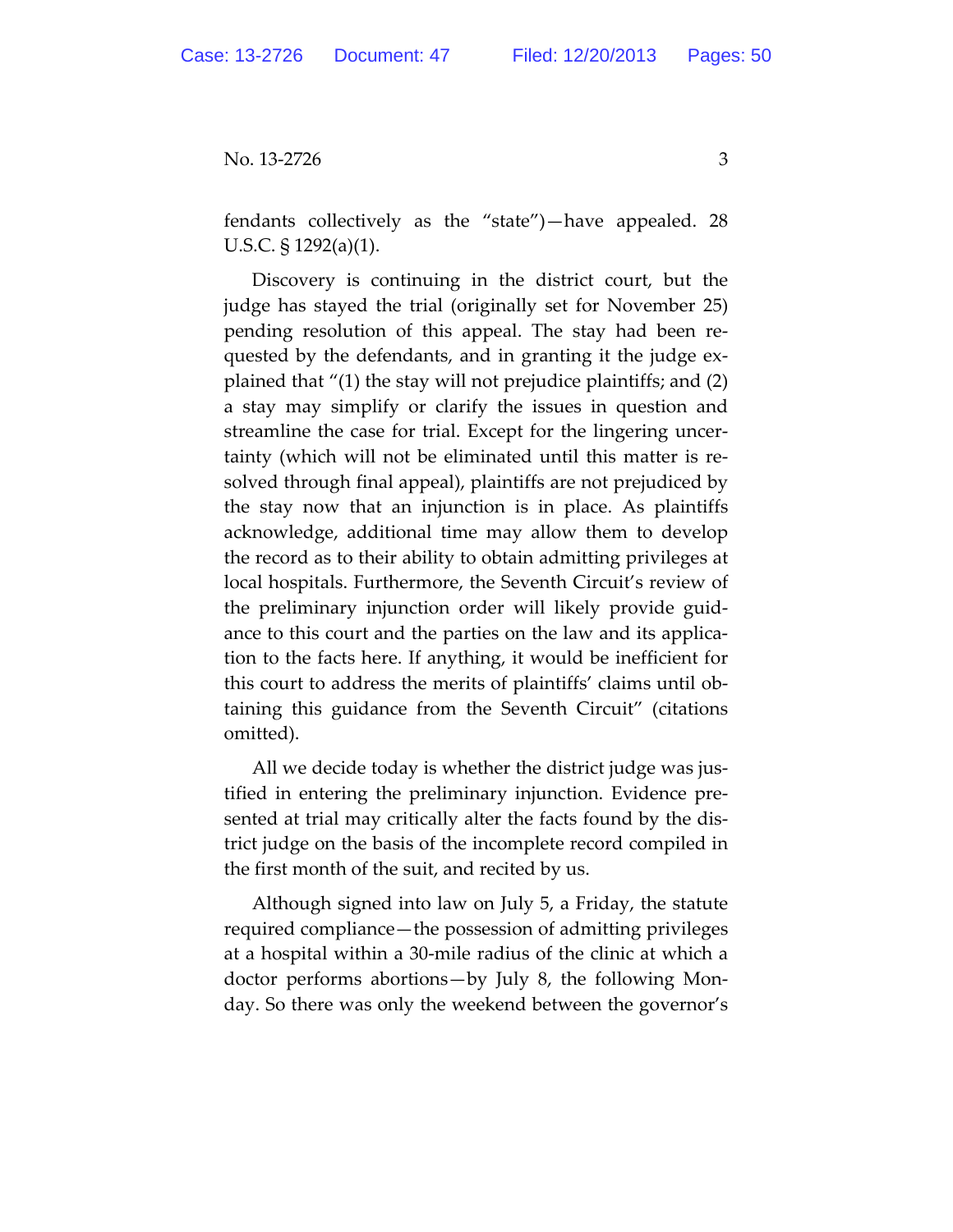signing the bill and the deadline for an abortion doctor to obtain those privileges. There was no way the deadline could have been met even if the two days hadn't been week‐ end days. It is unquestioned that it takes a minimum of two or three months to obtain admitting privileges (often a hos‐ pital's credentials committee, which decides whether to grant admitting privileges, meets only once a month), and often it takes considerably longer. Moreover, hospitals are permitted rather than required to grant such privileges.

All seven doctors in Wisconsin who perform abortions but as of July 8 did not have visiting privileges at a hospital within a 30-mile radius of their clinic applied for such privileges forthwith. But as of the date of oral argument of this appeal—five months after the law would have taken effect had it not been for the temporary restraining order—the application of one of the doctors had been denied and none of the other applications had been granted. Had enforcement of the statute not been stayed, two of the state's four abortion clinics—one in Appleton and one in Milwaukee—would have had to shut down because none of their doctors had admitting privileges at a hospital within the prescribed 30‐ mile radius of the clinics, and a third clinic would have lost the services of half its doctors. The impossibility of compli‐ ance with the statute even by doctors fully qualified for ad‐ mitting privileges is a compelling reason for the preliminary injunction, albeit a reason that diminishes with time. There would be no quarrel with a one‐year deadline for obtaining admitting privileges as distinct from a one‐weekend dead‐ line, and if so that might seem to argue for a one‐year (or even somewhat shorter) duration for the preliminary injunc‐ tion. But there should be no problem in getting the case to trial and judgment well before July 8, 2014. The plaintiffs are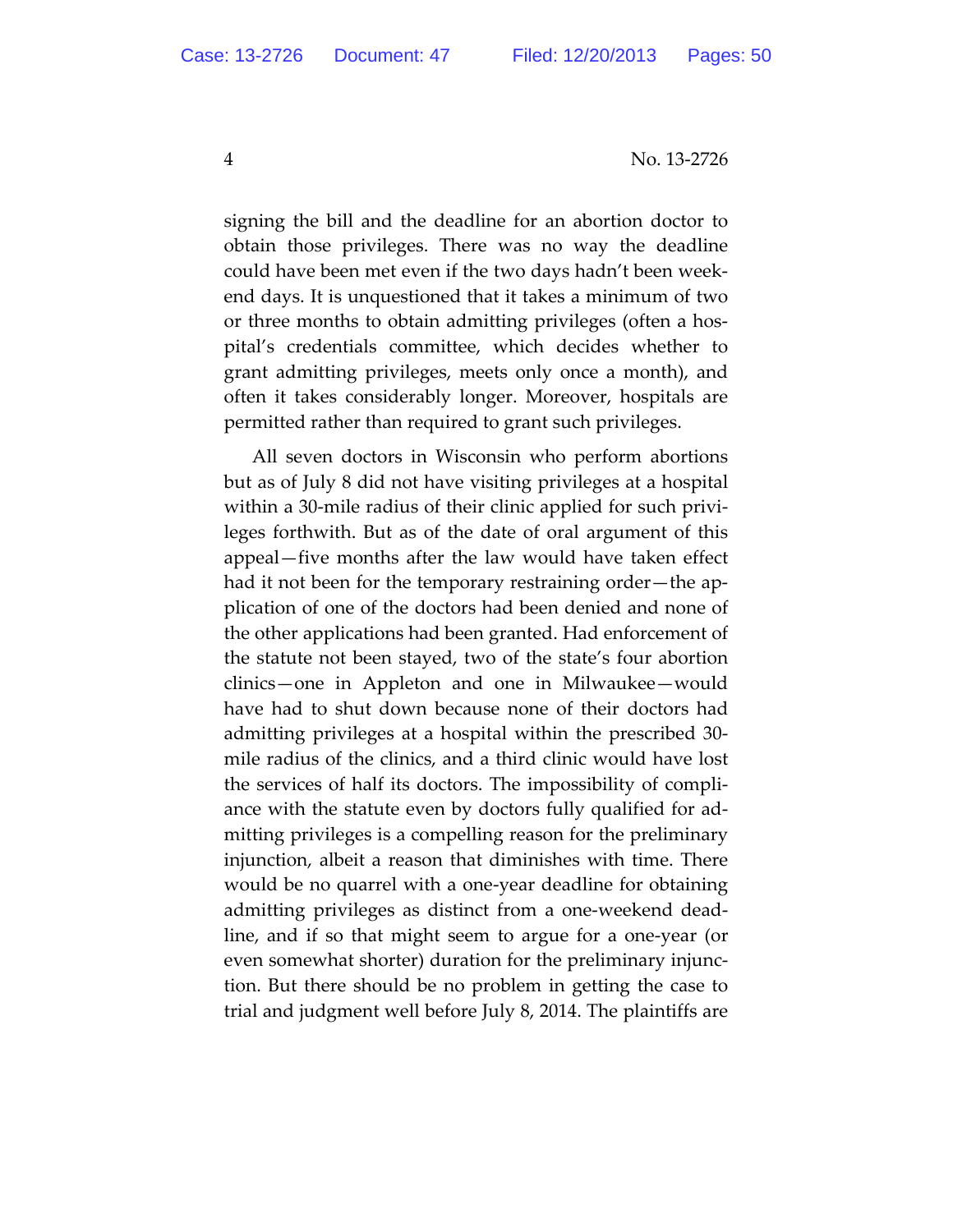ready to go to trial. The defendants contemplate very limited discovery. Furthermore there are more reasons for the pre‐ liminary injunction than just the impossibility of compliance with the statute within the deadline set by the statute.

The stated rationale of the Wisconsin law is to protect the health of women who have abortions. Most abortions—in Wisconsin 97 percent—are performed in clinics rather than in hospitals, and proponents of the law argue that if a wom‐ an requires hospitalization because of complications from an abortion she will get better continuity of care if the doctor who performed the abortion has admitting privileges at a nearby hospital. The plaintiffs disagree. They argue that the statute would do nothing to improve women's health—that its only effect would be to reduce abortions by requiring abortion doctors to jump through a new hoop: acquiring admitting privileges at a hospital within 30 miles of their clinic. No documentation of medical need for such a re‐ quirement was presented to the Wisconsin legislature when the bill that became the law was introduced on June 4 of this year. The legislative deliberations largely ignored the provi‐ sion concerning admitting privileges, focusing instead on another provision—a requirement not challenged in this suit that a woman seeking an abortion obtain an ultrasound ex‐ amination of her uterus first (if she hadn't done so already), which might induce her to change her mind about having an abortion. Wis. Stat. § 253.10(3)(c)(1)(gm).

No other procedure performed outside a hospital, even one as invasive as a surgical abortion (such as a colonoscopy, or various arthroscopic or laparoscopic procedures), and even if performed when the patient is under general anes‐ thesia, and even though more than a quarter of all surgery in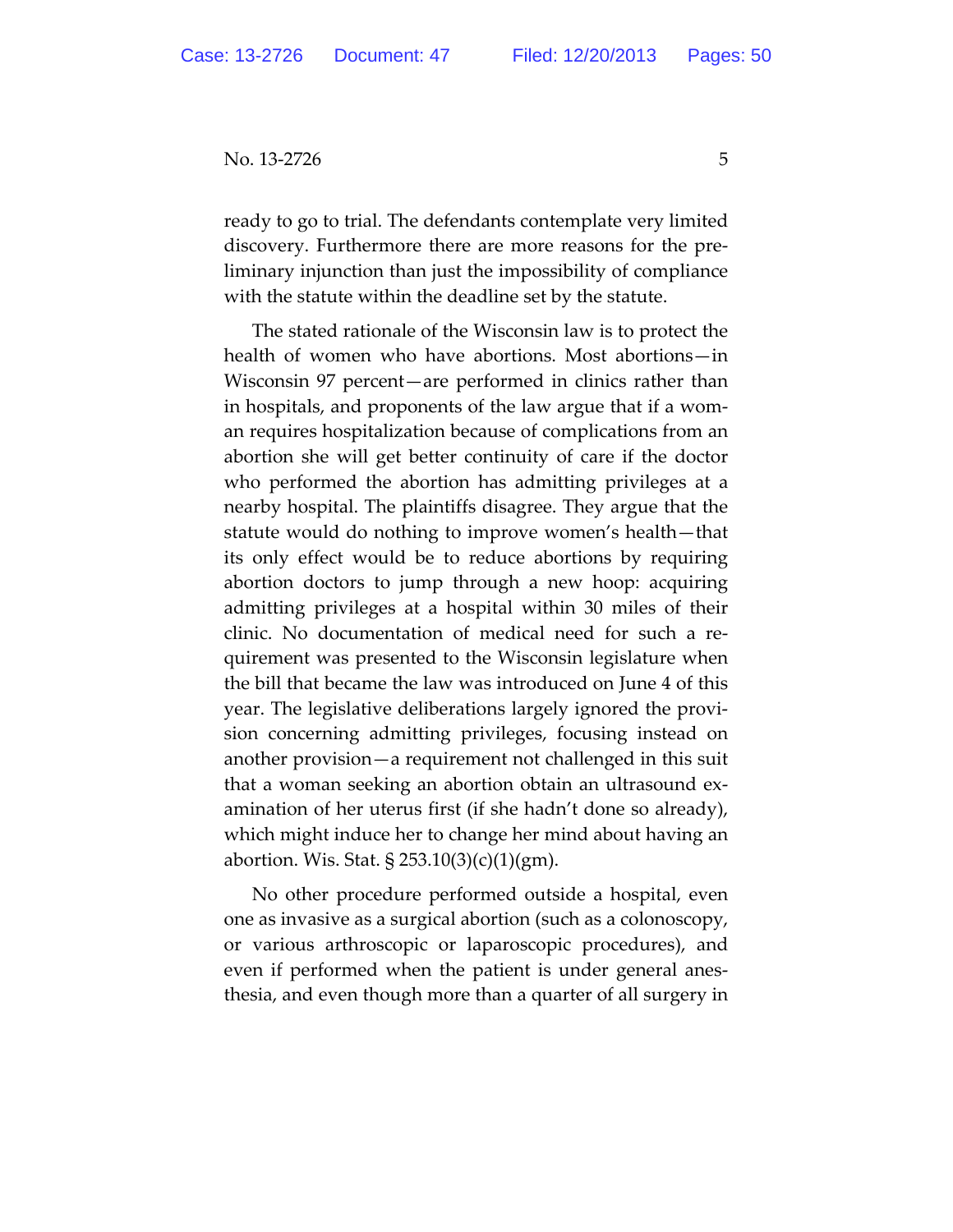the United States is now performed outside of hospitals, Ka‐ ren A. Cullen et al., "Ambulatory Surgery in the United States: 2006," *Centers for Disease Control and Prevention: Na‐ tional Health Statistics Reports* No. 11, Sept. 4, 2009, p. 5, www.cdc.gov/nchs/data/nhsr/nhsr011.pdf (visited Dec. 19, 2013, as were the other websites cited in this opinion), is re‐ quired by Wisconsin law to be performed by doctors who have admitting privileges at hospitals within a specified, or indeed any, radius of the clinic at which the procedure is performed. That is true even for gynecological procedures such as diagnostic dilation and curettage (removal of tissue from the inside of the uterus), hysteroscopy (endoscopy of the uterus), and surgical completion of miscarriage (surgical removal of fetal tissue remaining in the uterus after a mis‐ carriage, which is to say a spontaneous abortion), that are medically similar to and as dangerous as abortion—or so at least the plaintiffs argue, without contradiction by the de‐ fendants. These procedures, often performed by the same doctors who perform abortions, appear to be virtually indis‐ tinguishable from abortion from a medical standpoint.

An issue of equal protection of the laws is lurking in this case. For the state seems indifferent to complications from non-hospital procedures other than surgical abortion (especially other gynecological procedures), even when they are more likely to produce complications. The rate of complica‐ tions resulting in hospitalization from colonoscopies, for ex‐ ample, appears to be three to six times the rate of complica‐ tions from abortions. Compare Cynthia W. Ko et al., "Seri‐ ous Complications Within 30 Days of Screening and Surveil‐ lance Colonoscopy Are Uncommon," 8 *Clinical Gastroenterol‐ ogy & Hepatology* 166, 171–72 (2010), with two studies cited in an amicus curiae brief filed by the American College of Ob‐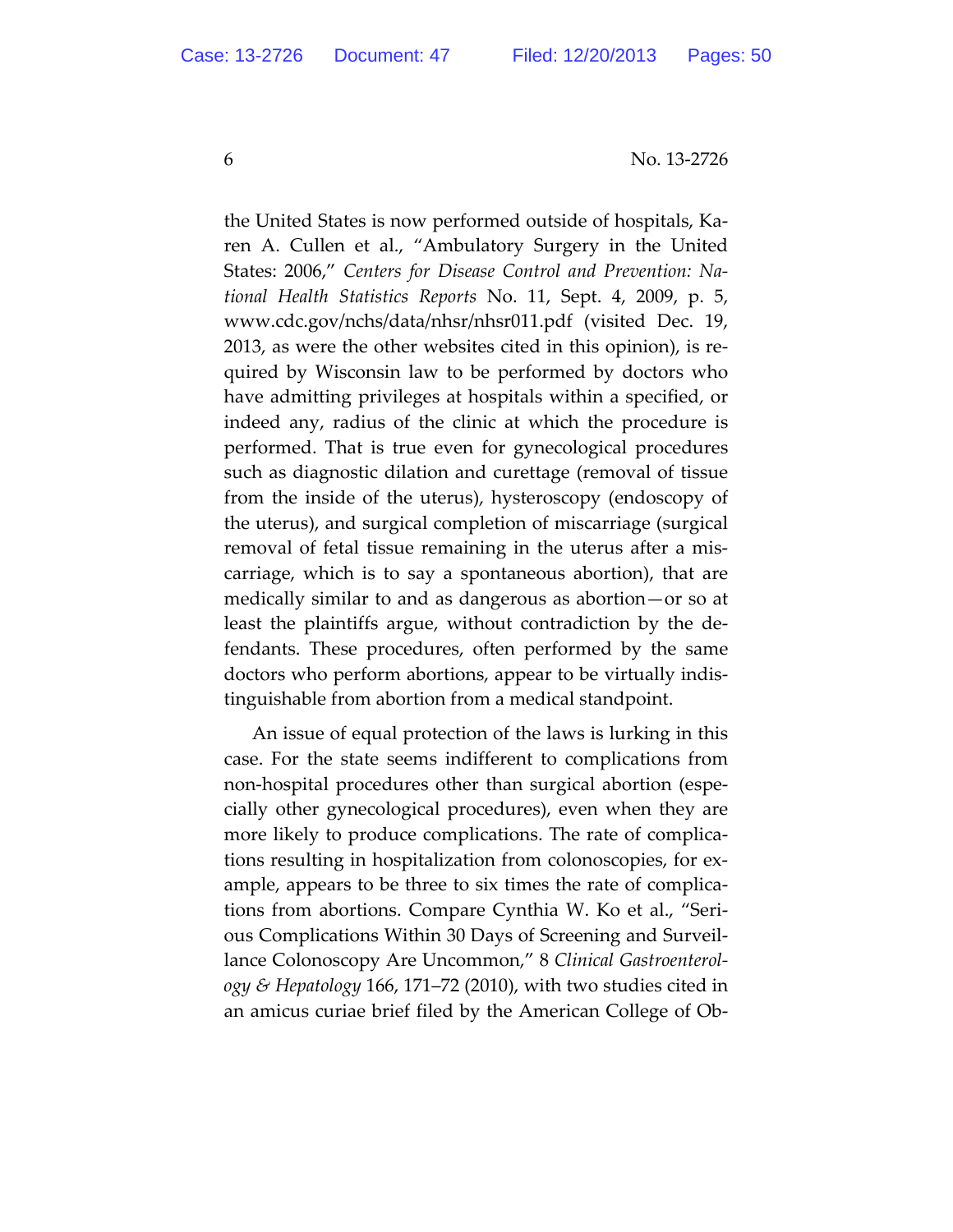stetricians and Gynecologists, Tracy A. Weitz et al., "Safety of Aspiration Abortion Performed by Nurse Practitioners, Certified Nurse Midwives, and Physician Assistants Under a California Legal Waiver," 103 *Am. J. Public Health* 454, 457– 58 (2013), and Kelly Cleland et al., "Significant Adverse Events and Outcomes After Medical Abortions," 121 *Obstet‐ rics & Gynecology* 166, 169 (2013). Wisconsin's annual report on abortions suggests a higher incidence of complications but it is unclear whether they all require hospitalization and it still is lower than the reported incidence of complications from colonoscopies. Wisconsin Department of Health Ser‐ vices, "Reported Induced Abortions in Wisconsin, 2012" (Aug 2013), www.dhs.wisconsin.gov/publications/p4/ p45360‐12.pdf. It is possible that because of widespread dis‐ approval of abortion, abortions and their complications may be underreported—some women who experience such com‐ plications and are hospitalized may tell the hospital staff that the complications are from a miscarriage. But as yet there is no evidence in the record of such undercounting. The state's own report on abortions, just cited, lists (at table 9 of the re‐ port) only 11 complications out of the 6,692 abortions of Wisconsin residents reported in 2012—a rate of less than 1.6 tenths of 1 percent (1 per 608 abortions). And the report does not indicate how many of the complications involved hospi‐ talization or whether 6,692 was an undercount of the num‐ ber of abortions.

We asked the state's lawyer at oral argument what evi‐ dence he anticipated producing at the trial on the merits. He did not mention evidence of alleged undercounting of abor‐ tions, but only that the state was looking for women in Wis‐ consin who had experienced complications from an abortion to testify. He did not mention any medical or statistical evi‐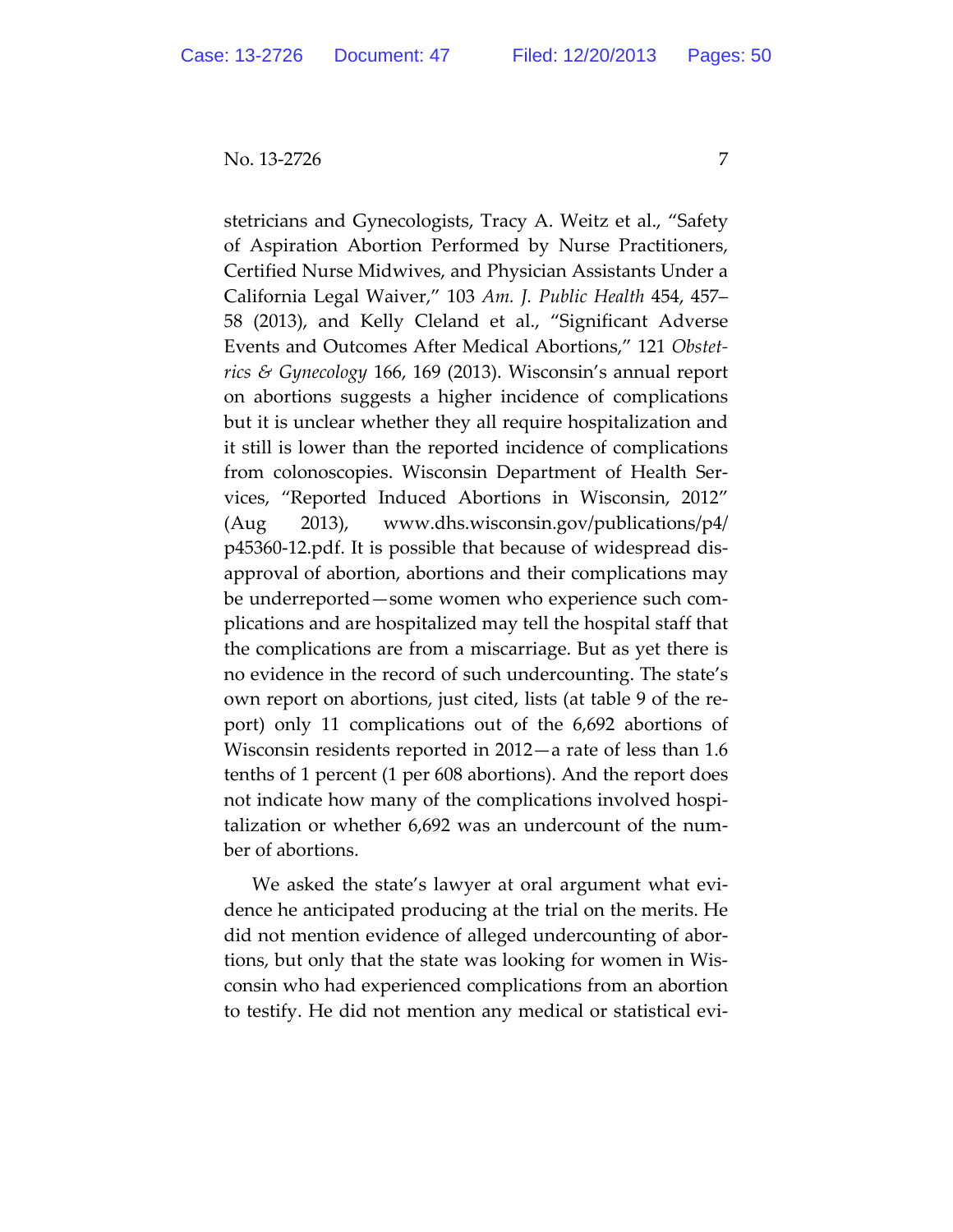dence. This may explain why the trial, originally scheduled for November 25, only four and a half months after the suit was filed, was expected to last only a couple of days. And it is why we think it most unlikely that the trial can't be com‐ pleted well before the one‐year anniversary of the date of the statute's enactment.

The district judge said in a footnote in his opinion that while he would "await trial on the issue, … the complete ab‐ sence of an admitting privileges requirement for clinical [i.e., outpatient] procedures including for those with greater risk is certainly evidence that Wisconsin Legislature's only *pur‐ pose* in its enactment was to restrict the availability of safe, legal abortion in this State, particularly given the lack of any demonstrable medical benefit for its requirement either pre‐ sented to the Legislature or [to] this court" (emphasis in original). A fuller enumeration of considerations based on purpose would include the two‐day deadline for obtaining admitting privileges, the apparent absence of any medical benefit from requiring doctors who perform abortions to have such privileges at a nearby or even any hospital, the differential treatment of abortion vis‐à‐vis medical proce‐ dures that are at least as dangerous as abortions and proba‐ bly more so, and finally the strange private civil remedy for violations: The father or grandparent of the "aborted unborn child" is entitled to obtain damages, including for emotional and psychological distress, if the abortion was performed by a doctor who violated the admitting‐privileges provision. Wis. Stat. § 253.095(4)(a). Yet if the law is aimed *only* at pro‐ tecting the mother's health, a violation of the law could harm the fetus's father or grandparent only if the mother were in‐ jured as a result of her abortion doctor's lacking the required admitting privileges. But no proof of such injury is required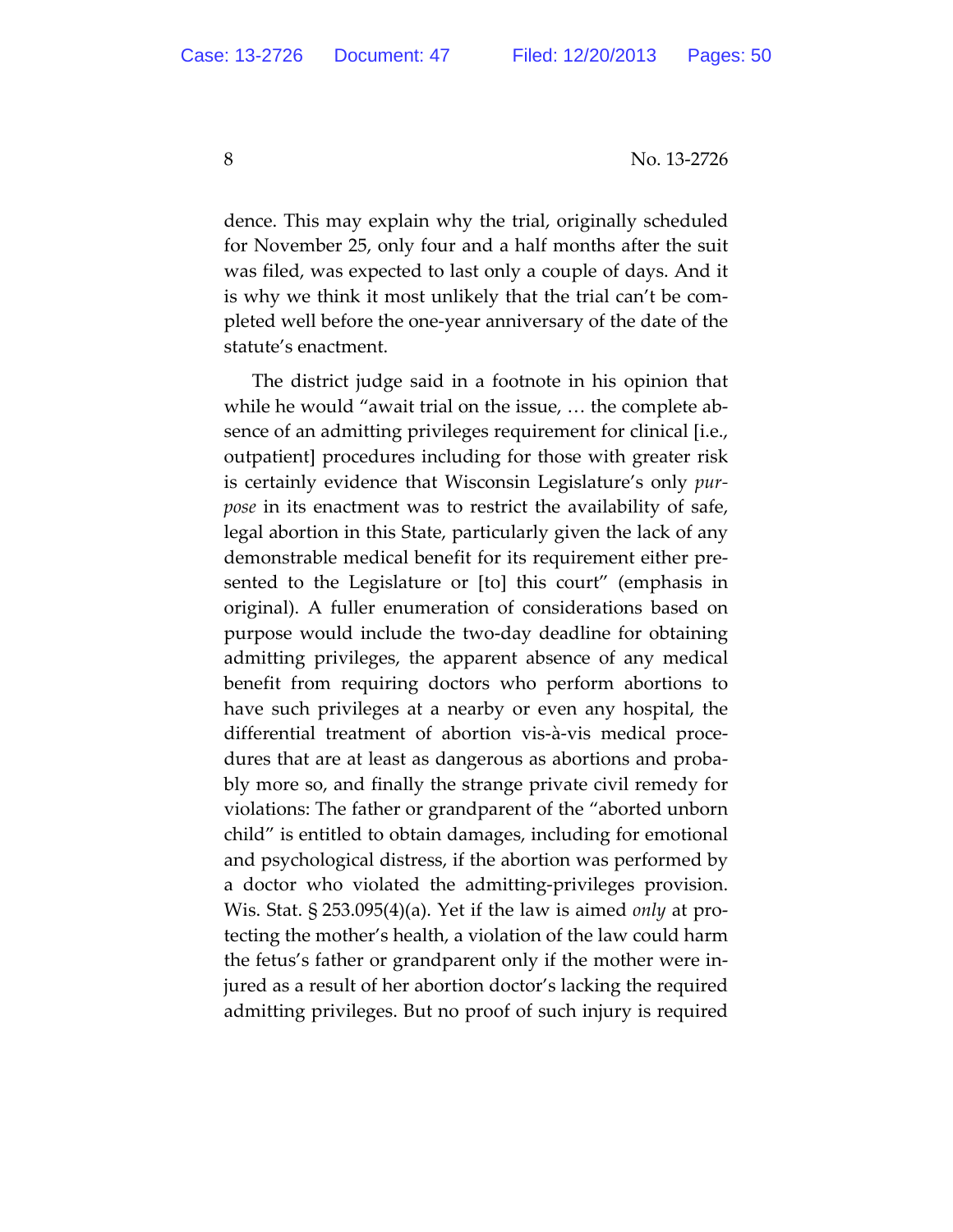to entitle the father or grandparent to damages if he proves a violation and resulting emotional or psychological injury to himself.

However, the purpose of the statute is not at issue in this appeal. In urging affirmance the plaintiffs reserve the issue for trial, arguing to us only that the law discourages abor‐ tions without medical justification and imposes an undue burden on women. And the state on its side does not defend the statute as protecting fetal life but only as protecting the health of women who have abortions.

Wisconsin's statute is not unique. Six states have laws nearly identical to Wisconsin's: Ala. Code § 26‐23E‐4; Miss. Code. § 41‐75‐1(f); Mo. Stat. § 188.080; N.D. Cent. Code § 14‐ 02.1‐04(1); Tenn. Code § 39‐15‐202(h); Tex. Health & Safety Code § 171.0031(a)(1). Five more have similar though less stringent requirements relating to admitting privileges for abortion doctors: Ariz. Rev. Stat.  $\S 36-449.03(C)(3)$ ; Fla. Stat. § 390.012(3)(c)(1); Ind. Code § 16‐34‐2‐4.5; Kan. Stat. § 65‐ 4a09(d)(3); Utah Admin. Code R432‐600‐13(2)(a). The plain‐ tiffs argue that such laws, which are advocated by the right to life movement, are intended to hamstring abortion. The defendants deny this. We needn't take sides. Discovering the intent behind a statute is difficult at best because of the collective character of a legislature, and may be impossible with regard to the admitting‐privileges statutes. Some Wisconsin legislators doubtless voted for the statute in the hope that it would reduce the abortion rate, but others may have voted for it because they considered it a first step toward making invasive outpatient procedures in general safer.

As now appears (the trial may cast the facts in a different light), the statute, whatever the intent behind it (if there is a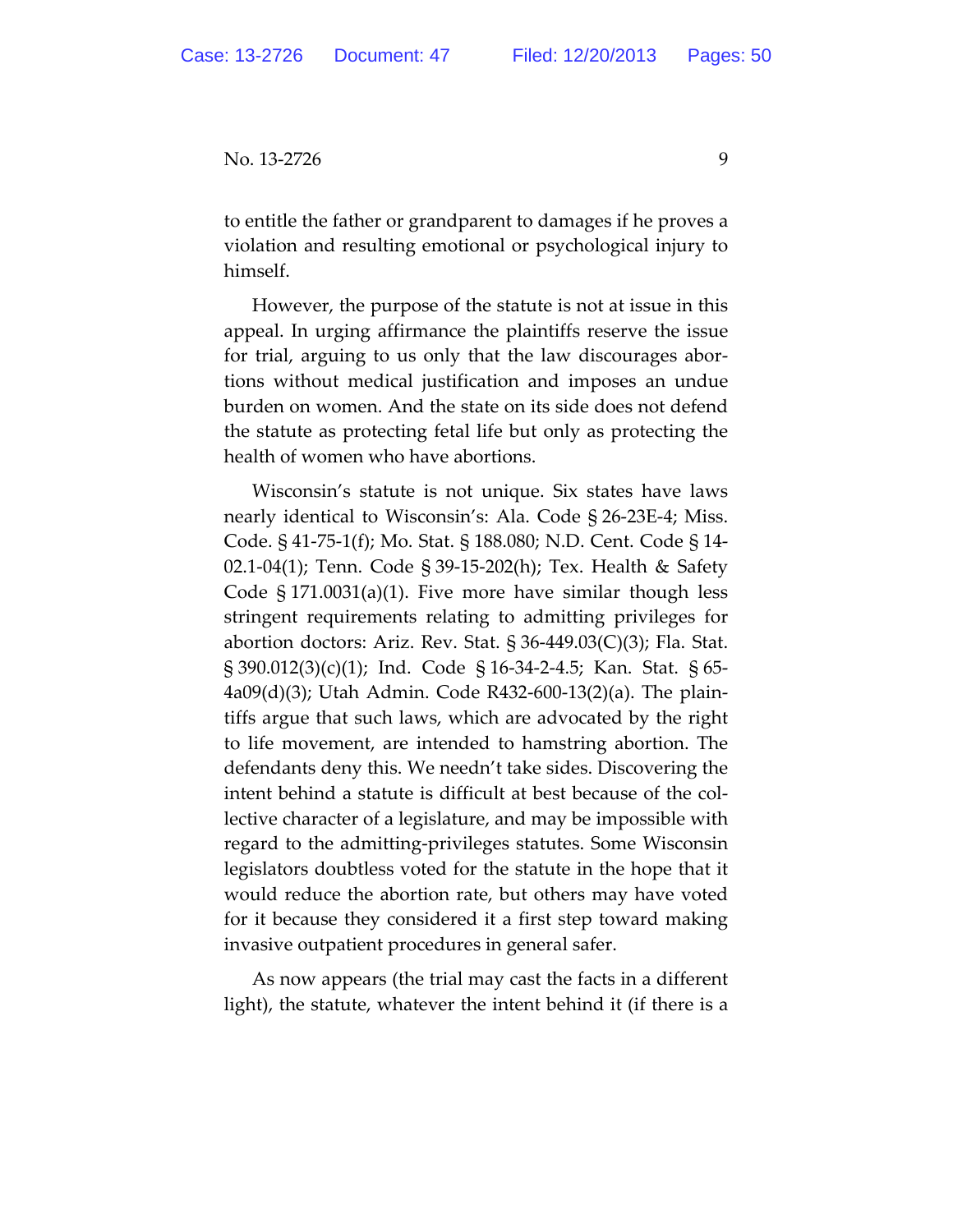single intent), seems bound to have a substantial impact on the practical availability of abortion in Wisconsin, and not only because of the unreasonably tight implementation deadline. Virtually all abortions in Wisconsin are performed at the plaintiffs' four clinics; no other clinics in the state per‐ form abortions and hospitals perform only a small fraction of the state's abortions; and a significant fraction of the clin‐ ics' doctors don't have admitting privileges at hospitals within 30‐mile radii of their clinics.

What is more, because few doctors in Wisconsin perform abortions, those who do often work at more than one clinic, so that the statute would require them to obtain admitting privileges at multiple hospitals. And whether any of the hospitals would give these doctors admitting privileges is unknown. It is true that federal law prohibits hospitals that receive federal funding, including Catholic hospitals, from denying admitting privileges merely because a doctor per‐ forms abortions. 42 U.S.C.  $\S 300a-7(c)(1)(B)$  (the "Church Amendments"). Yet Wisconsin State Senator Mary Lazich, one of the authors of the admitting‐privileges law, was seemingly unaware of the Church Amendments, as were in‐ deed officials of the largest Catholic hospitals in Wisconsin, which before they were informed of the amendments were emphatic that their religious beliefs would preclude their granting admitting privileges to doctors who perform abor‐ tions. Akbar Ahmed, "Abortion Ruling Mired in Confu‐ sion," *Milwaukee Journal Sentinel*, July 27, 2013, p. A1, www.jsonline.com/news/statepolitics/court‐file‐shows‐ confusion‐over‐wisconsin‐abortion‐regulation‐law‐

b9961373z1‐217196251.html#ixzz2mcyeJ5ba. In the words of the chief medical officer of one such hospital, "Wheaton Franciscan Healthcare is a ministry of the Catholic church.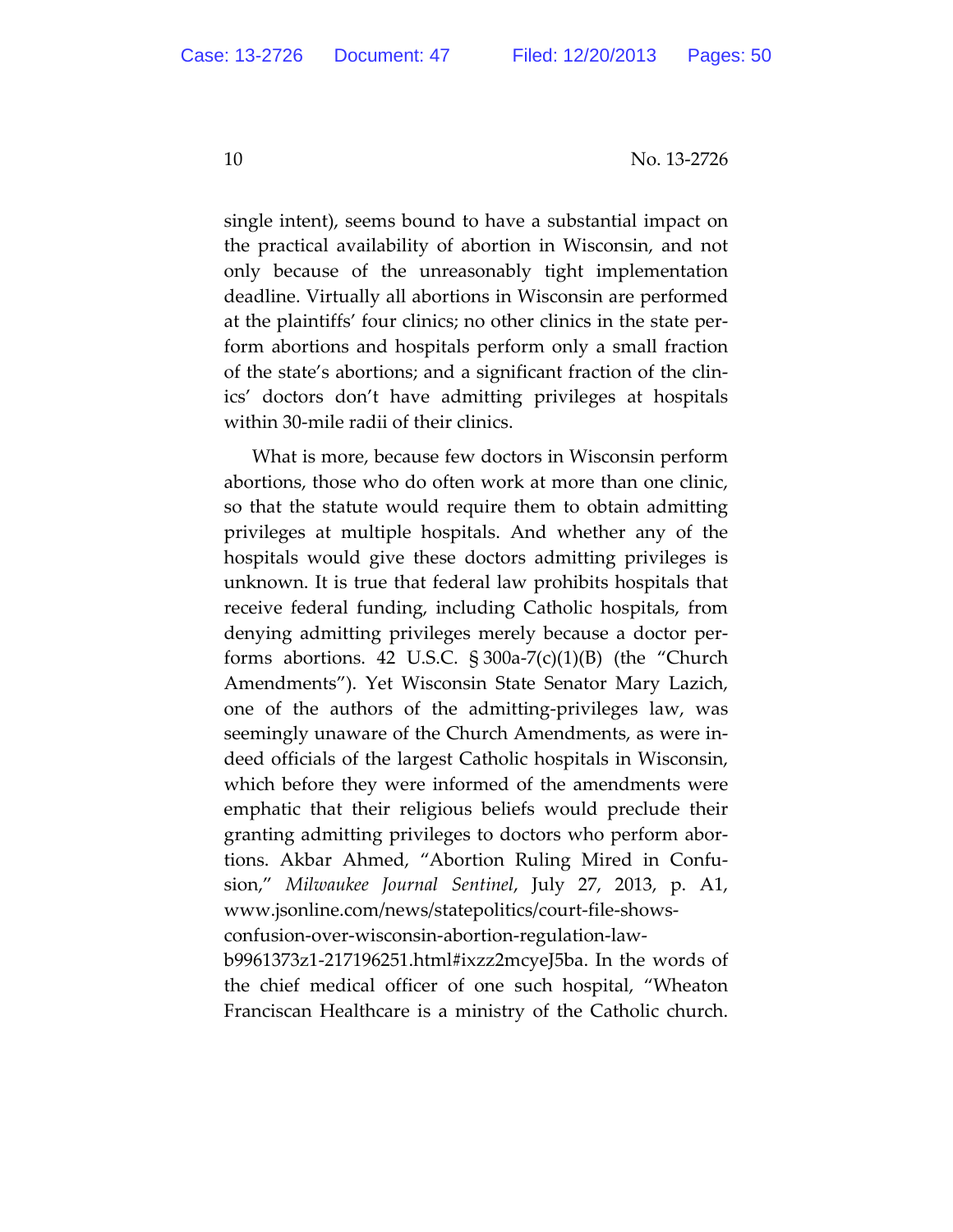… For that reason, if it's known to us that a doctor performs abortions and that doctor applies for privileges at one of our hospitals, our hospital board would not grant privileges." *Id.*

So not only would allowing the new law to go into effect on July 8 have wreaked havoc with the provision of abor‐ tions in Wisconsin because of the months it would have tak‐ en for the doctors who perform abortions to obtain admit‐ ting privileges within the prescribed radii of their clinics; in addition their requests for such privileges would have en‐ countered resistance at Catholic hospitals—and perhaps at other hospitals as well, given the widespread hostility to abortion and the lack of any likely benefit to a hospital from granting such privileges to an abortion doctor.

The criteria for granting admitting privileges are multi‐ ple, various, and unweighted. They include how frequently the physician uses the hospital (that is, the number of patient admissions), the quantity of services provided to the patient at the hospital, the revenue generated by the physician's pa‐ tient admissions, and the physician's membership in a par‐ ticular practice group or academic faculty ("closed staff" ar‐ rangements). Barry R. Furrow et al., *Health Law* § 14‐15, pp. 707–08 (2d ed. 2000); Elizabeth A. Weeks, "The New Eco‐ nomic Credentialing: Protecting Hospitals from Competition by Medical Staff Members," 36 *J. Health L*. 247, 249–52 (2003). The absence of definite standards for the granting of admit‐ ting privileges makes it difficult not only to predict who will be granted such privileges at what hospitals and when, but also to prove an improper motive for denial. Akbar Ahmed, "Hospitals Can't Deny Privileges," *Milwaukee Journal Senti‐ nel*, Aug. 7, 2013, p. A1, www.jsonline.com/news/ statepolitics/wisconsin‐attorney‐general‐says‐hospitals‐cant‐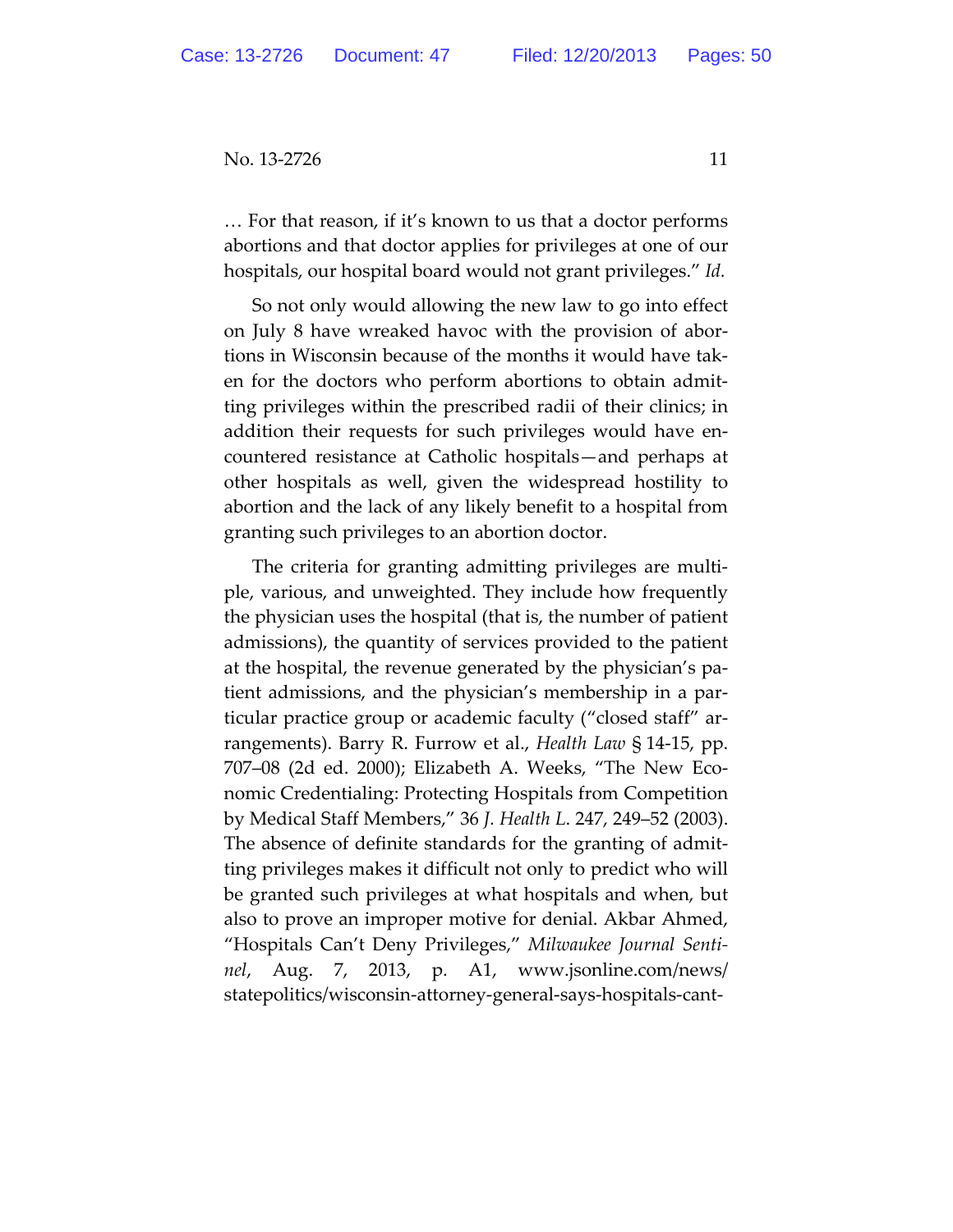deny‐admitting‐privileges‐to‐abortion‐doctors‐b997046‐ 218608951.html, points out for example that according to the Senior Counsel of the National Women's Law Center, "in other states that have recently passed privileges require‐ ments for abortion providers, religiously affiliated hospitals have denied the doctors' applications by citing their failure to meet other standards, such as admitting a certain number of patients per year. In Mississippi, a Baptist hospital did not provide doctors at an abortion clinic with an application for privileges because none of its staff would write letters in support of the doctors, according to a court affidavit provid‐ ed by the clinic's attorneys at the Center for Reproductive Rights."

Pretext aside, a common and lawful criterion for granting admitting privileges (though it has been criticized by the American Medical Association, see AMA, "Opinion 4.07— Staff Privileges," www.ama‐assn.org/ama/pub/physician‐ resources/medical‐ethics/code‐medical‐ethics/

opinion407.page) is the number of patient admissions a doc‐ tor can be expected to produce for the hospital—the more the better, as that means more utilization of hospital em‐ ployees and resources and hence more fees for the hospital. But the number of patient admissions by doctors who per‐ form abortions is likely to be negligible because there appear to be so few complications from abortions and only a frac‐ tion of those require hospitalization—probably a very small fraction. An even smaller fraction will still be near the hospi‐ tal at which the doctor has admitting privileges when the complication arises. The state does not dispute the district court's finding that "up to half of the complications will not present themselves until after the patient is home."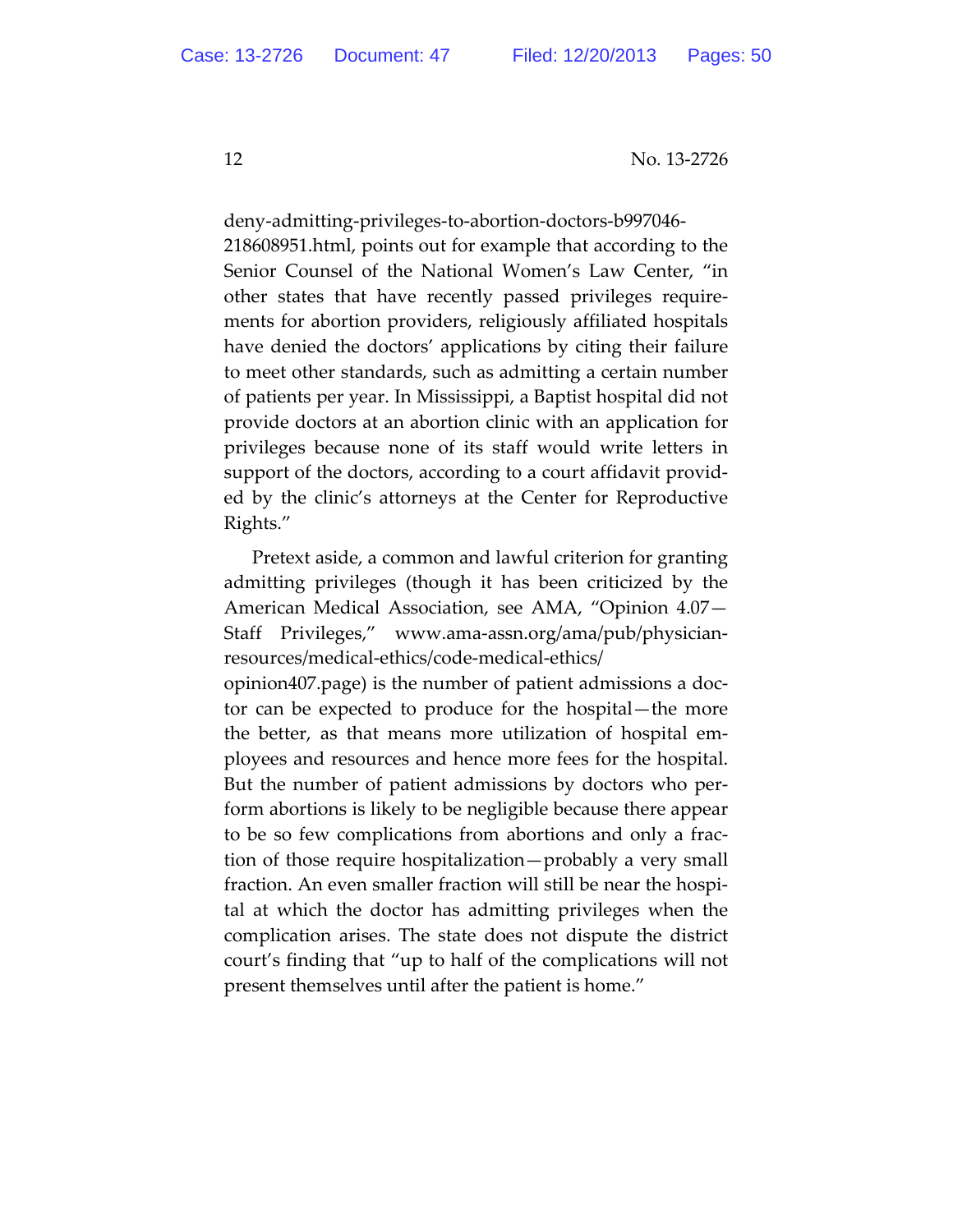But what is certain and also not disputed by the state is that banning abortions by doctors who cannot obtain the requisite admitting privileges within the span of a weekend is bound to impede access to abortions. It would have creat‐ ed (had it not been for judicial intervention) a hiatus of un‐ known duration (but duration measured in months rather than in weeks or days) in which a critical number of the few doctors who perform abortions in Wisconsin would have been forbidden to do so, under threat of heavy penalties if they disobeyed.

There cannot have been a felt sense of urgency on the state's part for making the law effective too abruptly to al‐ low compliance with it. It has been 40 years since *Roe v. Wade*, 410 U.S. 113 (1973), was decided, legalizing (most) abortion throughout the United States, and it could not have taken the State of Wisconsin all this time to discover the supposed hazards of abortions performed by doctors who do not have admitting privileges at a nearby hospital. The state can without harm to its legitimate interests wait a few months more to implement its new law, should it prevail in this litigation.

One reason it can wait is that its expressed concern about the hazards resulting from abortions performed by doctors who don't have admitting privileges at a nearby hospital has intersected a movement in the hospital industry (an industry in ferment, as everyone now knows) to restrict admitting privileges on economic grounds. See Weeks, *supra*, at 248–49, 252–53 ("for example, hospitals may refuse to grant initial or continuing staff privileges to physicians who own or have other financial interests in competing healthcare entities, re‐ fer patients to competing entities, have staff privileges at any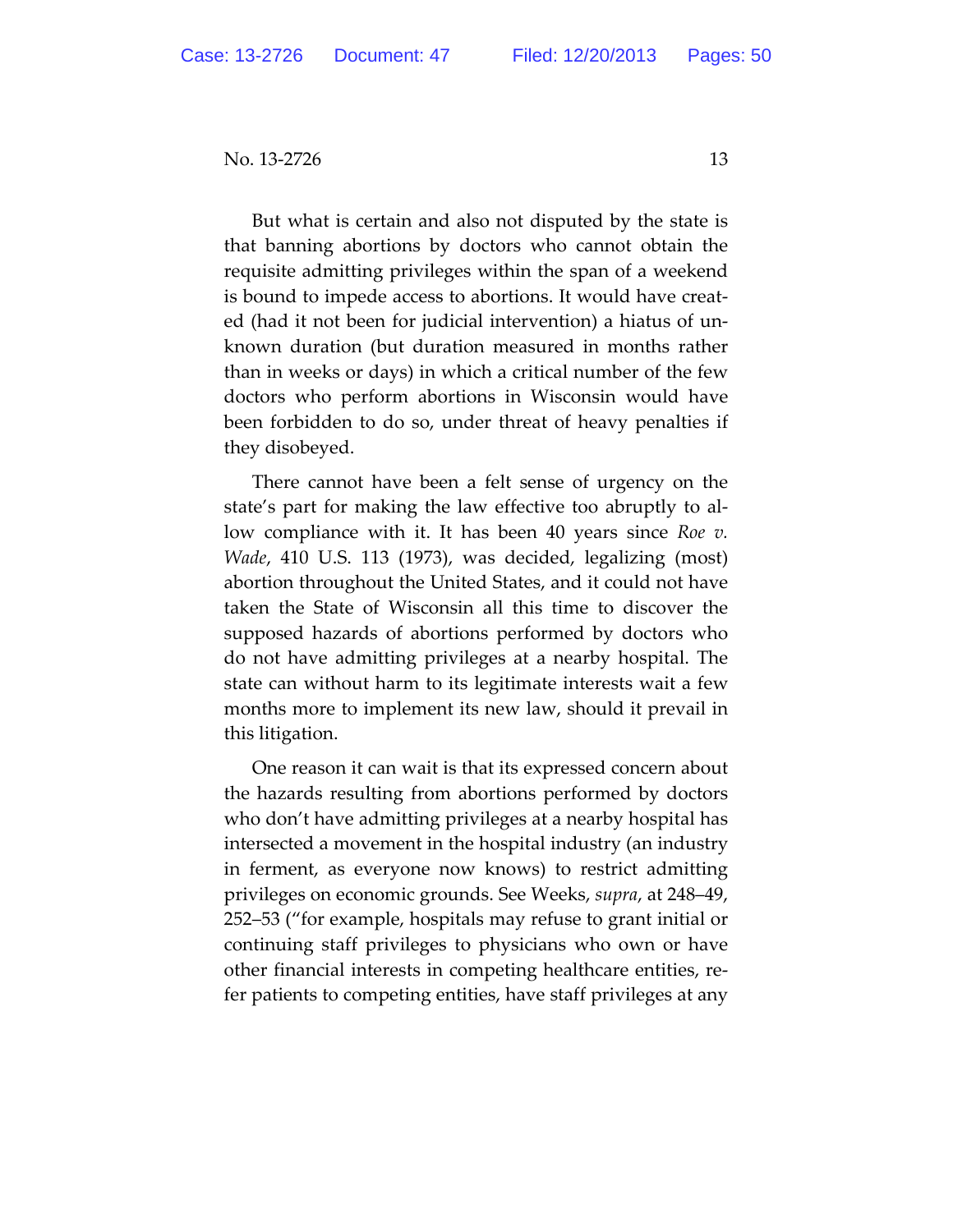other area hospitals, or fail to admit some specified percent‐ age of their patients to the hospital"); Peter J. Hammer & William M. Sage, "Antitrust, Health Care Quality, and the Courts," 102 *Colum. L. Rev.* 545, 567–68 and n. 58 (2002). The trend in the hospital industry is for the hospital to require the treating physician to hand over his patient who requires hospitalization to physicians employed by the hospital, ra‐ ther than allowing the treating physician to continue partici‐ pating in the patient's treatment in the hospital. Wisconsin is trying to buck that trend—but only with regard to abortions, though there is no evidence that the complications to which abortion can give rise require greater physician continuity than other outpatient procedures. And there is no evidence that women who have complications from an abortion re‐ cover more quickly or more completely or with less pain or discomfort if their physician has admitting privileges at the hospital to which the patient is taken for treatment of the complications.

The state devotes most of its briefing in this court not to the merits but instead to arguing that the plaintiffs cannot be allowed to maintain this suit because *their* rights have not been violated. The state does not deny that they may be in‐ jured by the statute. But it argues that no rights of theirs have been violated but only rights of their patients, if it is true (which of course the defendants deny) that the statute is a gratuitous interference with a woman's right to an abor‐ tion.

Yet the cases are legion that allow an abortion provider, such as Planned Parenthood of Wisconsin or Milwaukee Women's Medical Services, to sue to enjoin as violations of federal law (hence litigable under 42 U.S.C. § 1983) state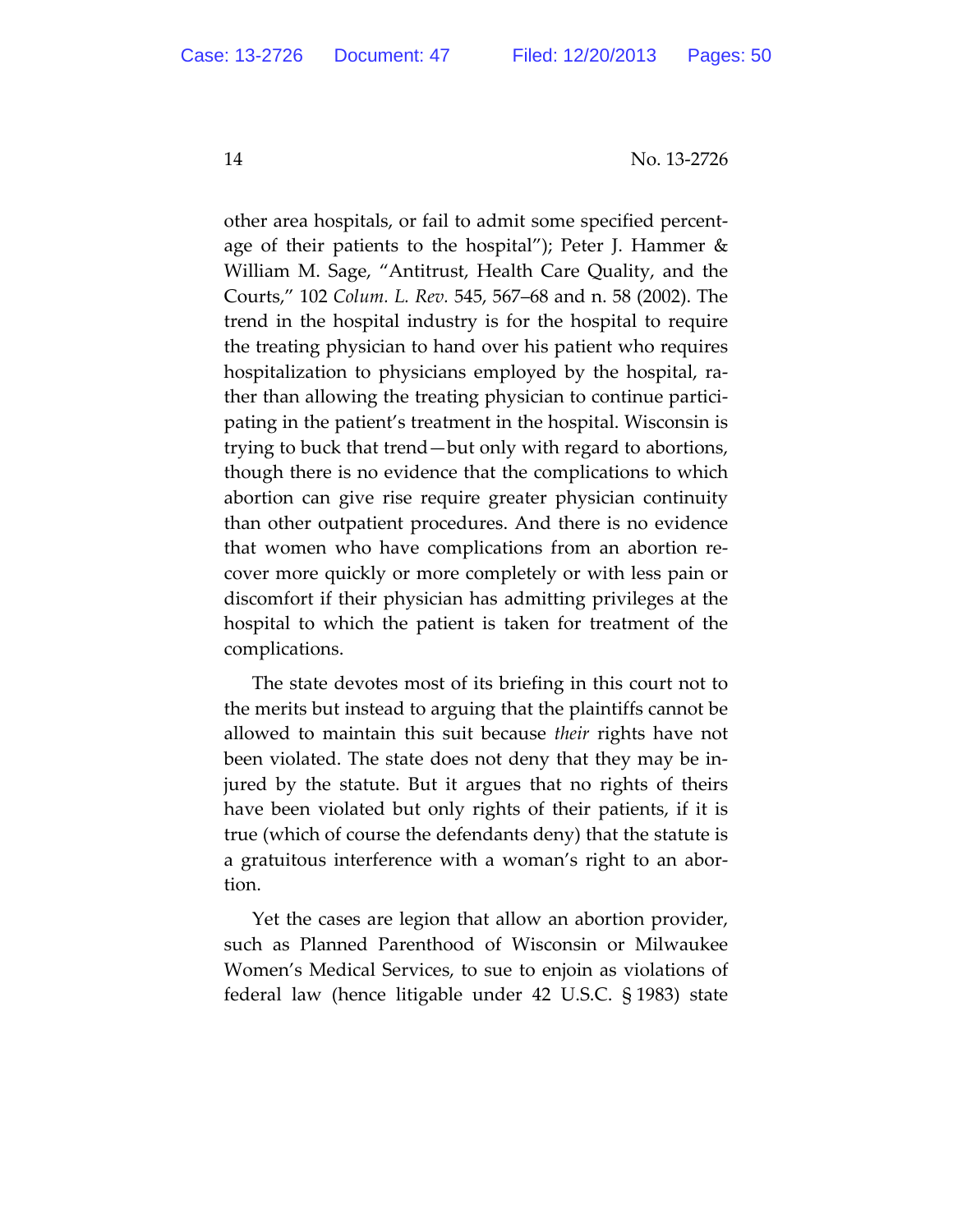laws that restrict abortion. See, e.g., *Isaacson v. Horne*, 716 F.3d 1213, 1221 (9th Cir. 2013) ("recognizing the confidential nature of the physician-patient relationship and the difficulty for patients of directly vindicating their rights without compromising their privacy, the Supreme Court has enter‐ tained both broad facial challenges and pre‐enforcement as‐ applied challenges to abortion laws brought by physicians on behalf of their patients"); Richard H. Fallon, Jr., "As‐ Applied and Facial Challenges and Third‐Party Standing," 113 *Harv. L. Rev.* 1321, 1359–61 (2000). The reason for allow‐ ing such third‐party standing in the present case is different from but analogous to the reason that persuaded the Su‐ preme Court, beginning with *Roe v. Wade*, to waive the mootness defense to a suit by a pregnant woman challenging a state law restricting abortion. The suit could not be litigat‐ ed to judgment before she gave birth; and so if mootness were allowed as a defense, restrictions on abortion could not effectively be challenged by the persons whose rights the re‐ strictions infringe. That was a practical bar to insisting on first‐party standing. The bar in this case is the extraordinary heterogeneity of the class likely to be affected by the statute. If two of the four abortion clinics in the state close and a third shrinks by half, some women wanting an abortion may experience delay in obtaining, or even be unable to obtain, an abortion yet not realize that the new law is likely to have been the cause. Those women are unlikely to sue. Other women may be able to find an abortion doctor who has ad‐ mitting privileges at a nearby hospital, yet incur costs and delay because the law has reduced the number of abortion doctors and hence access. The heterogeneity of the class is likely to preclude class action treatment; and while one or a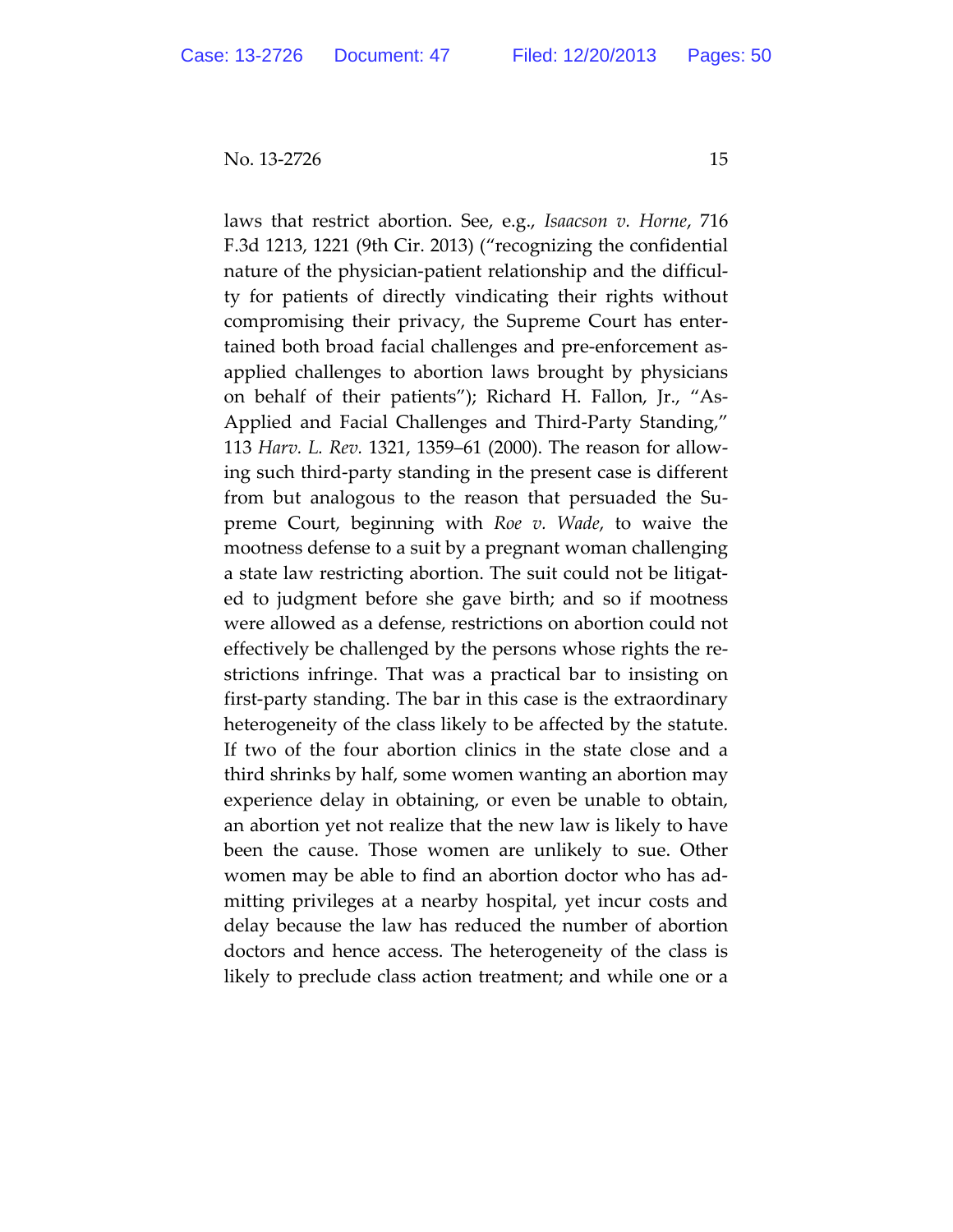handful of women might sue, the entire statute would be unlikely to be enjoined on the basis of such a suit.

The principal objection to third‐party standing is that it wrests control of the lawsuit from the person or persons primarily concerned in it. See, e.g., *MainStreet Organization of Realtors v. Calumet City*, 505 F.3d 742, 746 (7th Cir. 2007); 13A Charles A. Wright, Arthur R. Miller & Edward H. Cooper, *Federal Practice & Procedure* § 3531.9.3, pp. 720–26 (3d ed. 2008). For an extreme example, imagine that if A broke his contract with B, a stranger to both of them could sue A for breach of contract, leaving B out in the cold. But that is not a problem in a case such as this. Wisconsin women who have or want to have an abortion are not seeking damages from the state, and so are not losing control over their legal rights as a result of litigation by clinics and doctors. They are (or would be, if they were plaintiffs) seeking the same thing the clinics are seeking (with greater resources): invalidating the statute.

Anyway there is an alternative ground for standing, un‐ related to third‐party standing, in this case. The Supreme Court held in *Doe v. Bolton*, 410 U.S. 179, 188 (1973) (the companion case to *Roe v. Wade*), that doctors (two of the plaintiffs in this case are doctors) have first‐party standing to challenge laws limiting abortion when, as in *Doe v. Bolton* and the present case as well, see Wis. Stat. §§ 253.095(3), (4), penalties for violation of the laws are visited on the doctors. See also *Planned Parenthood of Southeastern Pennsylvania v. Ca‐ sey*, 505 U.S. 833, 903–04, 909 (1992); *Planned Parenthood of Central Missouri v. Danforth*, 428 U.S. 52, 62 (1976); *Karlin v. Foust*, 188 F.3d 446, 456 n. 5 (7th Cir. 1999); *Planned Parenthood of Wisconsin v. Doyle*, 162 F.3d 463, 465 (7th Cir.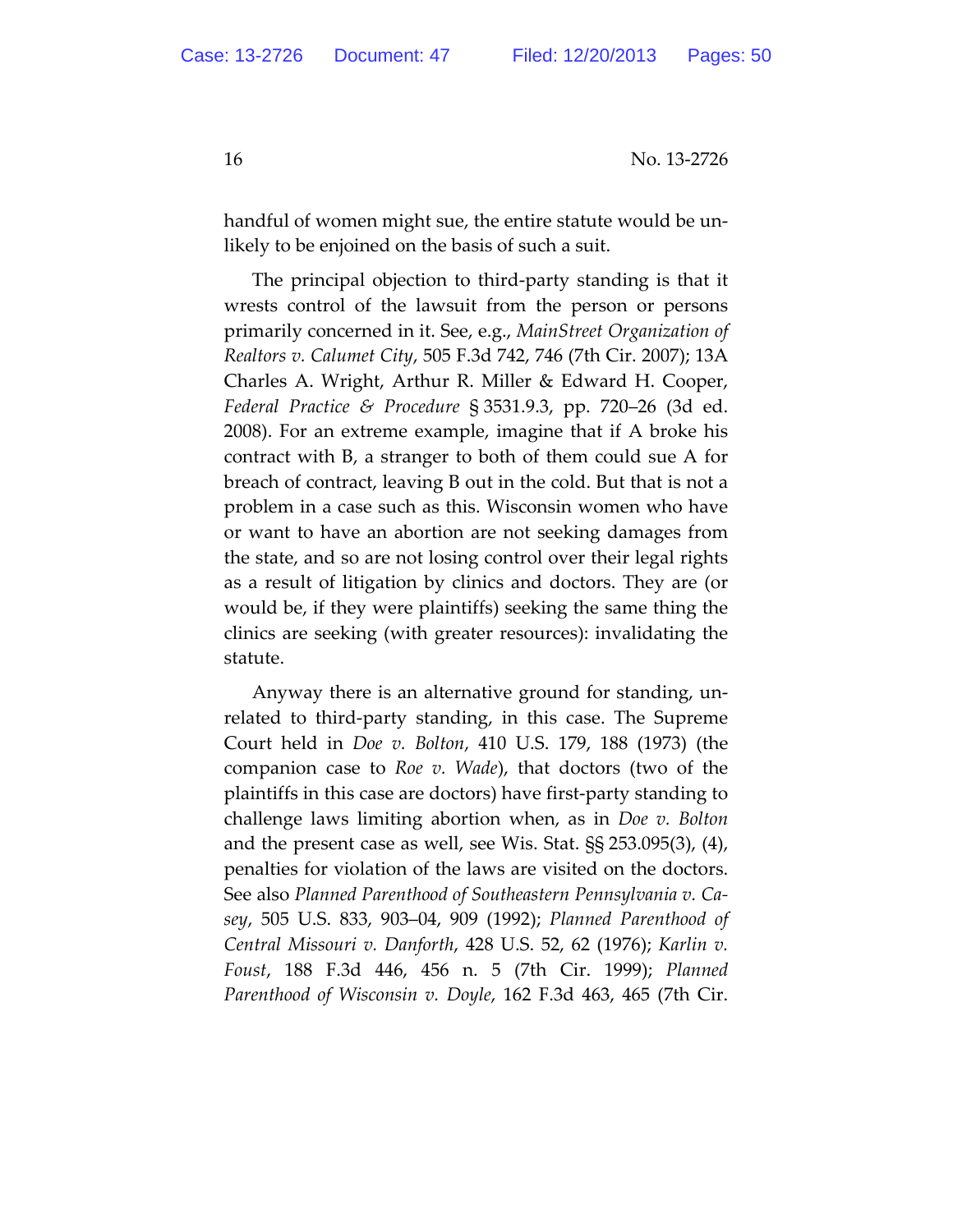1998); 13A Wright, Miller & Cooper, *supra*, pp. 748–50. The state argues that none of these precedents governs because none of them "grapple[d] with whether [42 U.S.C.] § 1983 creates a cause of action for abortion providers or clinics to assert the rights of their patients." But nearly all the cited cases in which doctors and abortion clinics were found to have had standing had been filed pursuant to section 1983, and the justiciability of such cases is not in question.

Apart from the issue of standing just discussed, the legal principles applicable to our consideration of the appeal are not in contention between the parties. The task of the district court asked to grant a preliminary injunction is "to estimate the likelihood that the plaintiff will prevail in a full trial and which of the parties is likely to be harmed more by a ruling, granting or denying a preliminary injunction, in favor of the other party, and combine these findings in the manner sug‐ gested in such cases as *Abbott Laboratories v. Mead Johnson & Co*., 971 F.2d 6, 12 (7th Cir. 1992): 'the more likely it is the plaintiff will succeed on the merits, the less the balance of irreparable harms need weigh towards its side; the less like‐ ly it is the plaintiff will succeed, the more the balance need weigh towards its side.'" *Kraft Foods Group Brands LLC v. Cracker Barrel Old Country Store, Inc.*, 735 F.3d 735, 740 (7th Cir. 2013); see also *NLRB v. Electro–Voice, Inc.,* 83 F.3d 1559, 1568 (7th Cir. 1996); *Grocery Outlet Inc. v. Albertson's Inc.*, 497 F.3d 949, 951 (9th Cir. 2007) (per curiam); *O Centro Espirita Beneficiente Uniao Do Vegetal v. Ashcroft*, 389 F.3d 973, 1028–29 (10th Cir. 2004) (en banc) (per curiam), affirmed, 546 U.S. 418 (2006); *Novartis Consumer Health, Inc. v. Johnson & Johnson– Merck Consumer Pharmaceuticals Co.*, 290 F.3d 578, 597 (3d Cir. 2002). This formulation is a variant of, though consistent with, the Supreme Court's recent formulations of the stand‐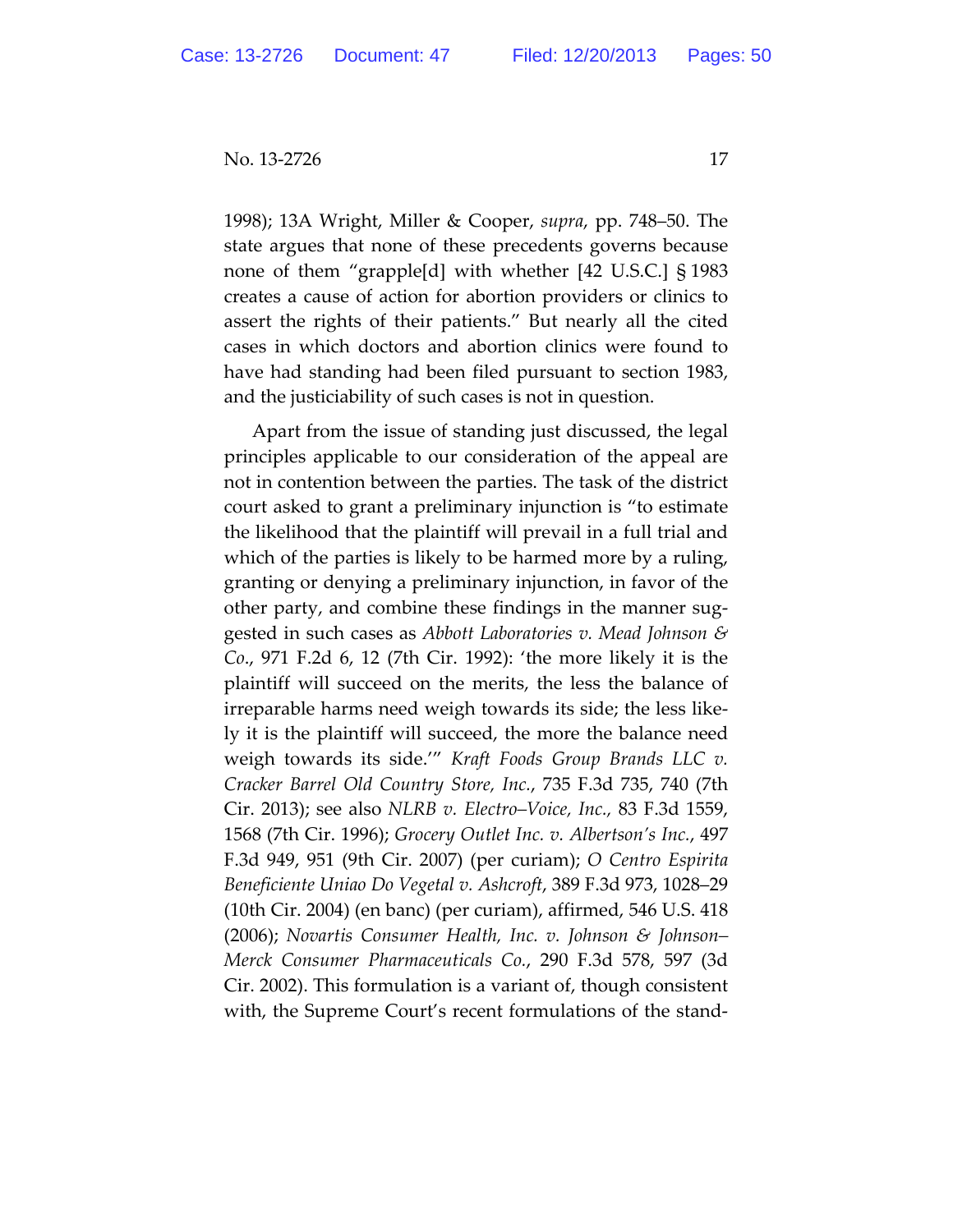ard, in such cases as *Winter v. National Resources Defense Council, Inc*., 555 U.S. 7, 20 (2008): "A plaintiff seeking a pre‐ liminary injunction must establish that he is likely to succeed on the merits, that he is likely to suffer irreparable harm in the absence of preliminary relief, that the balance of equities tips in his favor, and that an injunction is in the public inter‐ est."

Because of the uncertainty involved in balancing the con‐ siderations that bear on the decision whether to grant a pre‐ liminary injunction—an uncertainty amplified by the una‐ voidable haste with which the district judge must strike the balance—we appellate judges review his decision deferen‐ tially.

The state concedes that its only interest pertinent to this case is in the health of women who obtain abortions. But it has neither presented evidence of a health benefit (beyond an inconclusive affidavit by one doctor concerning one abor‐ tion patient in another state, as we'll see), or rebutted the plaintiffs' evidence that the statute if upheld will harm abor‐ tion providers and their clients and potential clients.

And it is beyond dispute that the plaintiffs face greater harm irreparable by the entry of a final judgment in their favor than the irreparable harm that the state faces if the im‐ plementation of its statute is delayed. For if forced to comply with the statute, only later to be vindicated when a final judgment is entered, the plaintiffs will incur in the interim the disruption of the services that the abortion clinics pro‐ vide. With the closure of two and a half of the state's four abortion clinics if their doctors fail to obtain admitting privi‐ leges, including one clinic responsible for half the abortions performed in the state, their doctors' practices will be shut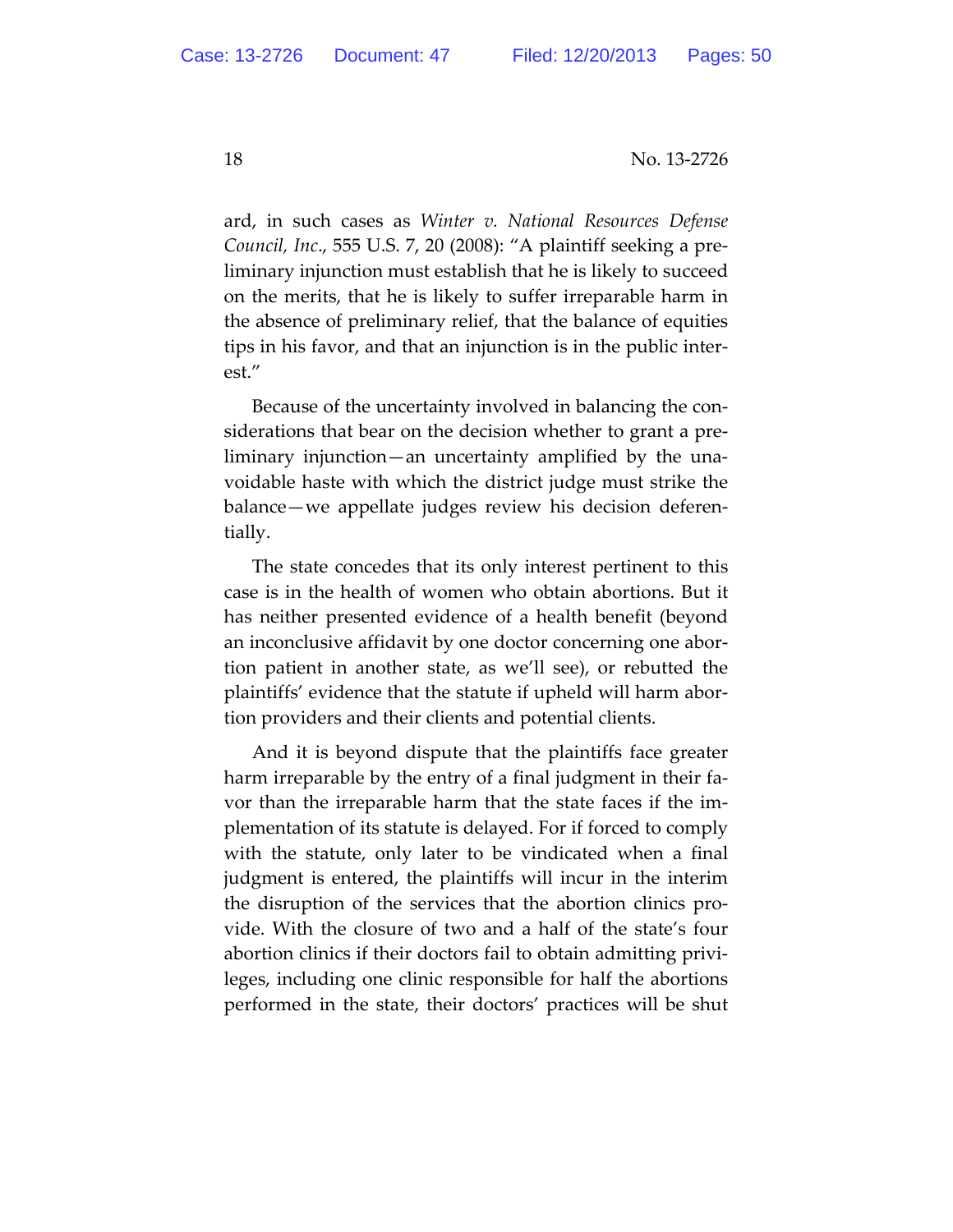down completely unless and until the doctors obtain visiting privileges at nearby hospitals. Patients will be subjected to weeks of delay because of the sudden shortage of eligible doctors—and delay in obtaining an abortion can result in the progression of a pregnancy to a stage at which an abortion would be less safe, and eventually illegal.

Some patients will be unable to afford the longer trips they'll have to make to obtain an abortion when the clinics near them shut down—60 percent of the clinics' patients have incomes below the federal poverty line. One of the clinics that will close is Planned Parenthood's clinic in Appleton, which, as shown in the accompanying map, is in the approximate center of the state. The remaining abortion clinics are in Madison or Milwaukee, about 100 miles south of Apple‐ ton. A woman who lives north of Appleton who wants an abortion may (unless she lives close to the Minnesota border with Wisconsin and not far from an abortion clinic in that state) have to travel up to an additional 100 miles each way to obtain it. And that is really 400 miles—a nontrivial burden on the financially strapped and others who have difficulty traveling long distances to obtain an abortion, such as those who already have children. For Wisconsin law requires two trips to the abortion clinic (the first for counseling and an ul‐ trasound) with at least twenty‐four hours between them. Wis. Stat. § 253.10(3)(c). When one abortion regulation compounds the effects of another, the aggregate effects on abor‐ tion rights must be considered.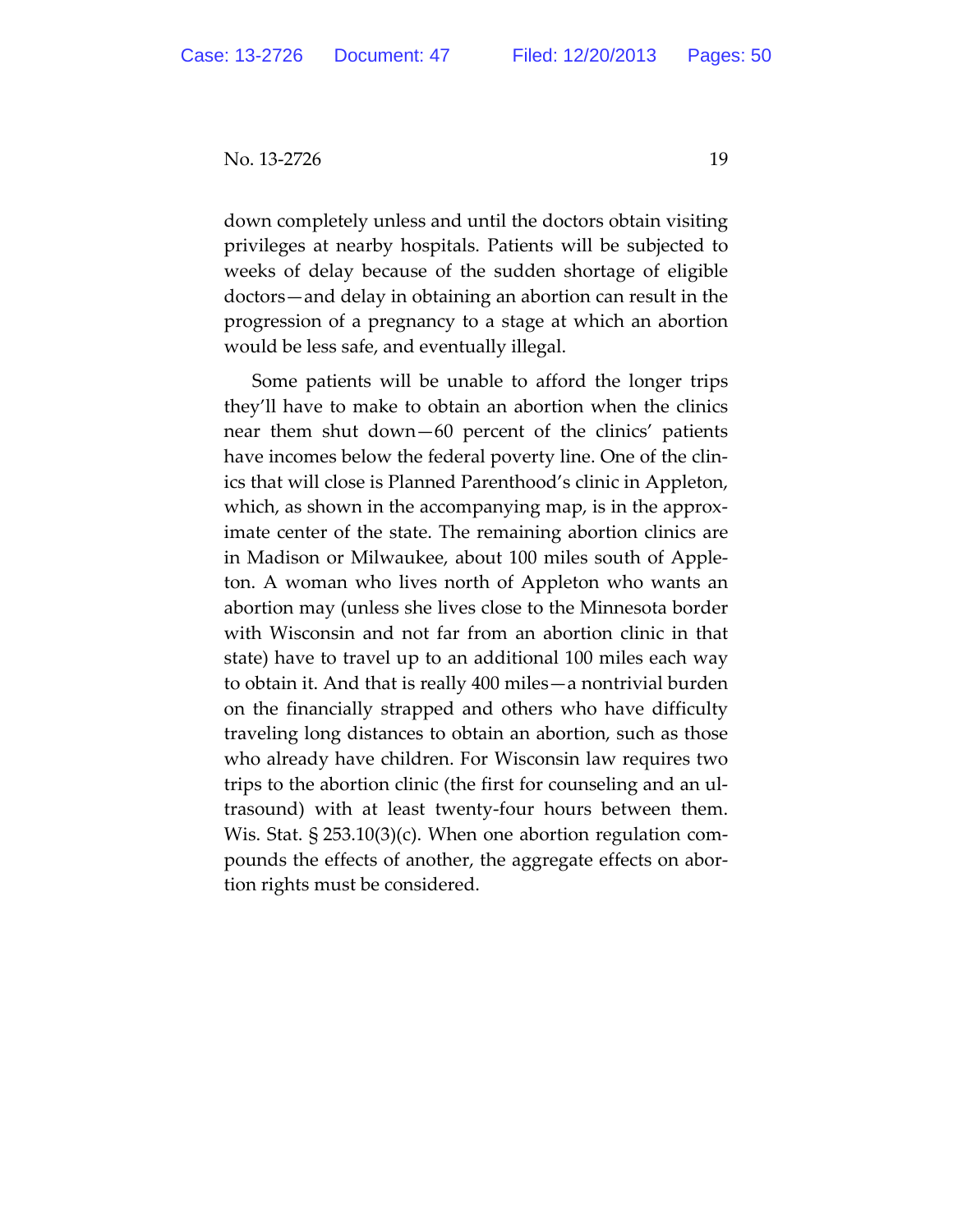

The state has made no attempt to show an offsetting harm from a delay of a few months in the implementation of its new law (should it be upheld after a trial). States that have passed similar laws have allowed much longer implementation time than a weekend—for example, Mississippi has allowed 76 days, Alabama 114 days, Texas 103, and North Dakota 128. See 2012 Miss. Gen. Laws 331 (H.B. 1390), enjoined, *Jackson Women's Health Org. v. Currier*, 940 F. Supp. 2d 416, 424 (S.D. Miss. 2013); 2013 Ala. Legis. Serv. 2013‐79 (H.B. 57), enjoined, *Planned Parenthood Southeast, Inc. v. Bent‐ ley*, No. 2:13cv405‐MHT, 2013 WL 3287109, at \*8 (M.D. Ala. June 28, 2013); 2013 Tex. Sess. Law Serv. 2nd Called Sess. Ch.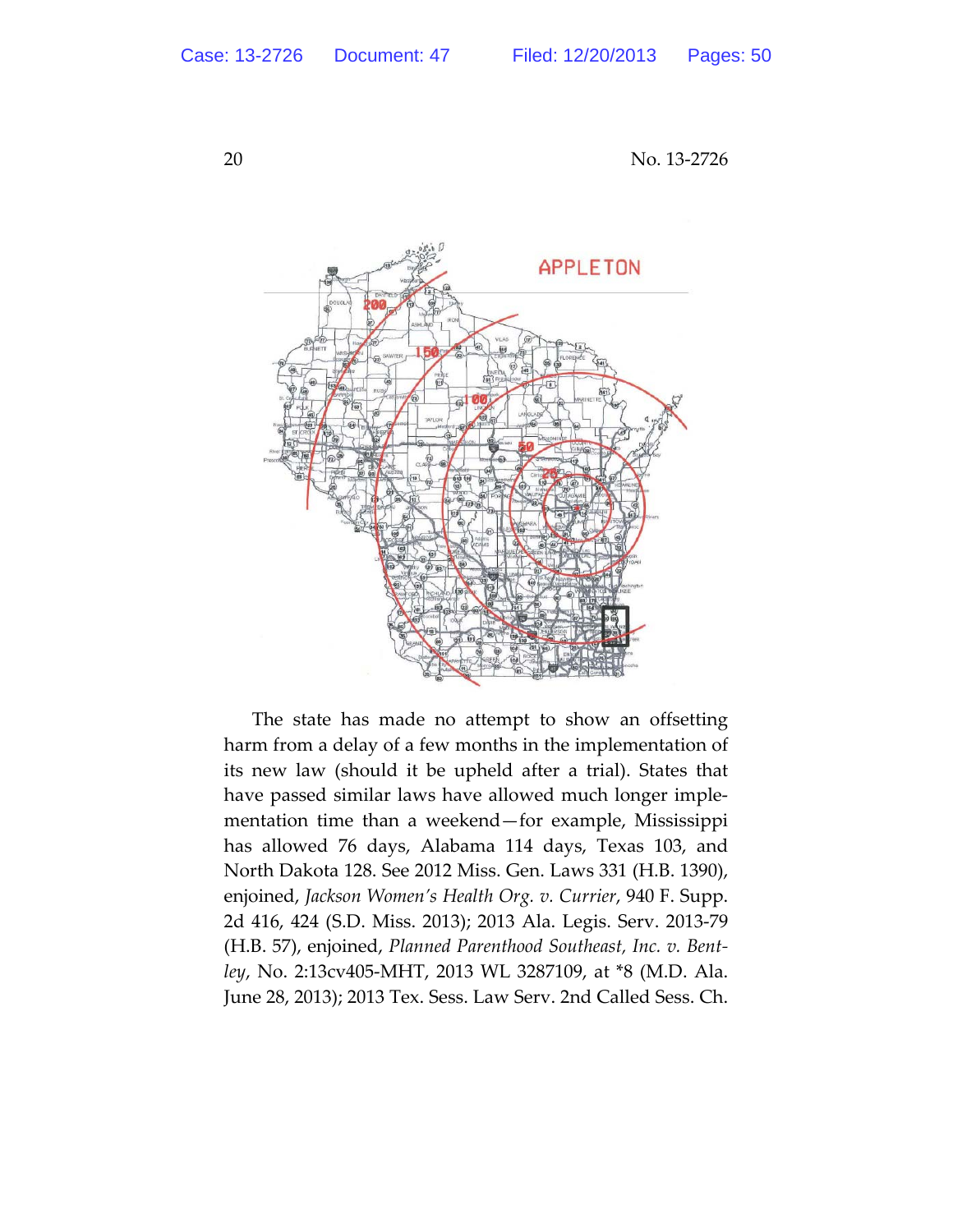1 (H.B. 2), permanent injunction stayed pending appeal, *Planned Parenthood of Greater Texas Surgical Health Services v. Abbott*, 734 F.3d 406 (5th Cir. 2013); 2013 North Dakota Laws Ch. 118 (S.B. 2305), enjoined, *MKB Management Corp. v. Bur‐ dick*, No. 1:13‐cv‐071, 2013 WL 3779740, at \*2 (D.N.D. July 22, 2013).

Is there such urgency to implementing the law, because Wisconsin is rife with serious complications from abortion and requiring admitting privileges to hospitals within short distances of abortion clinics is essential to preventing such complications? As noted earlier, the state has presented no evidence of either reason for the weekend deadline. Compli‐ cations of abortion are estimated to occur in only one out of 111 physician‐performed aspiration abortions (the most common type of surgical abortion); and 96 percent of com‐ plications are "minor." Weitz et al., *supra*, p. 457; cf. Cleland et al., *supra*. The official Wisconsin figure, cited earlier, is much lower: one complication per 608 abortions. Few complications require hospitalization; studies cited earlier found that only 1 in 1,915 aspiration abortions (0.05%) and 1 in 1,732 medical abortions (0.06%) result in complications re‐ quiring hospitalization. Weitz et al., *supra*, p. 459; Cleland et al., *supra*, p. 169 table 2.

What fraction of these hospitalizations go awry because the doctor who performed the abortion did not have admit‐ ting privileges at the hospital to which the woman was taken is another unknown in a case in which thus far the state has been chary in the presentation of evidence. True, one doctor, who said he's been treating complications from abortions for 29 years, furnished the defendants with an affidavit describ‐ ing a case in which, he opines, a woman with a complication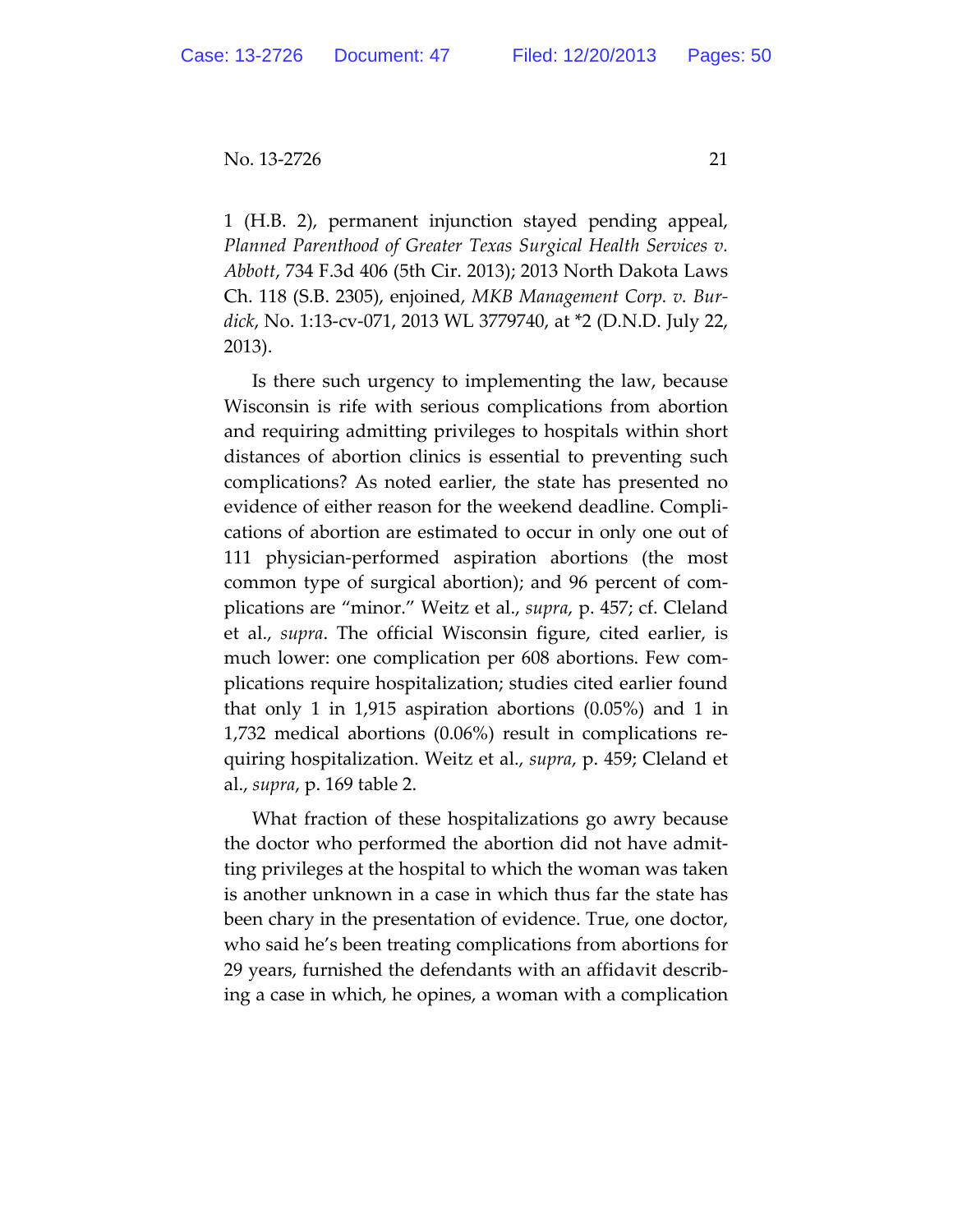from an abortion *might* have avoided a hysterectomy had her abortion doctor, who did not have admitting privileges, re‐ mained in closer touch with her. That is the only evidence in the record that any woman whose abortion results in com‐ plications has ever, anywhere in the United States, been made worse off by being "handed over" by her abortion doctor to a gynecologist employed by the hospital to which she's taken. One (doubtful) case in 29 years is not impressive evidence of the medical benefits of the Wisconsin statute. And we note that as a protection for Wisconsin women who have abortions, abortion clinics—uniquely, it appears, among outpatient providers of medical services in Wiscon‐ sin—are required to adopt the transfer protocols, mentioned earlier, which are intended to assure prompt hospitalization of any abortion patient who experiences complications seri‐ ous enough to require hospitalization. See Wis. Admin. Code Med. § 11.04(g).

The defendants argue that obtaining admitting privileges operates as a kind of Good Housekeeping Seal of Approval of a physician. But that benefit does not require that the hos‐ pital in which he obtains the privileges be within a 30‐mile radius of the clinic. Cf. *Women's Health Center of West County, Inc. v. Webster*, 871 F.2d 1377, 1378–81 (8th Cir. 1989) (up‐ holding an admitting privileges requirement with no geographic restriction). Several abortion doctors in Wisconsin who lack admitting privileges at hospitals within 30 miles have them at hospitals beyond that radius. Yet they are not excused by the statute from having to obtain the same privi‐ leges from a hospital within 30 miles.

Furthermore, nothing in the statute requires an abortion doctor who has admitting privileges to care for a patient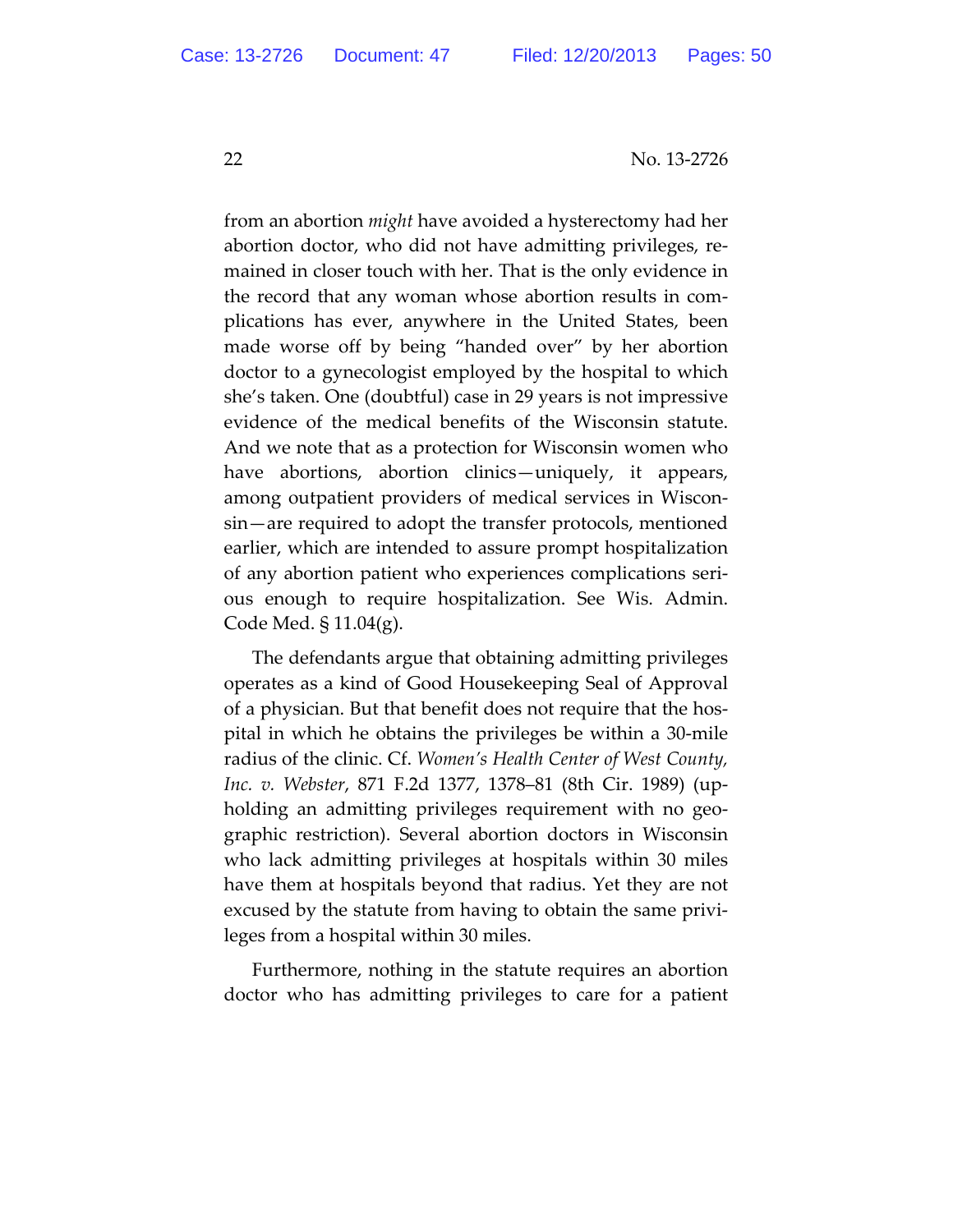who has complications from an abortion. He doesn't have to accompany her to the hospital, treat her there, visit her, call her, or indeed do anything that a doctor employed by the hospital might not do for the patient.

Also the statute does not distinguish between surgical and medical abortions. The latter term refers to an abortion induced by a pill given to the patient by her doctor: she takes one pill in the clinic, goes home, and takes a second pill a few days later to complete the procedure. (The first pill ends the fetus's life, the second induces the uterus to expel the remains.) Her home may be far from any hospital within a 30‐mile radius of her doctor's clinic, but close to a hospital outside that radius. If she calls an ambulance, the paramed‐ ics are likely to take her to the nearest hospital—a hospital at which her doctor is unlikely to have admitting privileges. Likewise in the case of surgical abortions when complica‐ tions occur not at the clinic, during or immediately after the abortion, but after the patient has returned home: because of distance she may no longer have ready access to the hospi‐ tals near the clinic at which the abortion was performed, even though she may live near a hospital at which the doctor who performed her abortion does not have admitting privileges.

The cases that deal with abortion‐related statutes sought to be justified on medical grounds require not only evidence (here lacking as we have seen) that the medical grounds are legitimate but also that the statute not impose an "undue burden" on women seeking abortions. *Planned Parenthood of Southeastern Pennsylvania v. Casey*, *supra*, 505 U.S. at 874, 877, 900–01 (plurality opinion); *Stenberg v. Carhart*, 530 U.S. 914, 930, 938 (2000); cf. *Mazurek v. Armstrong*, 520 U.S. 968, 972–73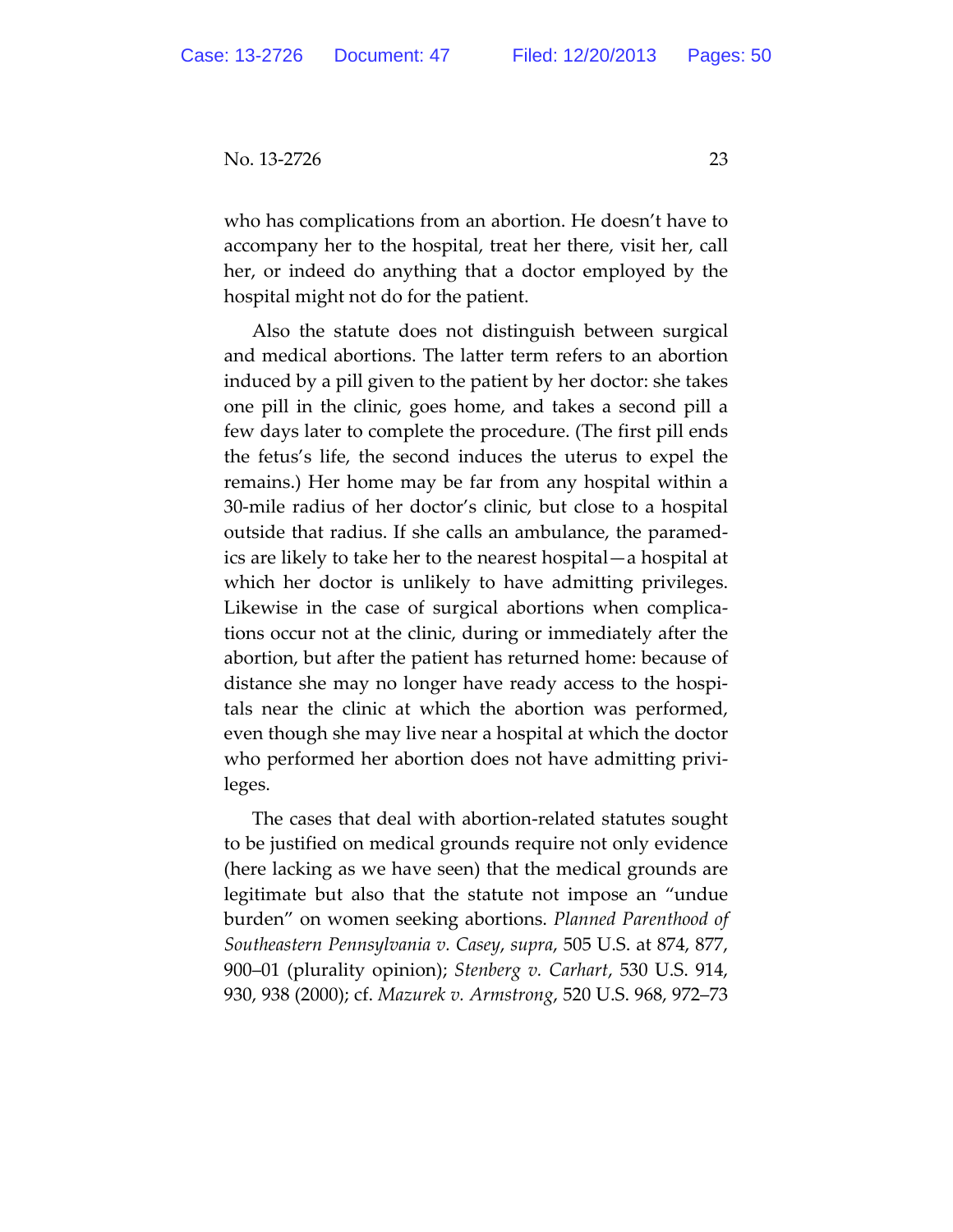(1997) (per curiam). The feebler the medical grounds, the likelier the burden, even if slight, to be "undue" in the sense of disproportionate or gratuitous. It is not a matter of the number of women likely to be affected. "[A]n undue burden is a shorthand for the conclusion that a state regulation has the purpose or effect of placing a substantial obstacle in the path of a woman seeking an abortion of a nonviable fetus." *Planned Parenthood of Southeastern Pennsylvania v. Casey*, *su‐ pra*, 505 U.S. at 877 (plurality opinion). In this case the medi‐ cal grounds thus far presented ("thus far" being an im‐ portant qualification given the procedural setting—a prelim‐ inary‐injunction proceeding) are feeble, yet the burden great because of the state's refusal to have permitted abortion providers a reasonable time within which to comply.

And so the district judge's grant of the injunction must be upheld. But given the technical character of the evidence likely to figure in the trial—both evidence strictly medical and evidence statistical in character concerning the conse‐ quences both for the safety of abortions and the availability of abortion in Wisconsin—the district judge may want to re‐ consider appointing a neutral medical expert to testify at the trial, as authorized by Fed. R. Evid. 706, despite the parties' earlier objections. Given the passions that swirl about abor‐ tion rights and their limitations there is a danger that party experts will have strong biases, clouding their judgment. They will still be allowed to testify if they survive a *Daubert* challenge, but a court‐appointed expert may help the judge to resolve the clash of the warring party experts. And the judge may be able to procure a genuine neutral expert simp‐ ly by directing the party experts to confer and agree on two or three qualified neutrals among whom the judge can choose with confidence in their competence and neutrality.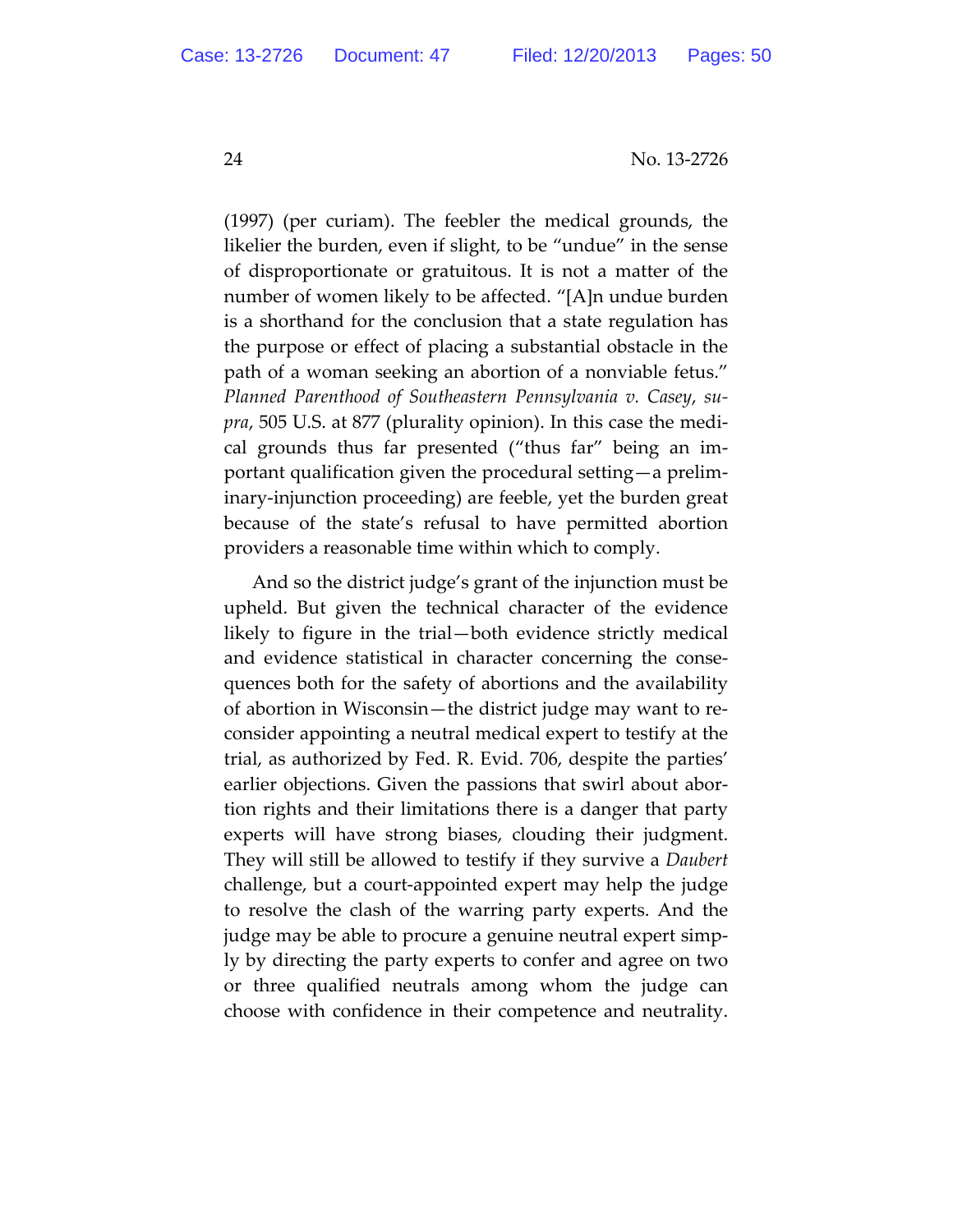If either side's party experts stonewall in the negotiations for the compilation of the neutral list, the judge can take disci‐ plinary action; we doubt that will be necessary.

We emphasize in conclusion that the trial on the merits may cast the facts we have recited, based as they are on the record (by no means slim, however, though entirely documentary) of the preliminary-injunction proceeding, in a different light. That record—all we have—requires that the dis‐ trict judge's grant of the preliminary injunction be, and it hereby is,

AFFIRMED.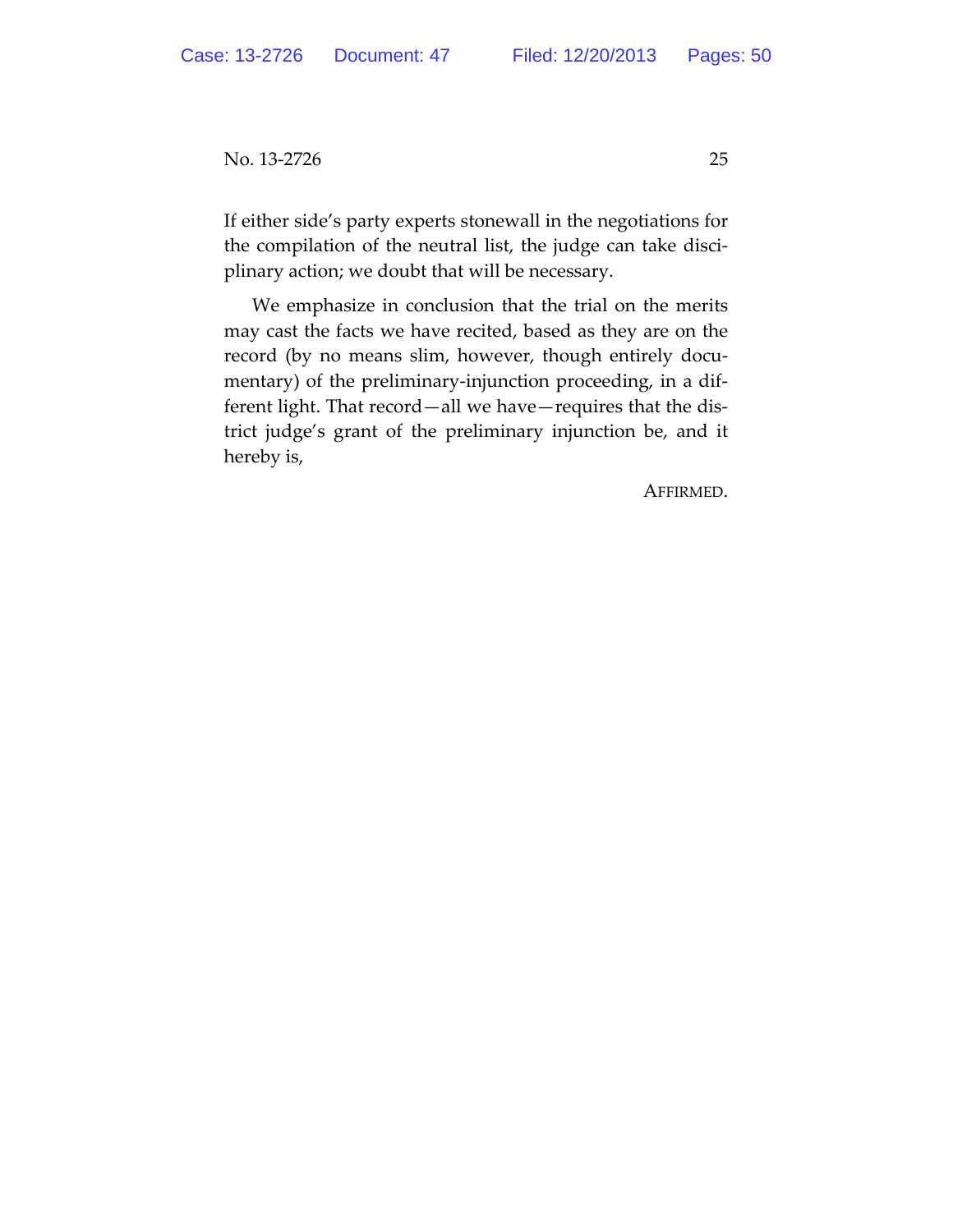MANION, *Circuit Judge*, concurring in part and in the judgment.

I agree with the court that the temporary restraining order and the subsequent preliminary injunction were appropriate. The Wisconsin law at issue requires abortion doctors to obtain admitting privileges at a hospital no more than 30 miles from the clinic in which the abortion is performed. 2013 Wis. Act 37, § 1 (codified at Wis. Stat. § 253.095(2)). As I explain below, the legislature had a rational basis to enact the law. However, the law was signed by the governor on a Friday and took effect the following Monday. The law's immediate effective date made it impossible for the doctors employed at the various clinics providing abortion services to seek and obtain admitting privileges at a nearby hospital. The injunctive relief has now been in place for nearly half a year, so abortion doctors have had plenty of time to secure admitting privileges. However, in this appeal, Wisconsin has only argued that the original entry of the injunction was error, so whether the injunction *remains* appropriate will be decided on remand. I also agree with the court about third-party standing. There is no need for the parties to dwell on this issue.

As the court notes, at this juncture, "the Seventh Circuit's review of the preliminary injunction order will likely provide guidance to the court and the parties on the law and its application to the facts here." Maj. Op. at 3. The court has expressed rather extensive guidance for the district court on remand. At this point, I hope to offer some of my own observations on the legitimate interests that are furthered by the requirements of Wisconsin Act 37 and the nature of the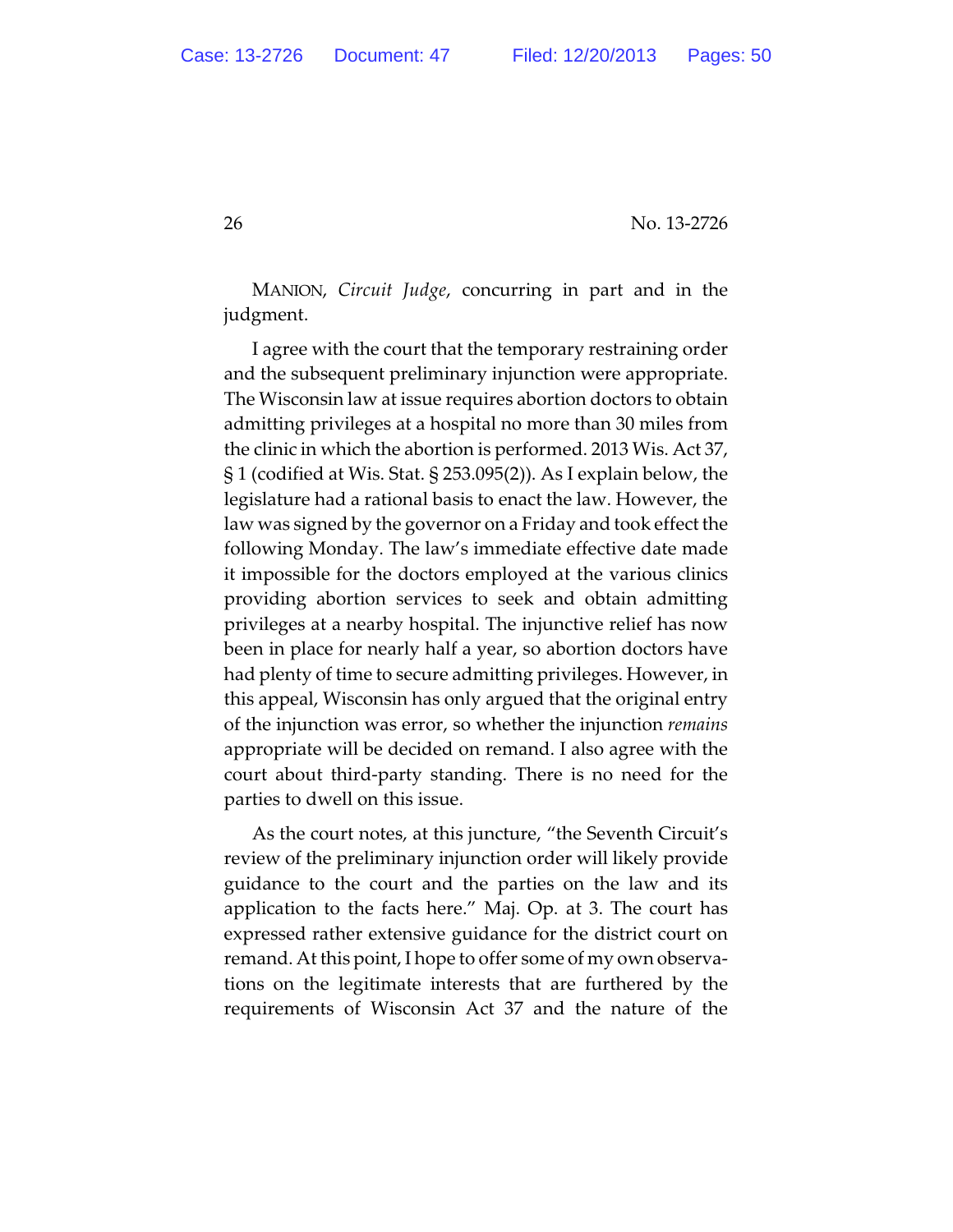burdens that the requirements may impose on access to abortion.

# **The Two-Part Test for Laws Regulating the Provision of Abortions**

"Where it has a rational basis to act, and it does not impose an undue burden, the State may" regulate the provision of abortions. *Gonzales v. Carhart*, 550 U.S. 124, 158 (2007). Thus, legislation regulating abortions must past muster under rational basis review *and* must not have the "practical effect of imposing an undue burden" on the ability of women to obtain abortions. *See Karlin v. Foust*, 188 F.3d 446, 481 (7th Cir. 1999); *Planned Parenthood of Greater Tex. Surgical Health Servs. v. Abbott*, 734 F.3d 406, 411 (5th Cir. 2013), application to vacate stay of injunction denied, 134 S. Ct. 506 (Nov. 19, 2013).

## **Step 1: Rational Basis**

At the first step, we must presume that the admittingprivileges requirement is constitutional, and uphold it so long as the requirement is rationally related to Wisconsin's legitimate interests. *See St. John's United Church of Christ v. City of Chicago*, 502 F.3d 616, 637–38 (7th Cir. 2007) (quoting *City of Cleburne, Tex. v. Cleburne Living Ctr.*, 473 U.S. 432, 440 (1985)). Wisconsin asserts that its admitting-privileges requirement furthers its legitimate interests in protecting the health of mothers and in maintaining the professional standards applicable to abortion doctors. *Carhart*, 550 U.S. at 157; *Planned Parenthood of Se. Pa. v. Casey*, 505 U.S. 833, 846 (1992). The question, then, is whether Wisconsin's adoption of the admitting-privileges requirement is rationally related to these interests. "Under rational basis review, 'the plaintiff has the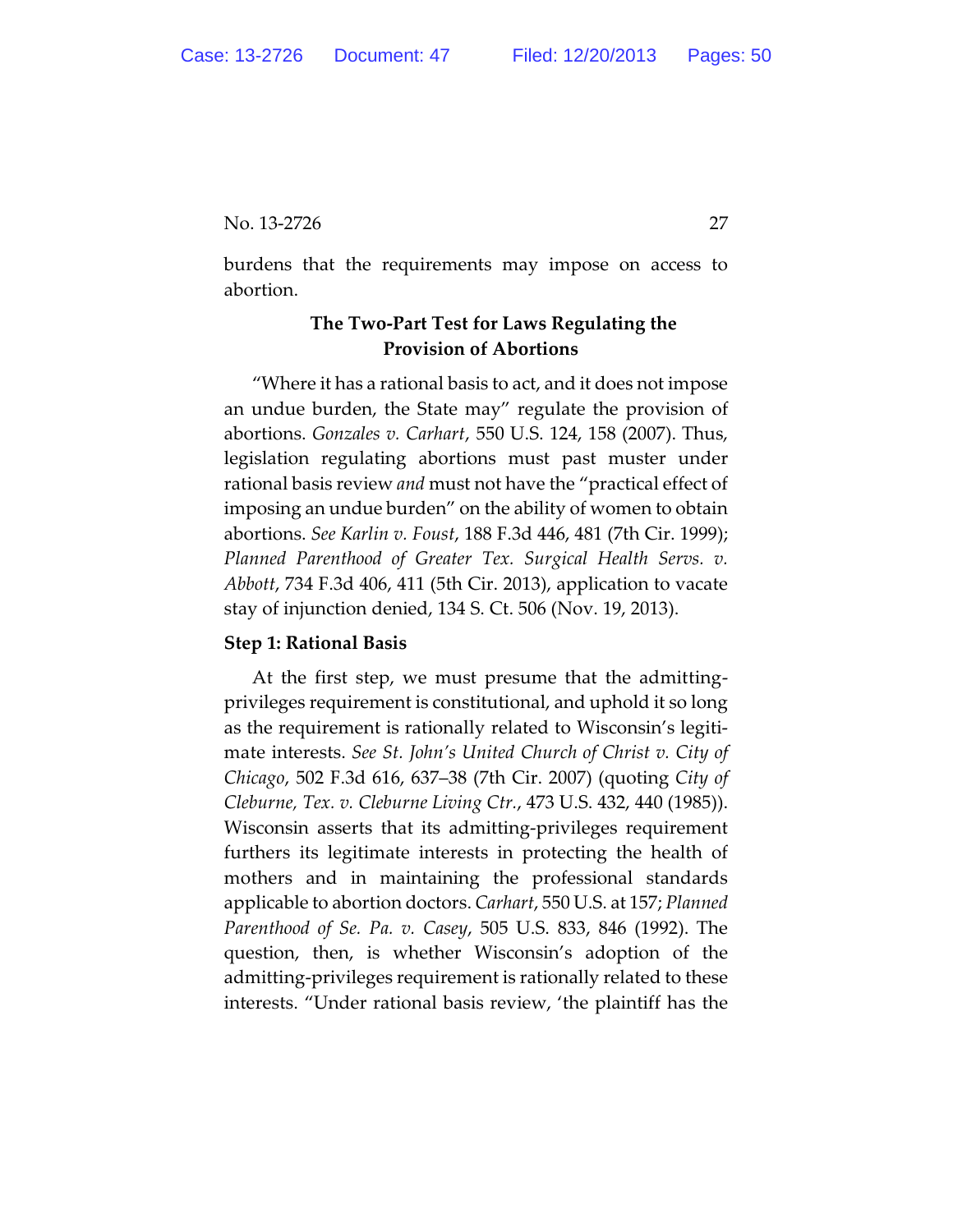burden of proving the government's action irrational,' and "[t]he government may defend the rationality of its action on any ground it can muster, not just the one articulated at the time of decision.'" *RJB Props., Inc. v. Bd. of Educ. of Chicago*, 468 F.3d 1005, 1010 (7th Cir. 2006) (quoting *Smith v. City of Chicago*, 457 F.3d 643, 652 (7th Cir. 2006)).

The court suggests that Wisconsin must come forward with medical evidence that the admitting-privileges requirement furthers the State's legitimate interests. Maj. Op. at 23. But, under rational basis review, Wisconsin's legislative choice "may be based on rational speculation unsupported by evidence or empirical data." *F.C.C. v. Beach Commc'ns, Inc.*, 508 U.S. 307, 315 (1993). States have "broad latitude" to regulate abortion doctors, "even if an objective assessment might suggest that" the regulation is not medically necessary. *Mazurek v. Armstrong*, 520 U.S. 968, 973 (1997) (quotation marks and emphasis omitted). Thus, the Supreme Court has rejected as misguided arguments that an abortion law is unconstitutional because the medical evidence contradicts the claim that the law has any medical basis. *Id.*; *see also Greenville Women's Clinic v. Bryant*, 222 F.3d 157, 169 (4th Cir. 2000) ("[T]here is no requirement that a state refrain from regulating abortion facilities until a public-health problem manifests itself. In *Danforth*, for example, the [Supreme] Court upheld health measures that 'may be helpful' and 'can be useful.'" (quoting *Planned Parenthood of Cent. Mo. v. Danforth*, 428 U.S. 52, 80–81 (1976))). In sum, Wisconsin need offer only "a 'conceivable state of facts that could provide a rational basis' for requiring abortion physicians to have hospital admission privileges." *Abbott*, 734 F.3d at 411 (quoting *F.C.C.*, 508 U.S. at 313).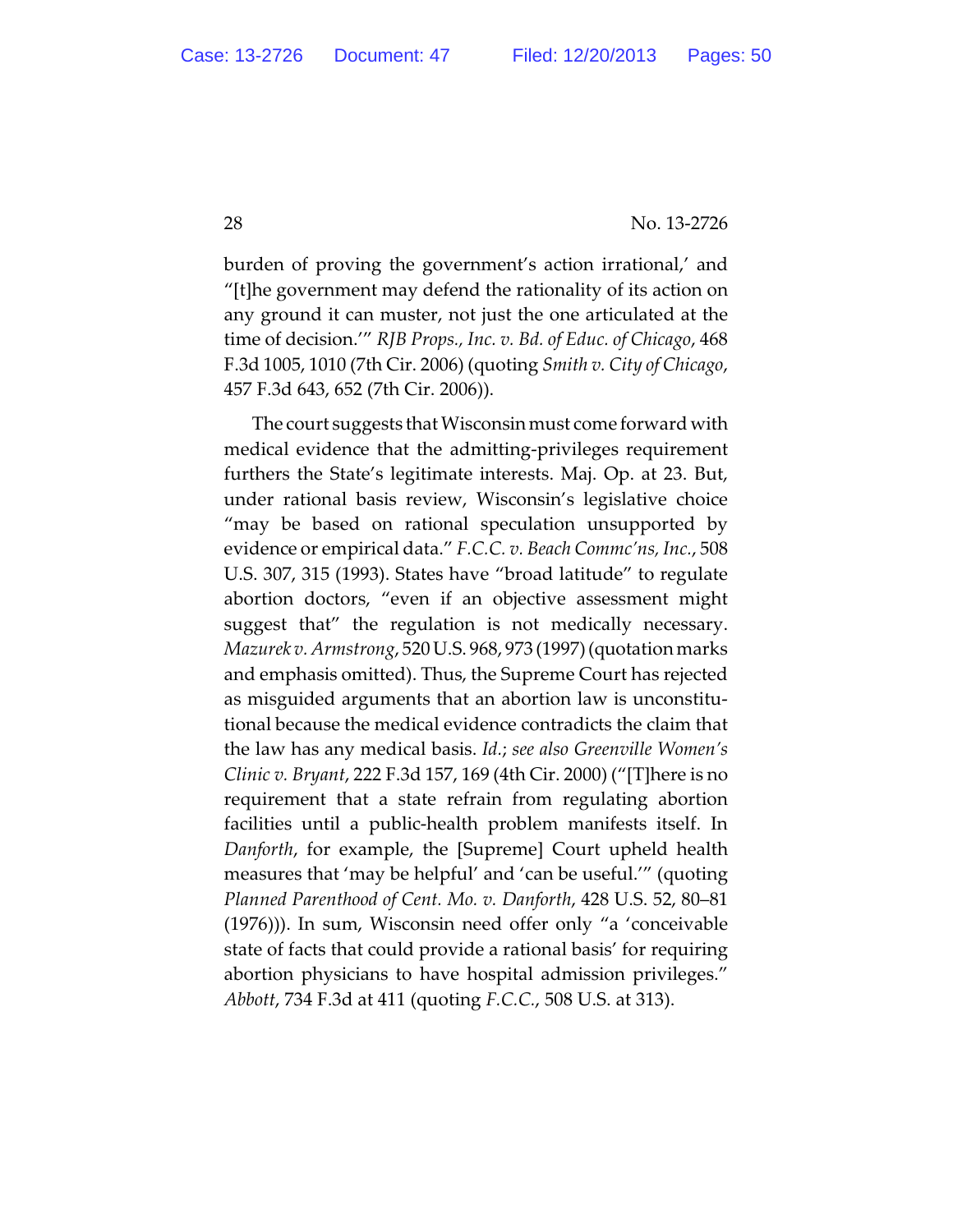# *The Medical Professions' Support for Admitting Privileges*

In 2003, the American College of Surgeons issued a statement on patient-safety principles that reflected a consensus in the surgical community "on a set of 10 core principles that states should examine when moving to regulate office-based procedures." These principles were based on a document that was unanimously agreed to by medical associations of every stripe, including the American Medical Association and the American College of Obstetricians and Gynecologists. Core Principle #4 provides that "[p]hysicians performing office-based surgery must have admitting privileges at a nearby hospital, a transfer agreement with another physician who has admitting privileges at a nearby hospital, or maintain an emergency transfer agreement with a nearby hospital." Unsurprisingly, the National Abortion Federation has specifically recommended that "[i]n the case of emergency, the doctor should be able to admit patients to a nearby hospital (no more than 20 minutes away)." National Abortion Federation, *Having an Abortion? Your Guide to Good Care* (2000) (pamphlet), available at http://web.archive.org/web/20000619200916/http:// www.prochoice.org/pregnant/goodcare.htm (internet archive of NAF website on June 19, 2000) (hereinafter, "*NAF Guide to Good Care*"). This should be sufficient to establish that Wiscon-

*See* American College of Surgeons, *Statement on Patient Safety Principles for* <sup>1</sup> *Office-based Surgery Utilizing Moderate Sedation/Analgesia, Deep Sedation/Analgesia, or General Anesthesia*, Bulletin of the American College of Surgeons, Vol. 89, No. 4 (Apr. 2004), available at http://www.facs.org/ fellows\_info/statements/st-46.html (last visited on Dec. 12, 2013, aswere the other websites cited in this opinion).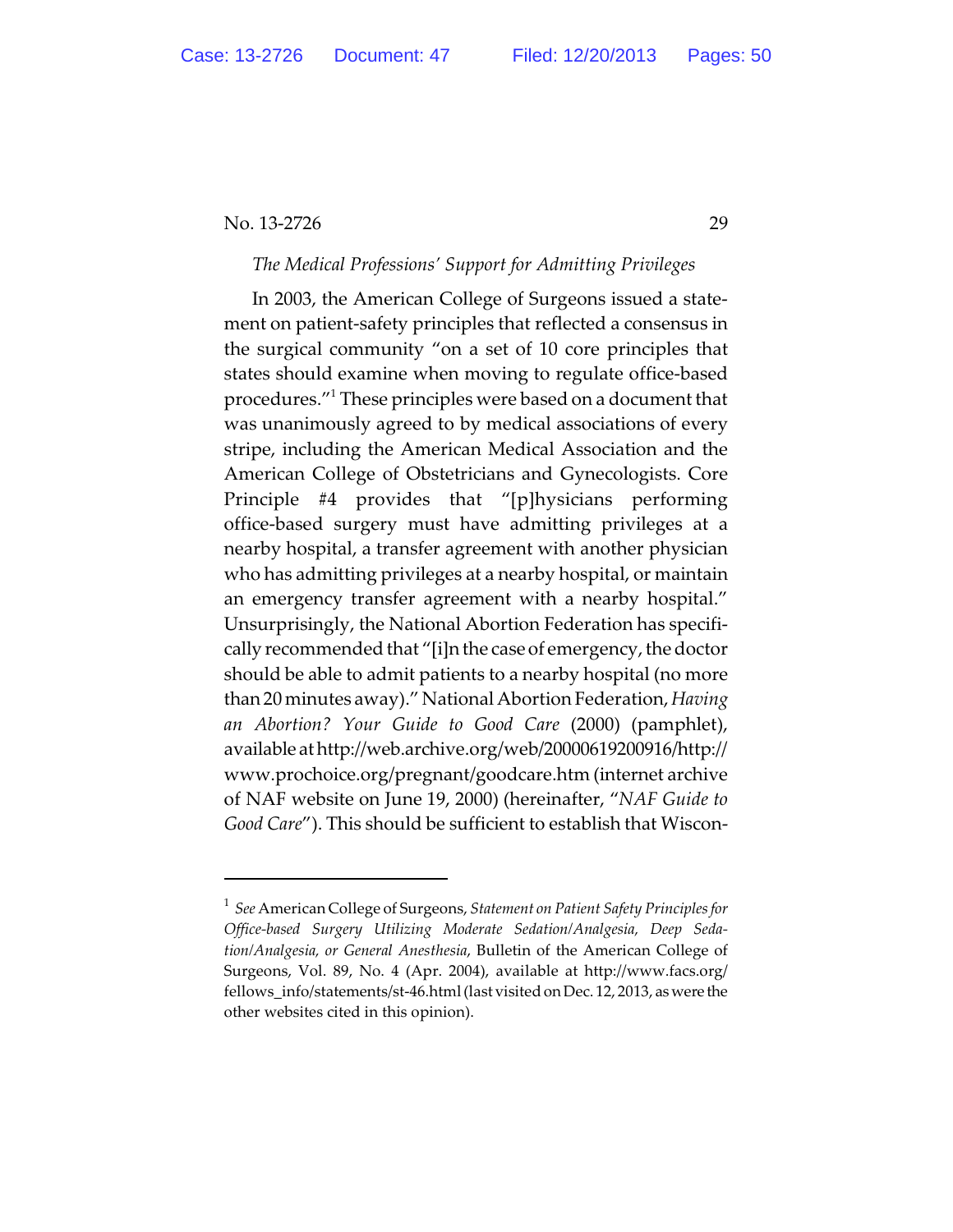sin's admitting-privileges requirement is reasonably designed to promote the state's legitimate interest in women's health. And, as the court recognizes, Wisconsin is one of twelve states adopting such a requirement. Maj. Op. at 9.

## *The Benefits of Admitting Privileges in an Emergency Situation*

Further, the parties agree that at least a small number of abortions result in complications that require hospitalization.<sup>2</sup> Wisconsin offers doctors' declarations establishing that the admitting-privileges requirement expedites the admission process and avoids mis-communications between the patient and the hospital in situations where swift treatment is critical. *See* J.A. 149–50, ¶¶ 12–19 (Decl. of Dr. James Anderson); 175–76, ¶ 14 (Decl. of Dr. Matthew Lee); 184, ¶ 9 (Decl. of Dr. Linn); 237–38, ¶¶ 6–12 (Decl. of Dr. David C. Merrill); 332–33, ¶¶ 25–31 (Decl. of Dr. John Thorp); *see also* Darrell J. Solet, MD, et al., *Lost in Translation: Challenges and Opportunities to Physician-to-Physician Communication During Patient Handoffs*, 80 Academic Medicine 1094, 1097 (Dec. 2005) (observing, in the

 $^2$  The exact percentage is in dispute, but at least .3% of abortions result in complications requiring hospitalization. In Wisconsin, this amounts to a woman requiring hospitalization as a result of an abortion or attempted abortion every 16 days. As the court recognizes, however, this percentage is likely artificially low due to under-reporting. Maj. Op. at 7. When a woman is admitted to a hospital without a request for admission from an abortion doctor, the social stigmas associated with abortion will likely cause her to report her complications as arising from a miscarriage or other mishap rather than a botched abortion. *See also Abbott*, 734 F.3d at 412 (quoting Dr. John Thorp regarding "the 'unique nature of an elective pregnancy termination and its likely under-reported morbidity and mortality'"); J.A. 183, ¶ 6 & n.1 (Decl. of Dr. Linn).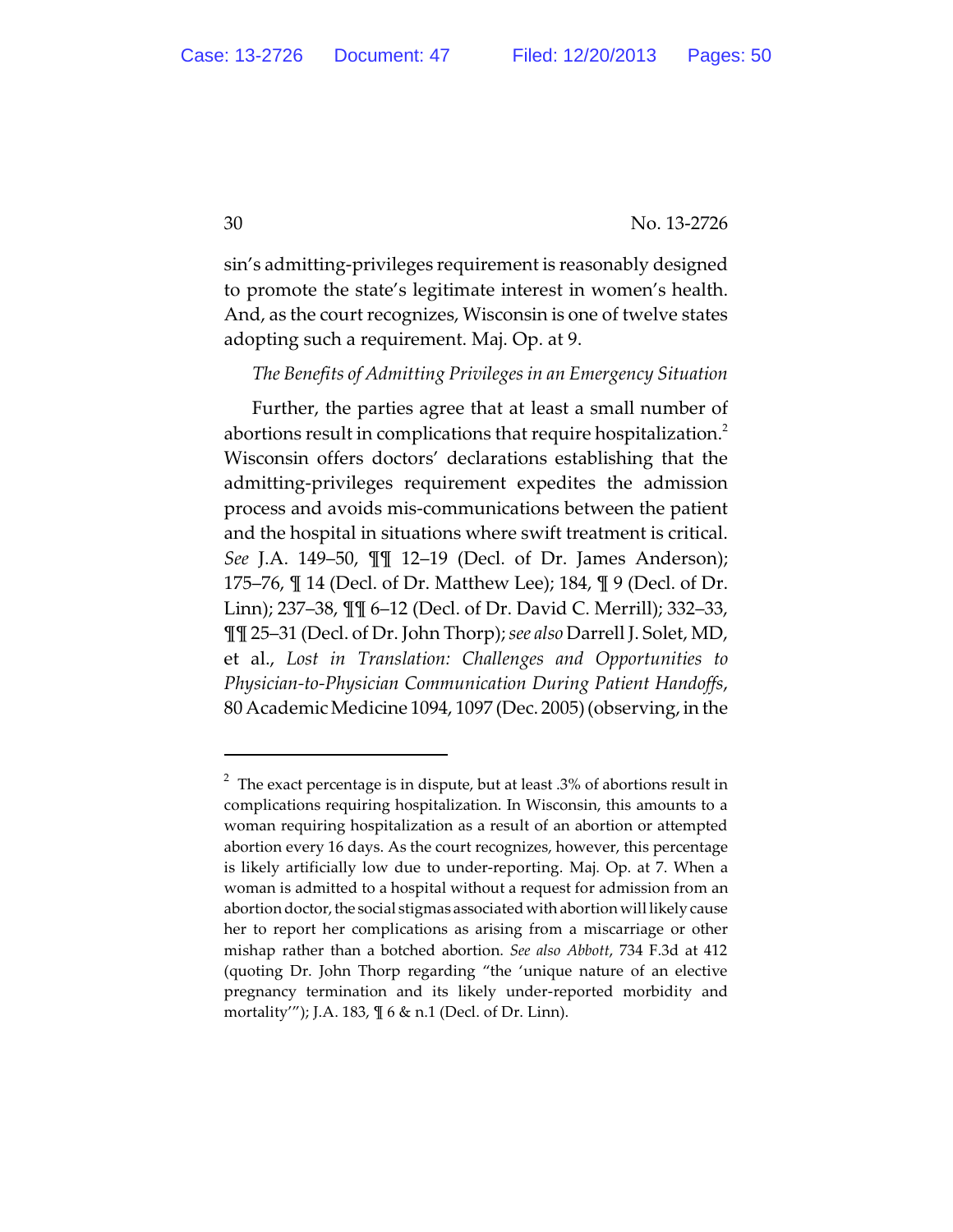context of patient transfers, that "poor communication in medical practice turns out to be one of the most common causes of error"). After all, the abortion doctor is better acquainted with his patient's medical history and is in a better position to quickly diagnose complications resulting from the procedure. *See* J.A. 238, ¶ 12 (Decl. of Dr. Merrill); 332, ¶ 25 (Decl. of Dr. Thorp). Additionally, the admitting-privileges requirement ensures "that a physician will have the authority to admit his patient into a hospital whose resources and facilities are familiar to him … ." *Women's Health Ctr. of W. Cnty., Inc. v. Webster*, 871 F.2d 1377, 1381 (8th Cir. 1989) (quotation marks omitted).

# *TheOversightFunction of theAdmitting-PrivilegesRequirement*

Moreover, "[t]he requirement that physicians performing abortions must have hospital admitting privileges helps to ensure that credentialing of physicians beyond initial licensing and periodic license renewal occurs."<sup>3</sup> Abbott, 734 F.3d at 411. Thus, Wisconsin's admitting-privileges requirement adds an extra layer of protection for *all* of the patients of abortion

 $3$  The court expresses doubts about this justification because Wisconsin requires that the hospital be within 30 miles of the clinic at which the doctor performs the abortions. "Under rational basis review, however, the [selected means] need not be the most narrowly tailored means available to achieve the desired end." *Zehner v. Trigg*, 133 F.3d 459, 463 (7th Cir. 1997); *see also*American College of Surgeons, *supra*note 1 ("Physiciansperforming office-based surgery must have admitting privileges at a *nearby* hospital, a transfer agreement with another physician who has admitting privileges at a *nearby* hospital, or maintain an emergency transfer agreement with a *nearby* hospital.") (emphasis added); *NAF Guide to Good Care*(recommending admitting privileges at a hospital "no more than 20 minutes away").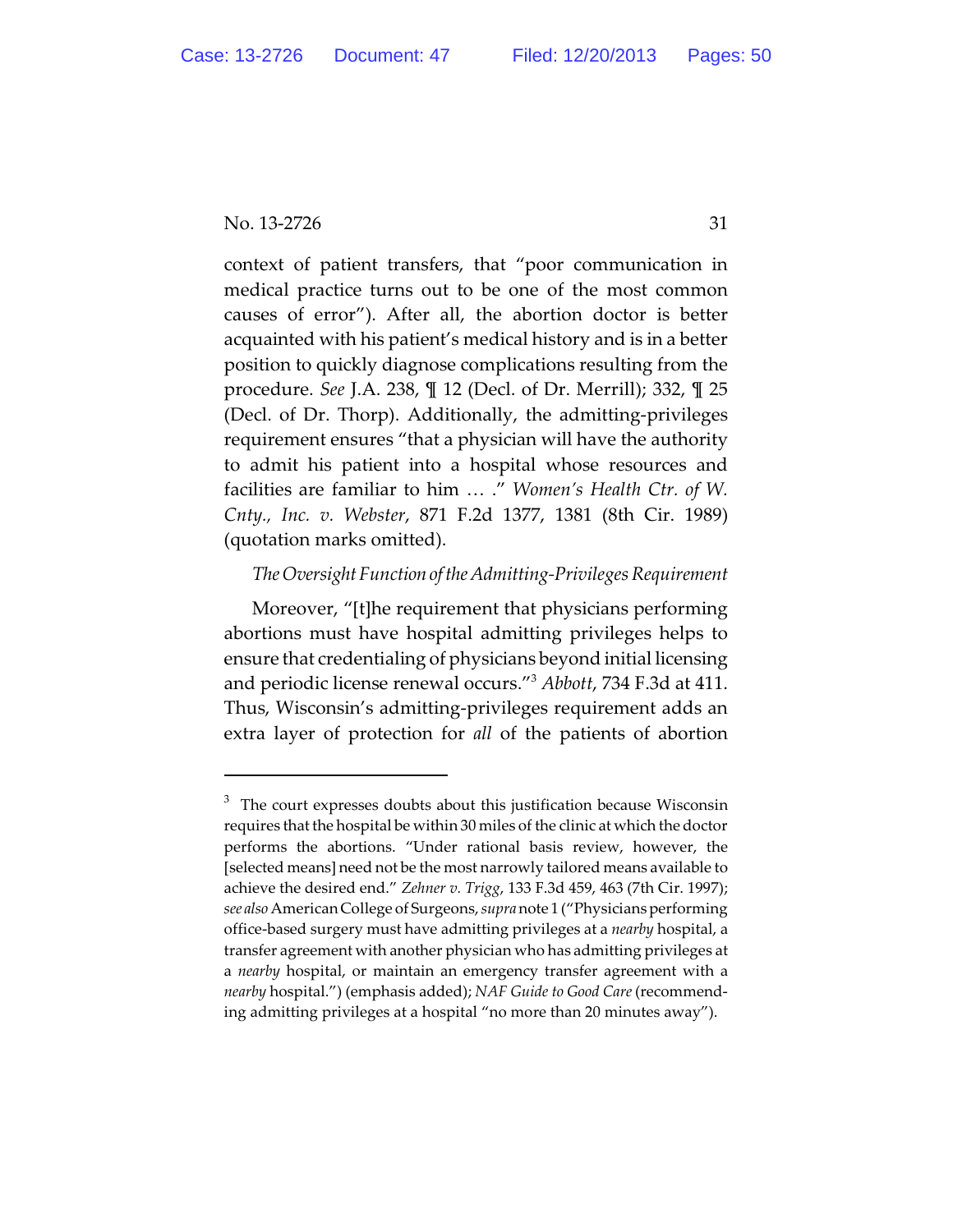doctors. Indeed, every circuit to address the issue has held that admitting-privileges requirements further states' legitimate interests. *Abbott*, 734 F.3d at 412 ("We have little difficulty in concluding that, with regard to the district court's rational basis determination, the State has made a strong showing that it is likely to prevail on the merits."); *Greenville Women's Clinic v. Comm'r, S.C. Dep't of Health & Envtl. Control,* 317 F.3d 357, 363 (4th Cir. 2002) ("These requirements of having admitting privileges at local hospitals and referral arrangements with local experts are so obviously beneficial to patients."); *Webster,* 871 F.2d at 1381 (Missouri's admitting-privileges requirement "furthers important state health objectives.").

# *Admitting Privileges and Other Outpatient Surgeries*

The court emphasizes the fact that Wisconsin has not imposed an admitting-privileges requirement on doctors who perform outpatient procedures other than abortion. But the plaintiffs bear the burden of proof and have offered no evidence that doctors in those other fields have a lack of admitting privileges—as do abortion doctors—which would necessitate a legislative response. Moreover, there is no mandate that state legislatures uniformly regulate medical procedures—or regulate medical procedures with higher or even the highest incidents of complications. States "may select one phase of one field and apply a remedy there, neglecting the others." *Williamson v. Lee Optical of Okla. Inc.*, 348 U.S. 483, 489 (1955). Finally, Wisconsin had a perfectly good reason for addressing abortion first—namely, the Gosnell scandal.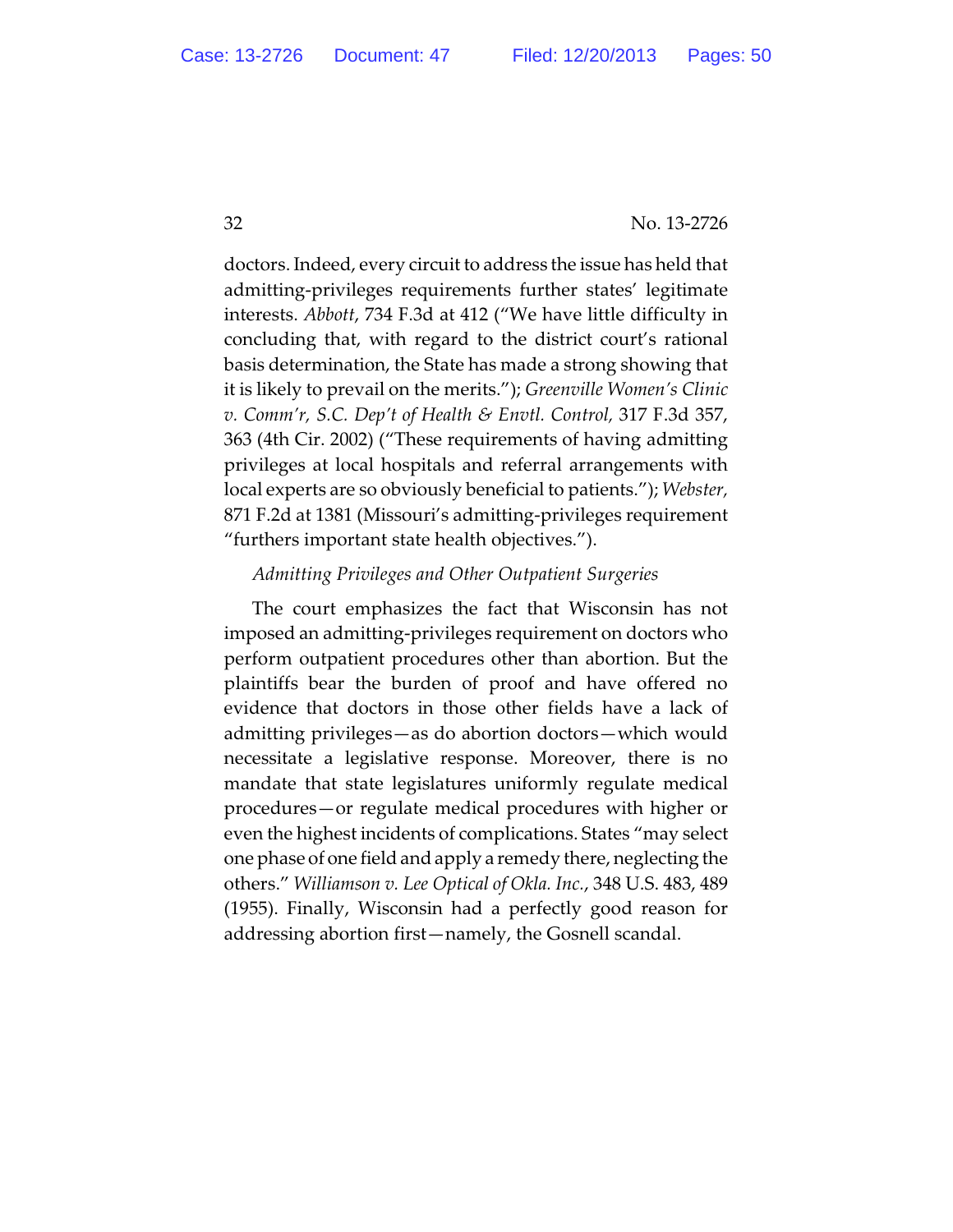# *The Dr. Kermit Gosnell Scandal*

There has been no high-profile exposure of substandard care by doctors who perform outpatient procedures other than abortion. However, just a few weeks prior to the enactment of Wisconsin's admitting-privileges requirement, there was a shocking revelation of terrible conditions and procedures at an abortion clinic that received nationwide attention. On May 13, 2013, a Philadelphia abortion doctor, Dr. Kermit Gosnell, was convicted of three counts of first-degree murder for the death of three infants delivered alive but subsequently killed at his clinic. The record in this appeal contains articles extensively discussing the egregious health care practices at Dr. Gosnell's clinic leading up to his conviction. These include bloody floors and unlicensed employees conducting gynecological examinations and administering painkillers, resulting in the death of a patient. *See* J.A. 154 (Joann Loviglio, *Abortion Doctor Suspended After Philadelphia Raid: 'Deplorable' Conditions Reported At Kermit Gosnell's Office*, The Huffington Post, Feb. 23, 2010, http:// www.huffingtonpost.com/2010/02/23/abortion-doctorsuspended\_n\_473963.html). In addition, media reports circulated that, among other things, Dr. Gosnell physically assaulted and performed a forced abortion on a minor and left fetal remains in a woman's uterus causing her excruciating pain.<sup>4</sup> Although these details were first publicized after Dr. Gosnell's arrest in 2011, the case did not garner national

<sup>&</sup>lt;sup>4</sup> Jessica Hopper, Alleged Victim Calls Philadelphia Abortion Doc Kermit Gosnell *a 'Monster'*, ABC News, Jan. 25, 2011, http://abcnews.go.com/US/allegedvictim-calls-philadelphia-abortion-doctor-kermit-gosnell/story? id=12731387&singlePage=true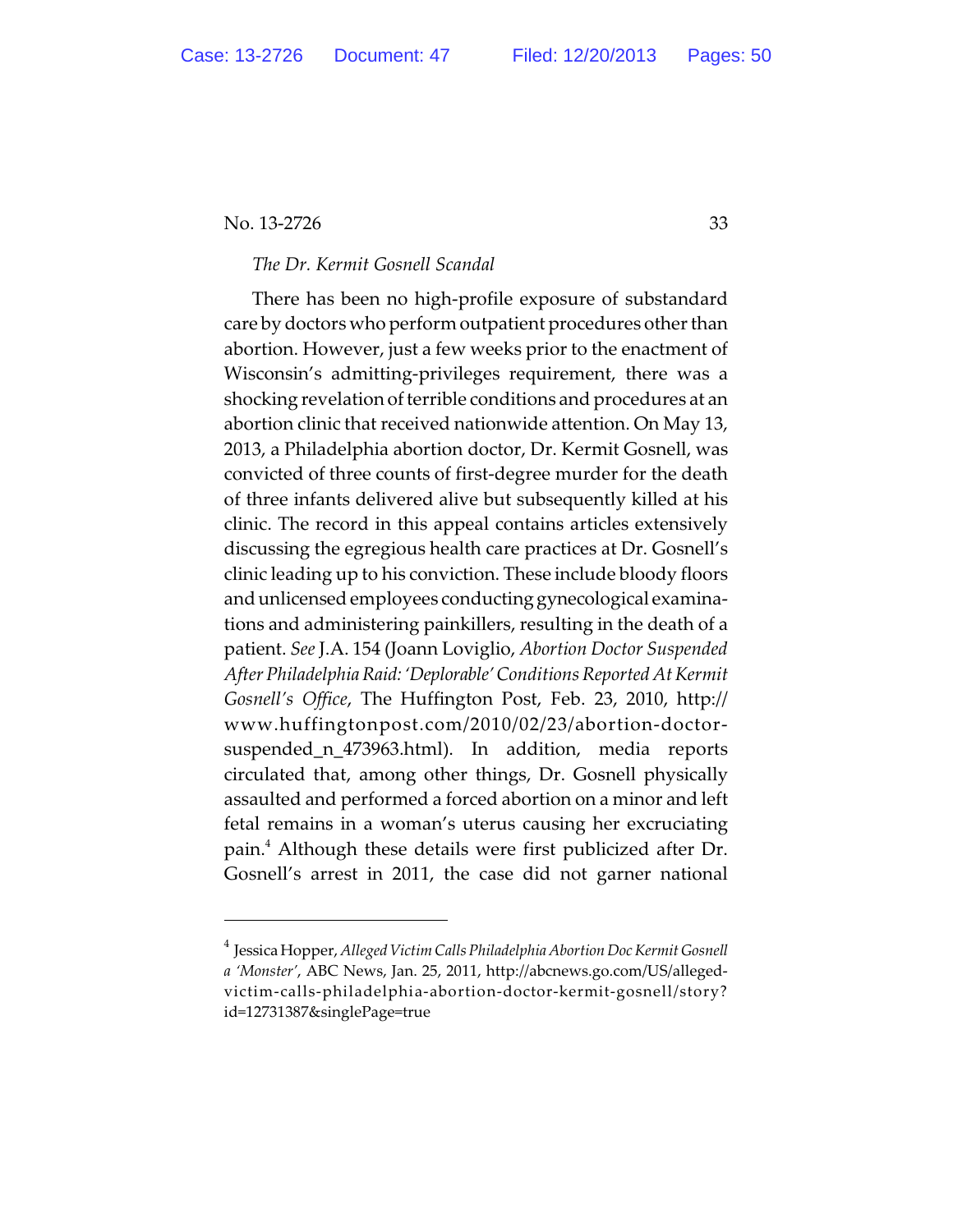attention until his trial in March 2013. Unsurprisingly, the case provoked shock and outrage, prompting a heightened concern for the health of women seeking abortions. In addition to Dr. Gosnell's case, Wisconsin identifies numerous other examples of egregious and substandard care by abortion providers and clinics. *See* Appendix to the Concurrence; J.A. 154–56.

On June 4, 2013, Wisconsin Act 37, which contained the admitting-privileges requirement at issue in this appeal and also contained an ultrasound requirement, was introduced in the Wisconsin Senate. On June 12, the Act passed in the Senate. On June 13, the Act passed in the Assembly, where it was returned to the Senate and presented to the governor for his signature on July 3. On July 5, the Act was signed into law by the governor. This timeline demonstrates that Wisconsin legislators promptly responded to their constituents' concerns. Wisconsin Act 37 was a response to the dangers (graphically illustrated by Dr. Gosnell's case) to women's health and the right to freely exercise their choice.

# *The Interaction Between the Act's Admitting-Privileges and Ultrasound Requirements*

In addition, the admitting-privileges requirement furthers the Act's ultrasound requirement. *See* Wis. Stat. § 253.10(3)(c). Performing an ultrasound allows an abortion doctor to get a clear picture of the woman's pregnancy—including the gestational age and size of the unborn child, whether there are twins, whether the heart is beating, $5$  and the orientation of the

 $5$  Detecting a heartbeat enables the abortion doctor to determine whether (continued...)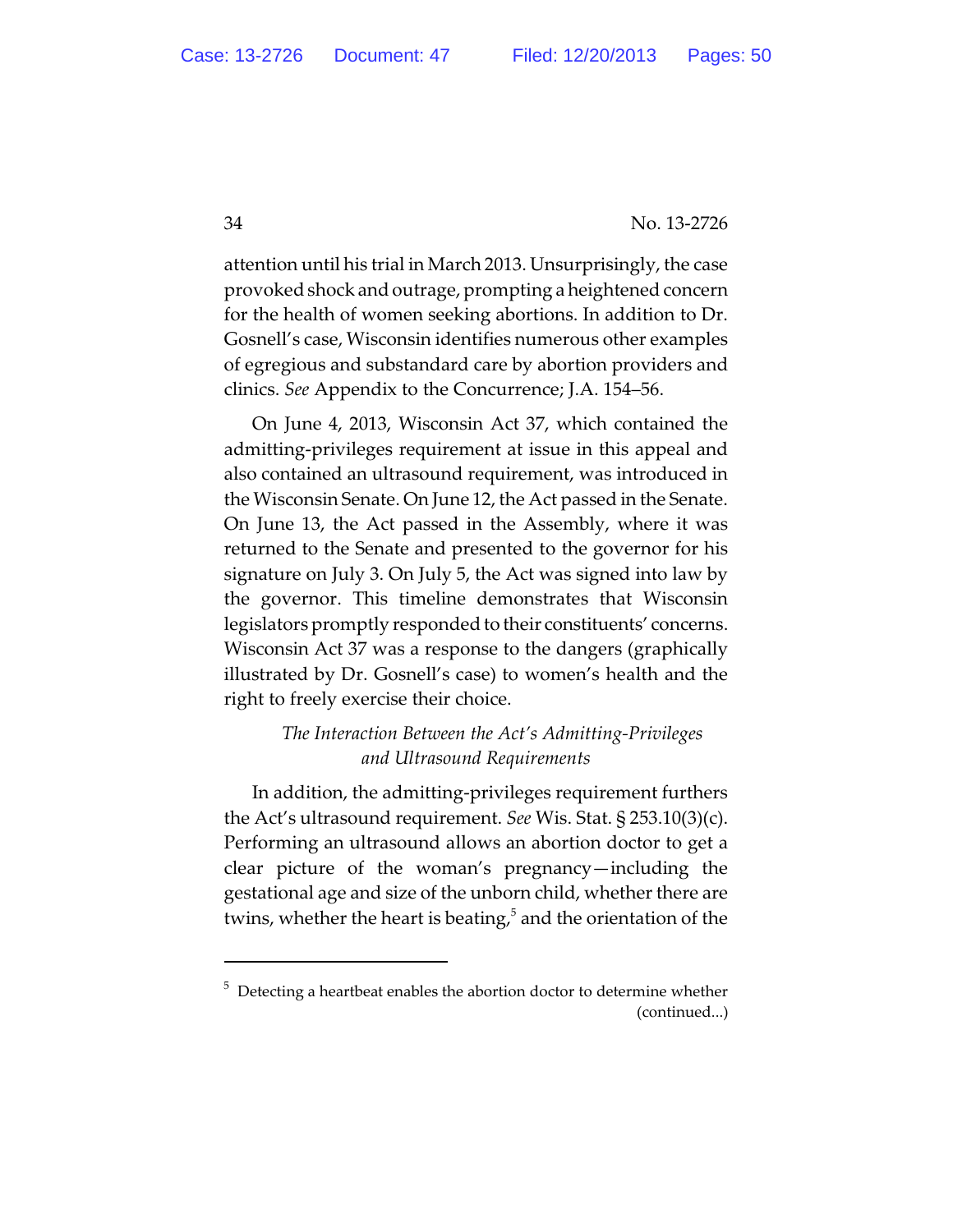unborn child within the uterus—which allows the doctor to anticipate any likely complications. The law requires that, absent an emergency, the woman receive an ultrasound at the clinic or elsewhere. Accordingly, regardless of where the ultrasound is performed, important and easily determinable facts about the pregnancy are available to the abortion doctor. Additionally, the ultrasound must be explained to the woman so that she can exercise her right to choose while fully informed.<sup>6</sup> These benefits conferred by the ultrasound require

 $5$  (...continued)

the unborn child is still alive—a serious concern in light of the prevalence of miscarriages. *See* National Institute of Health, National Library of Medicine, *Miscarriage*, http://www.nlm.nih.gov/medlineplus/ency/article/ 001488.htm ("Among women who know they are pregnant, the miscarriage rate is about 15-20%."). Determining whether there is a beating heart is a crucial component to ensuring that a woman receives quality care. For example, if more than seven weeks have passed since the last menstrual cycle ("LMC"), and there is no fetal heartbeat, then the unborn child is almost certainly naturally deceased—although a pregnancy test will continue to generate a positive result. In that situation, the woman must be fully informed about whether an abortion is still necessary because statesubsidized private health insurance and Medicaid—which in most cases do not cover an abortion—will generally cover the procedure for removing the remains. *See* Wis. Stat. Ann. § 632.8985 (prohibiting coverage of abortions by health plans offered through health benefit exchanges); Wis. Stat. Ann. § 20.927 (prohibiting state or municipal subsidies for the performance of abortions).

 $6$  Wisconsin may also hope that a woman who sees the ultrasound picture of her unborn child and hears the heart beating will choose to carry the unborn child to term. But because the ultrasound requirement is not challenged in this case, Wisconsin does not assert its legitimate interest in (continued...)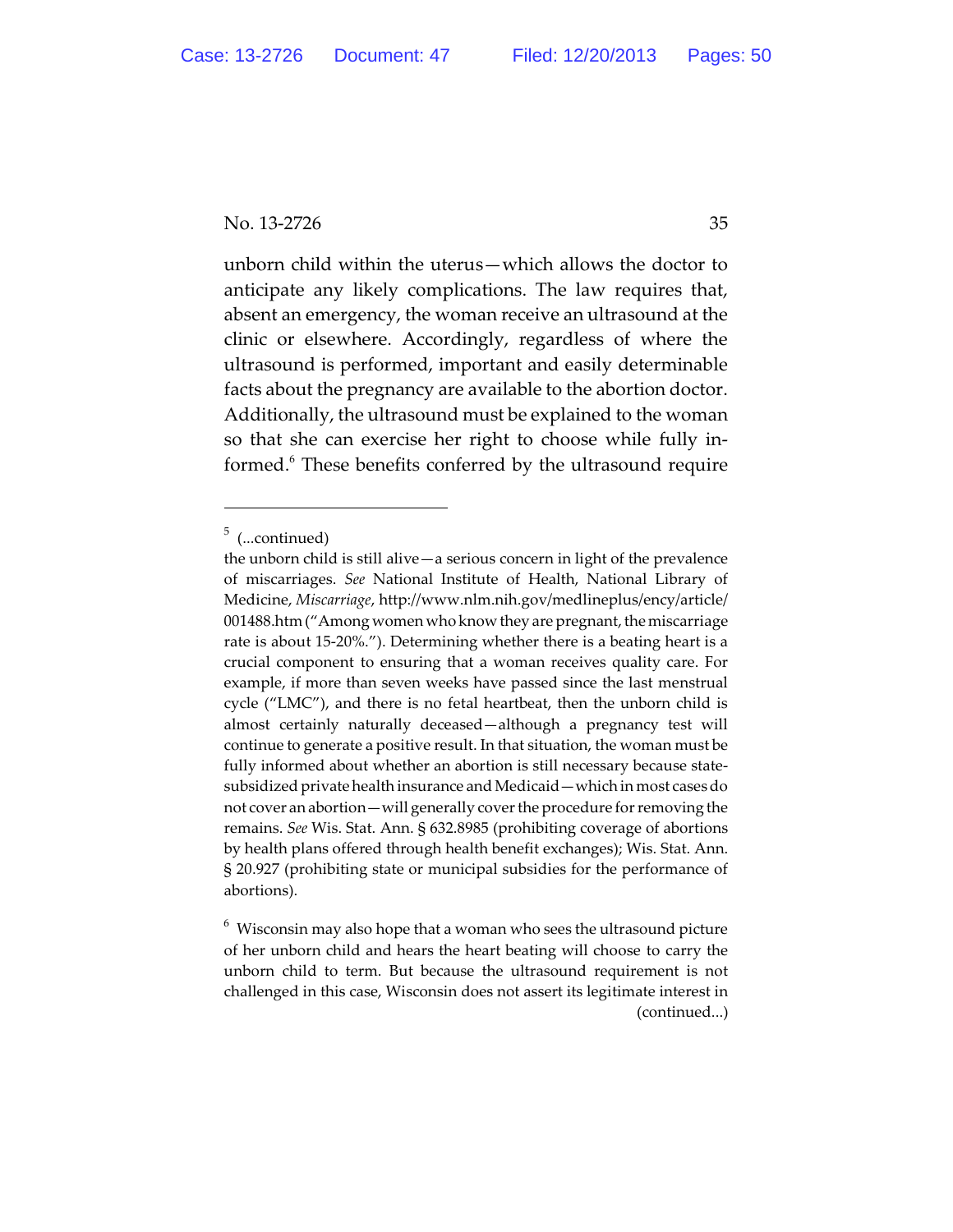ment are secured by the oversight function of the admittingprivileges requirement. Specifically, hospitals extending admitting privileges are given a role in ensuring that the new requirements for the protection of women's health and choice are observed by abortion doctors—to prevent a substandard abortion care crisis in Wisconsin.

Additionally,many abortion-seeking patients face uniquely challenging circumstances not faced by other surgery patients. Many are young and vulnerable. Some may be pressured by angry, disappointed parents or by a putative father shirking responsibility. And, as the court remarks, there is wide-spread social disapproval of abortion. Maj. Op. at 7. So the woman is likely seeking absolute privacy and has had little or no external consultation or advice. A legislature could rationally speculate that a surgical procedure commonly undergone by young and vulnerable patients under the influence of either direct or social pressures is in greater need of regulation.

In summary, "[t]he State 'may regulate the abortion procedure to the extent that the regulation reasonably relates to the preservation and protection of maternal health.'" *City of Akron v. Akron Ctr. for Reprod. Health*, 462 U.S. 416, 430–31 (1983) (quoting *Roe v. Wade*, 410 U.S. 113, 163 (1973)). That is what Wisconsin has done in this case, and its decision to do so by means of an admitting-privileges requirement is certainly rational.

 $6$  (...continued)

fetal life here. *SeeCarhart*, 550 U.S. at 145 (recognizing "that the government has a legitimate and substantial interest in preserving and promoting fetal life" pre-viability).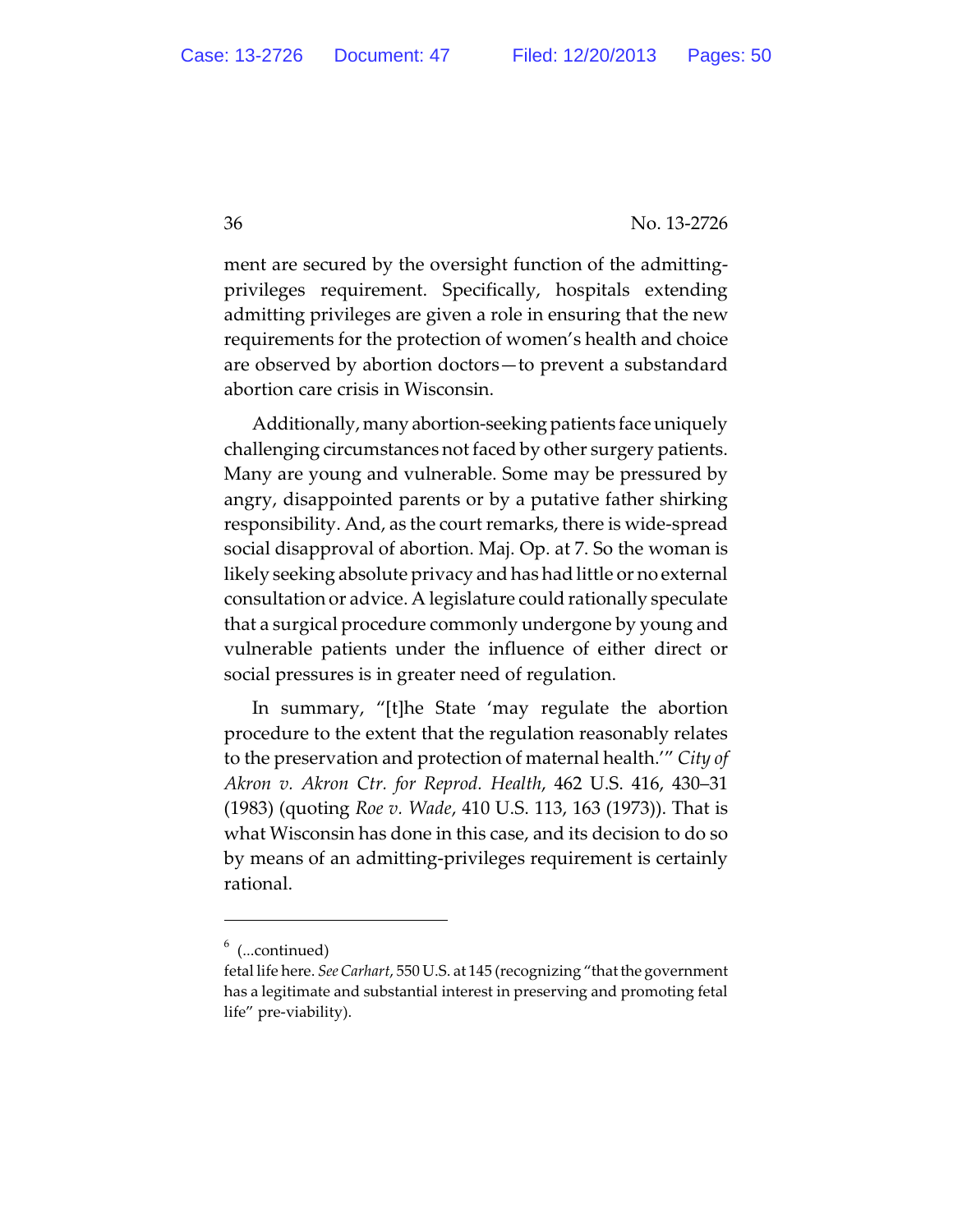#### **Step 2: Undue Burden**

The court also suggests that the admitting-privileges requirement imposes significant burdens on women's ability to obtain abortions. At this second step, we must determine "whether the [admitting privileges requirement has] the practical effect of imposing an undue burden" on women's abortion rights. *Karlin*, 188 F.3d at 481. We cannot find the requirement unconstitutional unless the plaintiffs can show that the requirement "will have the likely effect of preventing a significant number of women for whom the regulation is relevant from obtaining abortions." *Id.*In this case, because the requirement applies to all abortion doctors in the state, it affects all Wisconsin women who may seek abortions.<sup>7</sup> See *Abbott*, 734 F.3d at 414. Therefore, the question is whether the requirement prevents "a significant number of" women from obtaining abortions. At this step too, the plaintiffs have the burden of proof. *See Karlin*, 188 F.3d at 485; *Bryant*, 222 F.3d at 171.

In suggesting that Wisconsin's admitting-privileges requirement imposes an undue burden, the court emphasizes that it will temporarily force two abortion clinics to stop providing abortions and another clinic to cut the number of doctors by half, which could cause delays for women seeking abortions. Of course, this effect will only last until the doctors at these clinics obtain admitting privileges in accordance with

 $^7\,$  Thus, the district court erred because it limited its review to women living in the areas near the clinics that may be closed.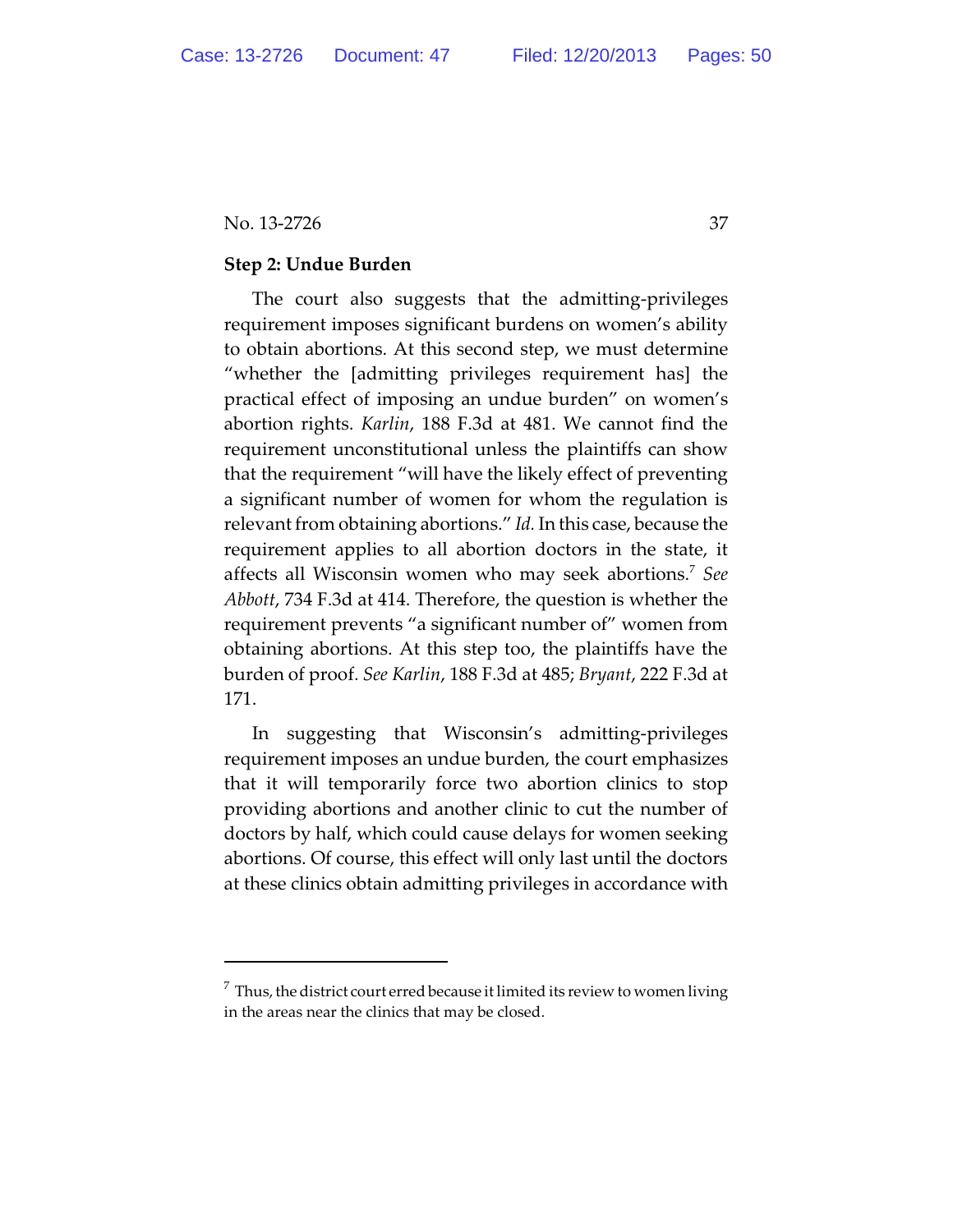the law. $^8$  Regardless, more than 70% of women in Wisconsin who seek abortions live in the southern counties near Milwaukee and Madison, where clinics will continue operating. *See* J.A. 292. Thus, to the extent the remaining clinics are unable to quickly adjust for the decreased supply of legally qualified abortion doctors, most Wisconsin women seeking abortions can travel to clinics in Illinois. Indeed, women living in the northern part of Wisconsin can seek abortions in Minnesota. For example, both Minneapolis and Duluth have abortion clinics. $^9$  Thus, the admitting-privileges requirement itself will likely not prevent any woman from obtaining an abortion if she wishes to do so. *See Bryant*, 222 F.3d at 163, 170–72 (holding that "increased costs, delays in the ability to obtain abortions, decreased availability of abortion clinics, [and] increased distances to travel to clinics" do not constitute an undue burden). Any delays are merely the incidental effects of

 $8<sup>8</sup>$  The undue burden analysis is not concerned with any burden the law may place on abortion doctors, except insofar as the law burdens women's ability to obtain abortions. Any burden on women will vanish once abortion doctors obtain admitting privileges.

 $^{9}$  The district court thought that the availability of abortions in cities near the Wisconsin border was irrelevant. Although the Wisconsin law does not affect doctors performing abortions in Minnesota, the availability of nearbut-out-of-state abortions at least speaks to whether the admittingprivileges requirementhas the "practical effect" of preventing a "significant number" of women from obtaining abortions. In our economy, crossing state lines to obtain services at a nearby urban center is common. Thus, state lines are unlikely to affect a woman's decision about where to get an abortion and the availability of abortion at out-of-state clinics should be considered in the undue burden analysis.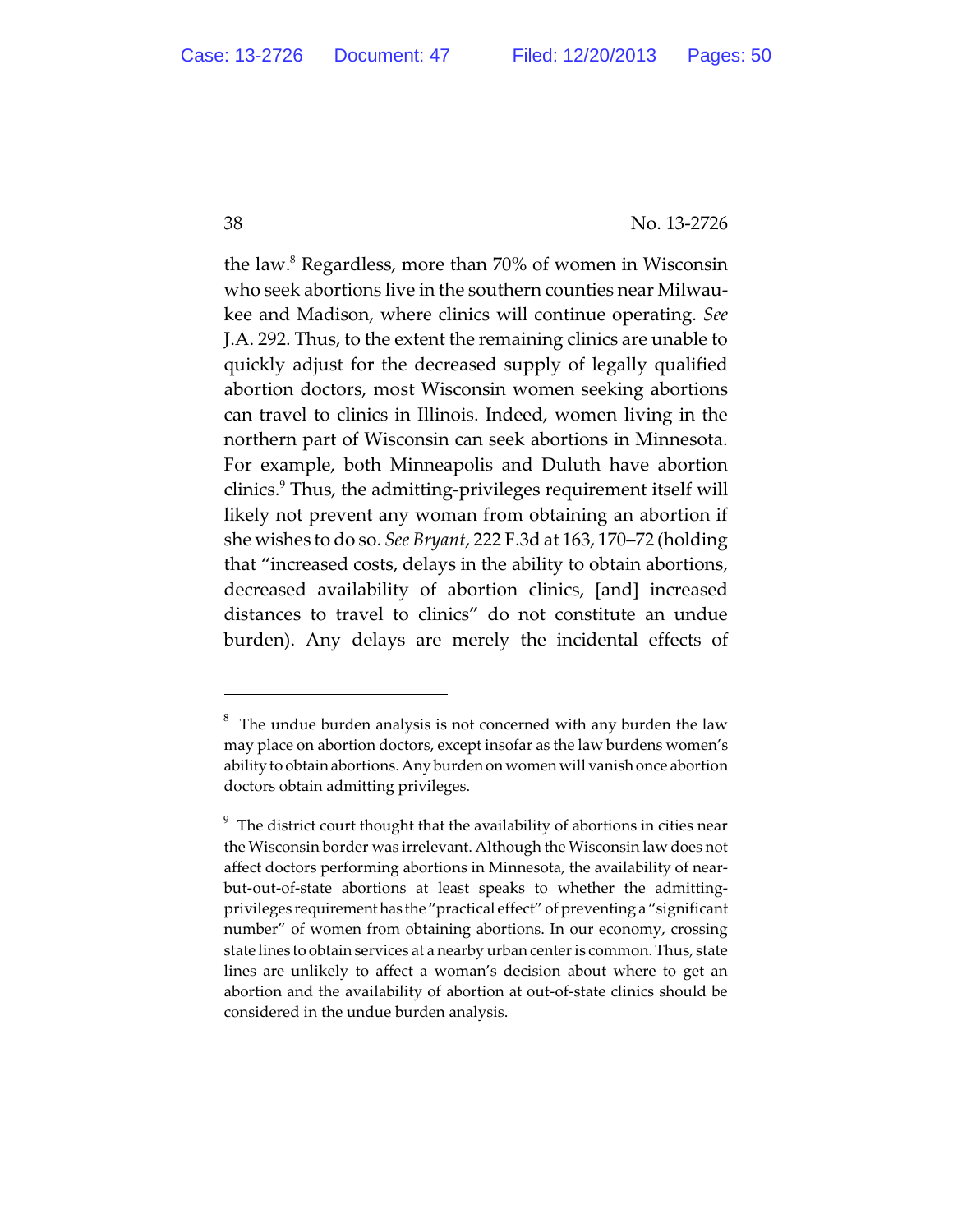abortion doctors' obligation to come into compliance with the admitting-privileges requirement. The fact that the requirement "has the incidental effect of making it more difficult or more expensive to procure an abortion cannot be enough to invalidate it." *Casey*, 505 U.S. at 874. And here, we are affirming the district court's decision to give abortion doctors a reasonable amount of time to obtain admitting privileges. $10$ 

The court is also concerned by the fact that (because of Wisconsin's 24-hour waiting law) some Wisconsin women live around 100 miles from the closest abortion clinic—namely, those living in north-eastern Wisconsin—and consequently, will have to traverse that distance four times to obtain abortions (if they cannot afford to spend the night at a local hotel).<sup>11</sup>

 $^{10}$  Now that some months have passed, Wisconsin abortion doctors have had sufficient time to come into compliance with the admitting-privileges requirement. The court suggests that disapproval for abortion may interfere with abortion doctors' abilities to obtain admitting privileges at sectarian hospitals. Maj. Op. at 10–11. However, "Lutheran and Jewish hospitals in Milwaukee allow abortions." J.A. 185, ¶ 13 (Decl. of Dr. James G. Linn). Furthermore, "[w]hile Catholic hospitals do not permit abortions to be performed at their facilities, they do allow abortion providers staff membership." *Id.* ("I know for a fact that Catholic hospitals in Milwaukee have or have had abortion providers on their medical staffs."). Although federal law prohibits sectarian hospitals from discriminating against abortion doctors when awarding admitting privileges, it seems reasonable that—in light of Catholic social teaching—Catholic hospitals would wish to grant admitting privileges to abortion doctors so that women injured by abortions would have better access to the compassionate medical care needed in that delicate circumstance.

 $11$  The number of women who seek abortions living in the areas near the (continued...)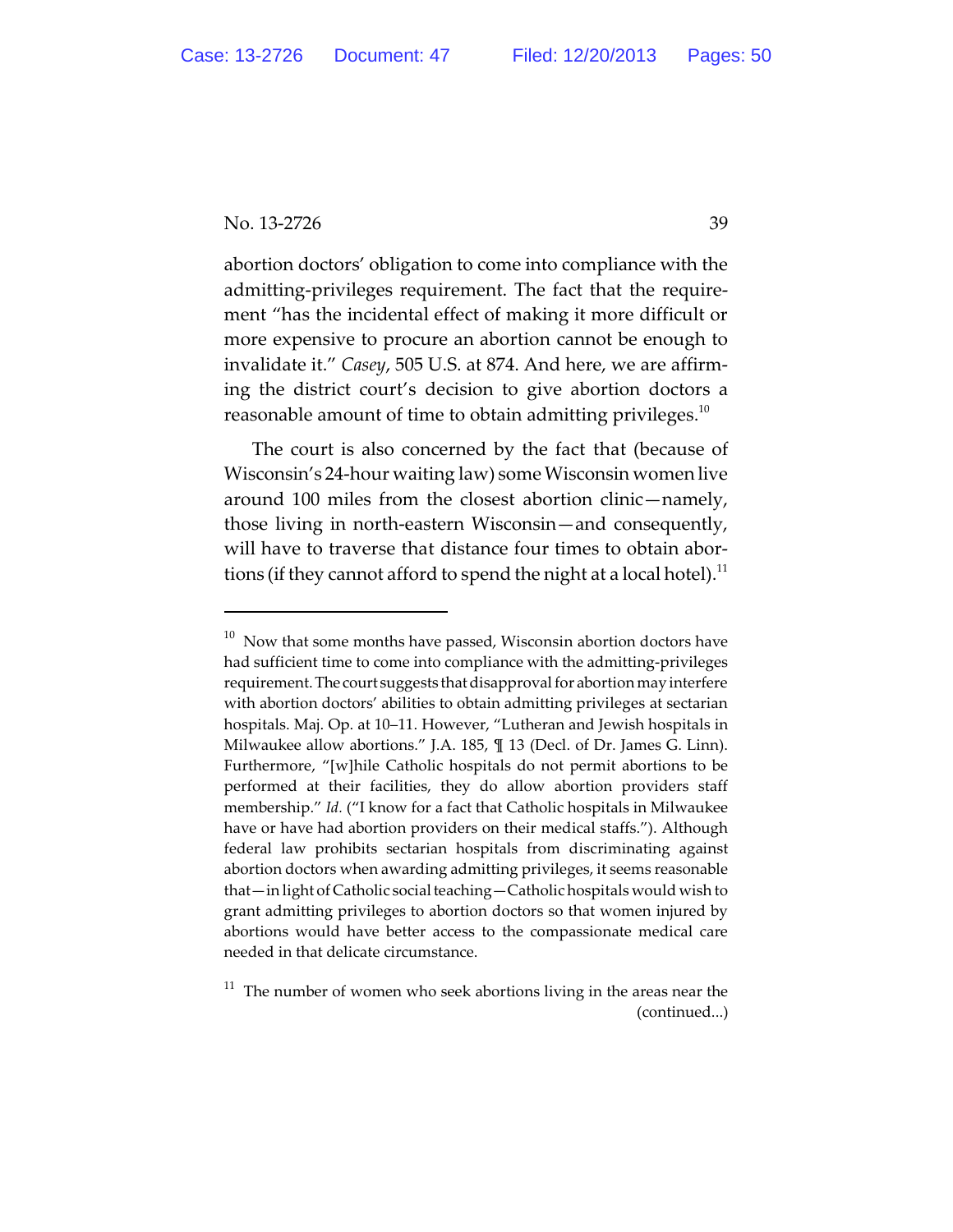The court suggests that the time and costs of that travel will prevent a "significant number" of Wisconsin women from obtaining abortions. But the costs of traveling up to 100 miles on four different occasions pale in comparison to the cost of an abortion. The costs of travel are undoubtedly inconvenient, but an inconvenience—even a "severe inconvenience"—"is not an undue burden." *Karlin*, 188 F.3d at 481; *see also Casey*, 505 U.S. at 874 ("The fact that a law which serves a valid purpose, one not designed to strike at the right itself, has the incidental effect of making it more difficult or more expensive to procure an abortion cannot be enough to invalidate it."); *Bryant*, 222 F.3d at 163, 170–72.

Moreover, in reversing a district court's decision to preliminarily enjoin Texas's admitting-privileges requirement, the Fifth Circuit recently held that "[a]n increase in travel distance of less than 150 miles for some women is not an undue burden on abortion rights." *Abbott*, 734 F.3d at 415. Texas also imposes a 24-hour waiting requirement (which applies to any woman who lives within 100 miles of the clinic). *See* Tex. Health & Safety Code § 171.012(a)(4). Thus, under *Abbott*, Texas women could face an increase in travel distance of almost 400 miles. If an *increase* in travel distance of almost 400 miles is not an undue burden, it is difficult to see how a *total* travel distance of

 $11$  (...continued)

closed clinics is apparently very small compared to those living near the clinics that will continue to operate. Thus, the admitting-privileges requirement likely only will compel a few rural women to drive longer distances. So it is far from clear that a "significant number" of women will be prevented from obtaining abortions.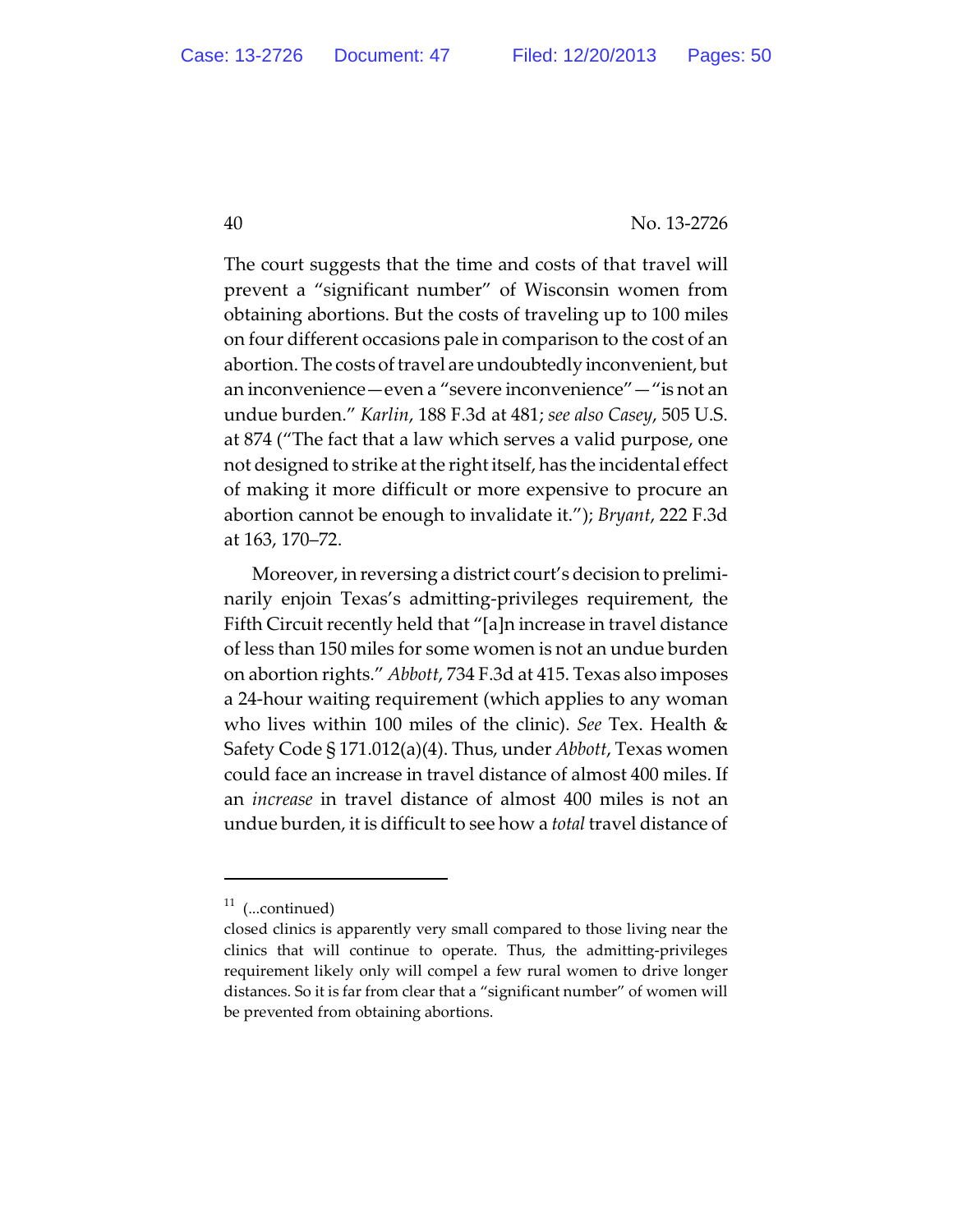about 400 miles could be. *See also Bryant*, 222 F.3d at 170–71 (finding that admitting-privileges requirement imposed no undue burden where, *inter alia,* an abortion clinic was still operating "some 70 miles away"); *Women's Med. Prof'l Corp. v. Baird*, 438 F.3d 595, 605 (6th Cir. 2006) (concluding, in an asapplied challenge to abortion regulation, that an increase in travel distance of 45 to 55 miles is not an undue burden).

In summary, the plaintiffs "have not demonstrated that the [admitting-privileges requirement] would be unconstitutional in a large fraction of relevant cases." *Carhart*, 550 U.S. at 167-68. The other circuits to address this issue have reached the same conclusion. *See Abbott*, 734 F.3d at 416, 419; *Bryant*, 222 F.3d at 159, 173.

## **Conclusion**

The decision to have an abortion is, for many women, "the most difficult decision they will ever make." Lizz Winstead, *Abortion Is a Medical Procedure*, The Huffington Post, Nov. 11, 2012, http://www.huffingtonpost.com/lizz-winstead/abortionis-a-medical-procedure\_b\_2064176.html. Therefore, when a woman enters an abortion clinic, she has a right to expect excellent care from a qualified doctor. One key component of quality care is the use of an ultrasound, which furnishes the abortion doctor with important and easily determinable facts about the pregnancy related to the woman's health and exercise of her free choice. For example, an ultrasound allows a determination of whether there is a fetal heartbeat, the gestational age and size of the unborn child, and whether there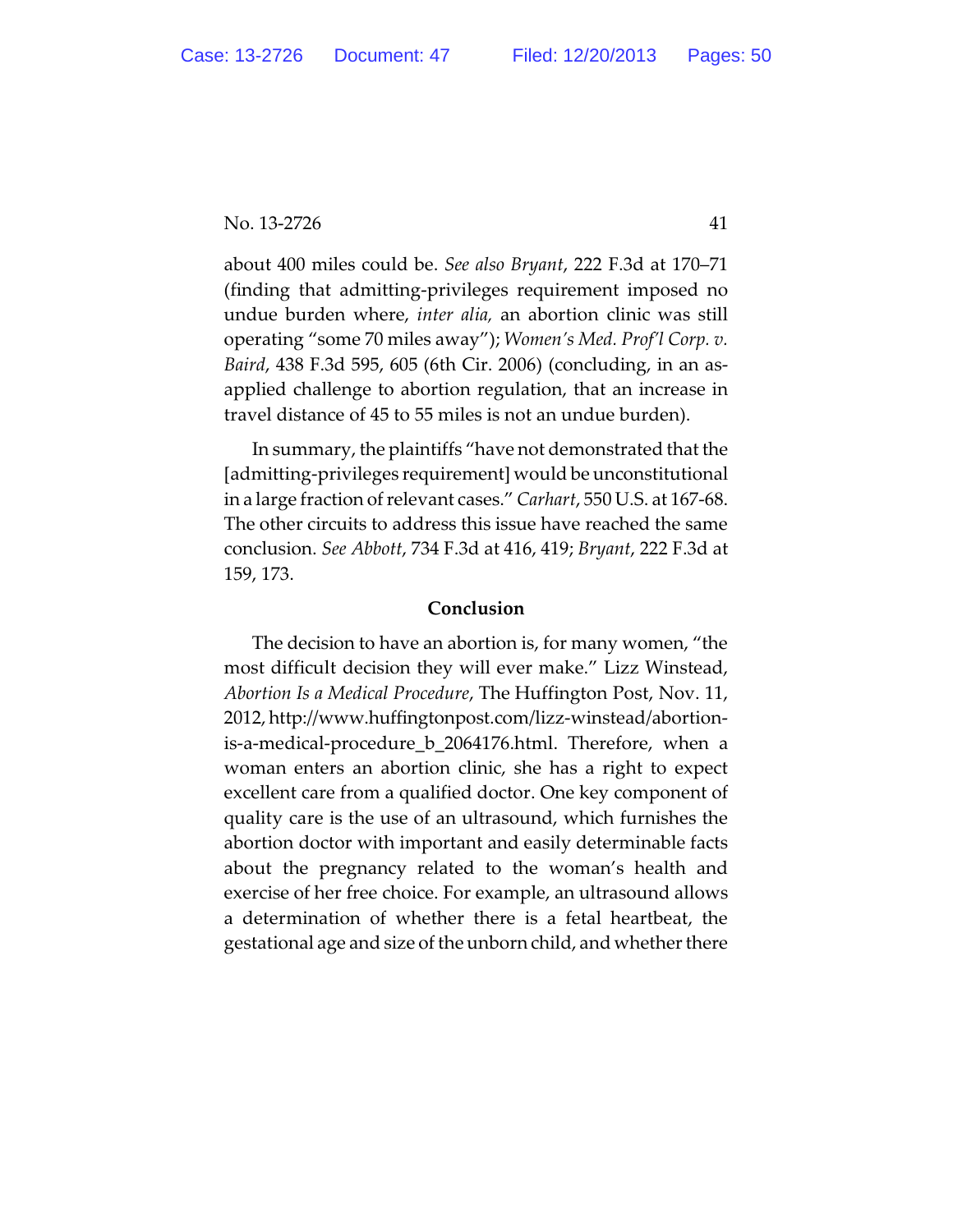are twins.<sup>12</sup> An ultrasound is also material to the costs of the procedure inasmuch as it may reveal that an abortion is no longer necessary (if the unborn child is no longer alive) and because clinics base the cost of the abortion procedure on the unborn child's gestational age.

The admitting-privileges requirement has an indisputable benefit when emergency care is needed. If serious complications arise, then the woman should be able to call her clinic and speak with the doctor who treated her. If that physician has admitting privileges, he or she can direct the woman to the hospital and meet her there, or at least contact the hospital and notify the proper admitting personnel to describe the possible causes of the woman's symptoms. Then, upon arrival at the hospital, the woman would be able to receive immediate care. And, if necessary, the hospital's doctor could contact the abortion doctor to confidentially obtain further details. Indeed, by requiring abortion doctors to commit to continued care, the admitting-privileges requirement prevents a situation where a hospital doctor is not fully aware of medical concerns because the patient does not wish to disclose that she had an abortion. Relatedly, the ability to obtain any followup care from same doctor furthers a patient's interest in privacy—a significant concern given the social stigma associated with abortion. Moreover, the admitting-privileges requirement furthers the state's interest in preventing crises of substandard

 $12$  If the ultrasound reveals twins, this result may cause a woman to reconsider or at least reflect on an unexpected circumstance. In either case, the ultrasound furthers her health and ability to make a fully informed decision.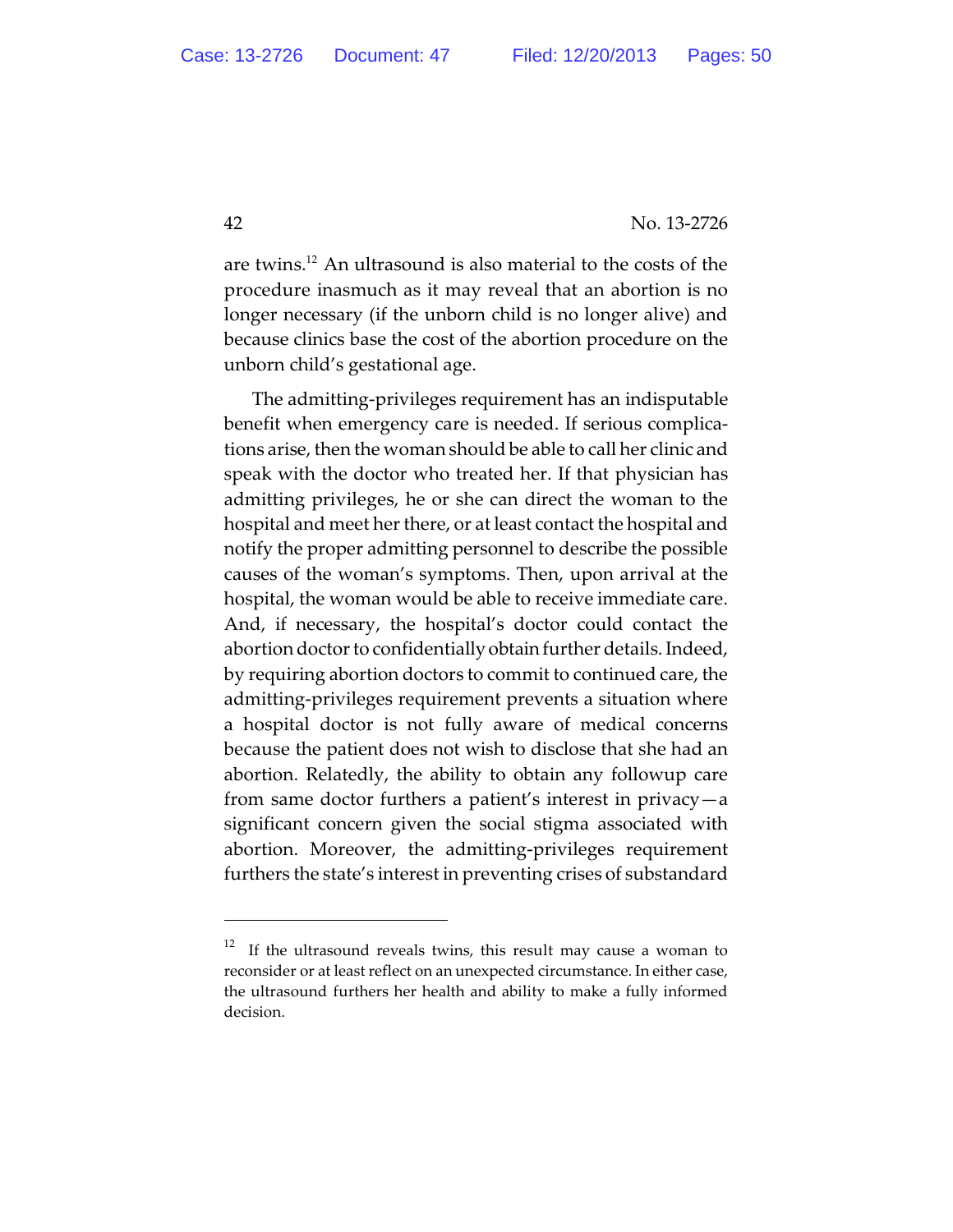care. By entrusting hospitals with an oversight function, the requirement guards against worst-case scenarios.

The notion that abortion doctors will be unable to obtain admitting privileges is a fiction. Some already have them.<sup>13</sup> Even sectarian hospitals, apart from their legal duties, are interested in providing compassionate care to women who need it. Some hospitals may not allow elective or discretionary abortions to be performed on their premises, but even these hospitals have every reason to grant admitting privileges to abortion doctors in order to ensure that women in need receive adequate—as well as compassionate—medical care.

At trial, testimony from a technician who routinely performs ultrasounds on pregnant women—those who anticipate and look forward to having a baby as well as those who are considering terminating an unwanted pregnancy—would be beneficial. A neutral technician could explain the value an ultrasound provides for women's health in order to further illustrate the oversight benefit of the admitting-privileges requirement.

 $^{13}\,$  According to the plaintiffs, Planned Parenthood's Milwaukee-Jackson clinic would be able to remain open even if the admitting-privileges requirement went into effect. Thus, at least one abortion doctor at that clinic must have admitting privileges at a nearby hospital. But Affiliated Medical Services' clinic, which will allegedly close for lack of abortion doctors with admitting privileges, is only 1.3 miles away from Planned Parenthood's Milwaukee-Jackson clinic. So any claim that abortion doctors at AMS will be unable to obtain admitting privileges because of recalcitrant local hospitals is all but meritless.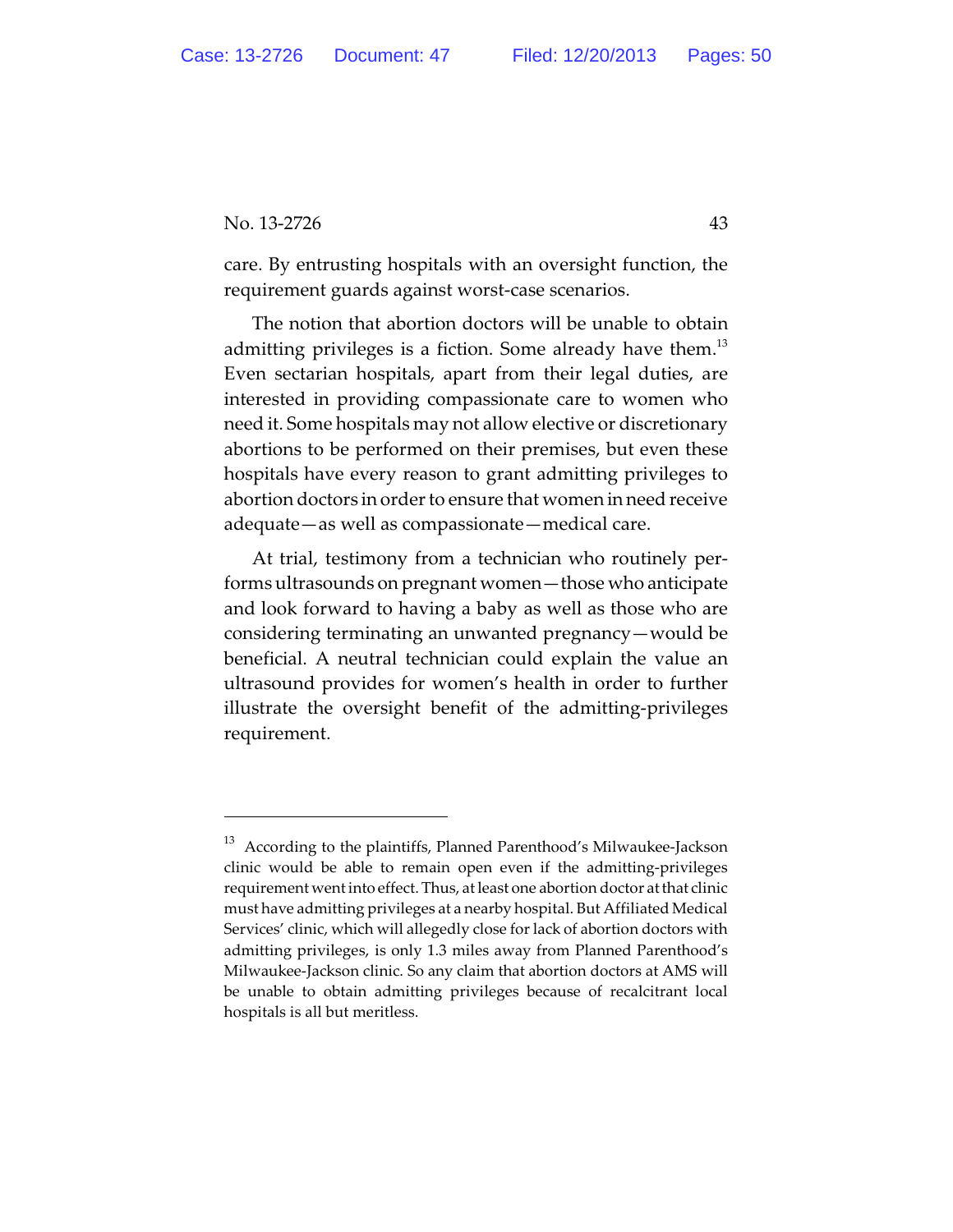Wisconsin's admitting-privileges requirement is rationally related to the State's legitimate interests and should not create an undue burden to Wisconsin women's right to abortion. But Wisconsin's failure to include a reasonable time for compliance merited a preliminary injunction. Therefore, I concur in part and concur in the judgment.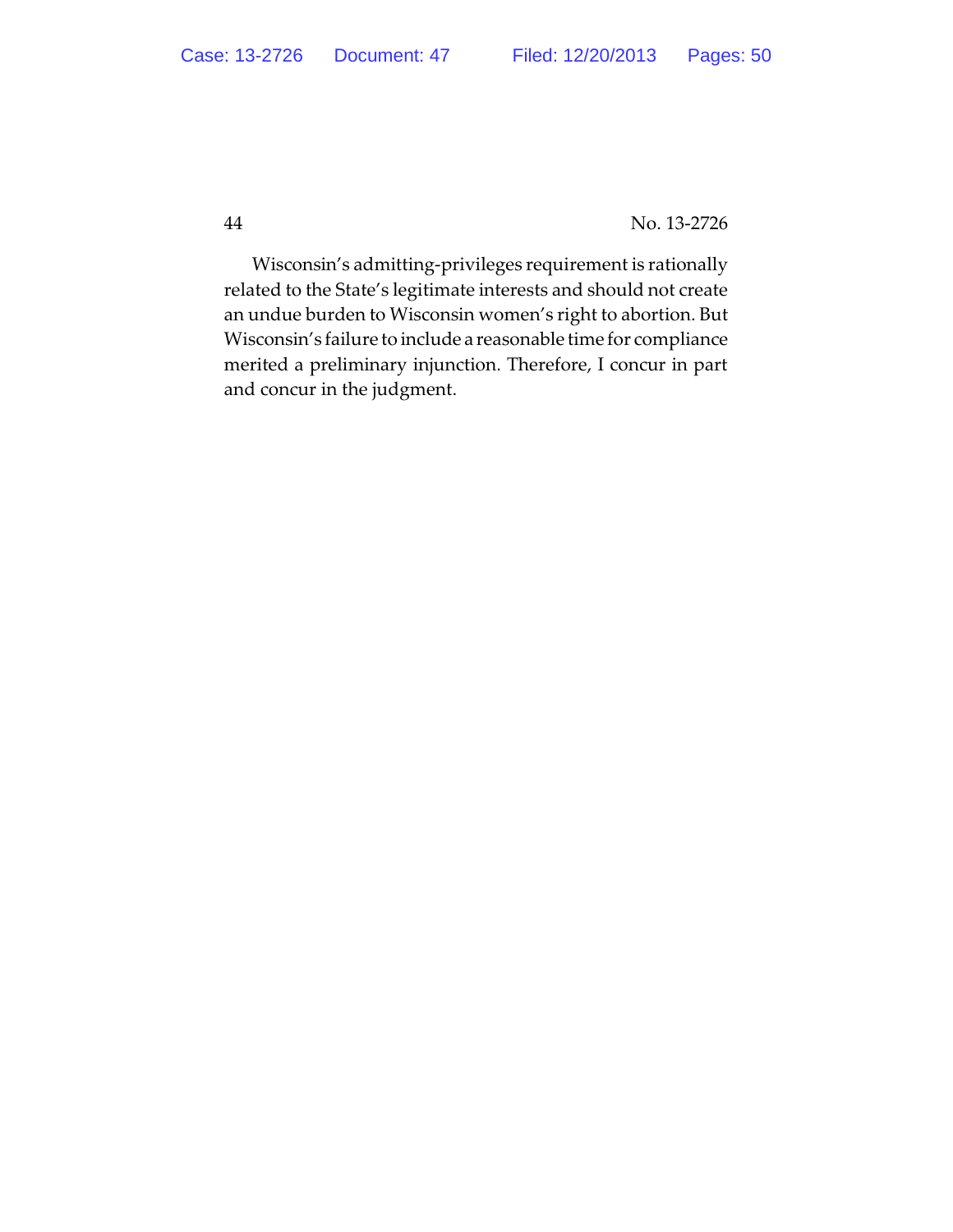#### **Appendix to the Concurrence**

Dr. Soleiman Soli in Pennsylvania. *See* Mark Scolforo, *Two Abortion Clinics Closed After Reports*, The Washington Times, Mar. 10, 2011, http://www.washingtontimes.com/news/2011/ mar/10/2-abortion-clinics-closed-after-reports/ (two abortion clinics shut down when inspection revealed expired drugs, uncalibrated medical equipment, and untrained personnel; a network of abortion care providers described the clinics as "women exploiters" ).

Dr. Andrew Rutland in California. *See* C. Perkes, *Abortion Doctor Gives Up License Over Death*, Orange County Register, Jan. 25, 2011, http://www.ocregister.com/articles/rutland-285561-death-license.html (woman died where clinic "was not equipped to handle emergencies" and the abortion doctor "failed to recognize [an allergic] reaction, adequately attempt resuscitation or promptly call 911." The doctor had previously given up his license "after allegations of . . . scaring patients into unnecessary hysterectomies, botching surgeries, lying to patients, falsifying medical records, over-prescribing painkillers and having sex with a patient in his office.").

Dr. Albert Dworkin in Delaware. *See* Steven Ertelt, *Hearing: DelawareAbortionist Helped Kermit Gosnell Avoid Law,* LifeNews*,* Mar. 16, 2011, http://www.lifenews.com/2011/03/16/hearingdelaware-abortionist-helped-kermit-gosnell-avoid-law/(doctor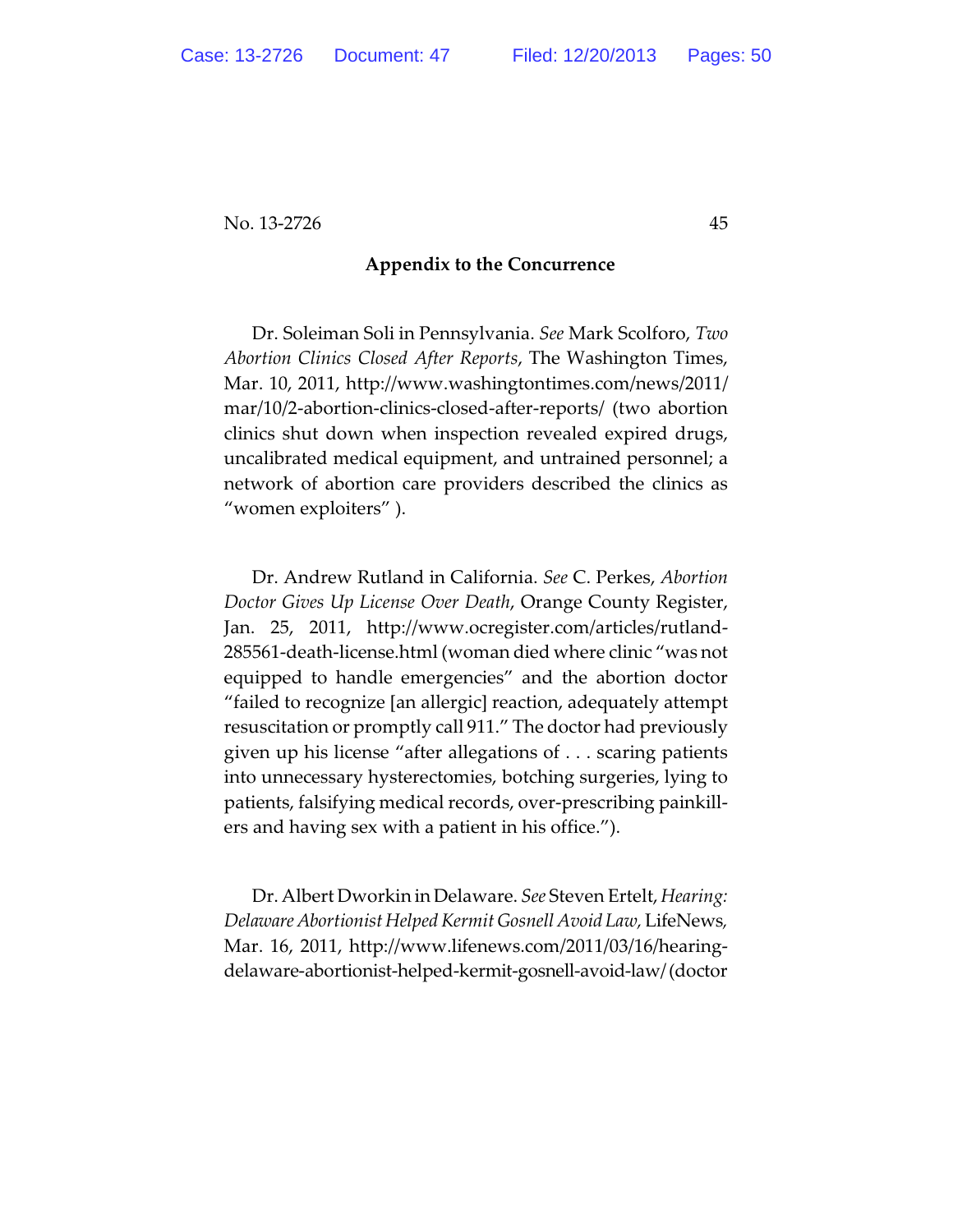complicit in Kermit Gosnell'sviolationshas license suspended).

Dr. JamesPendergraft in Florida. *See* Steven Ertelt, *Abortion Practitioner James Pendergraft Loses Florida License a Fourth Time*, LifeNews, Jan. 1, 2009, http://www.lifenews.com/2009/01/01/ state-5339/ (abortion doctor's license suspended for fourth time for entrusting drug administration to unlicensed employee, previous suspensions included a botched abortion that resulted in the unborn child being shoved into the abdominal cavity and requiring that the woman receive a hysterectomy).

The Gentilly Medical Clinic for Women and the Hope Medical Group for Women in Louisiana. *See* Steven Ertelt, *Abortion Business in Louisiana Loses License for Poor Health, Safety Standards*, LifeNews, Jan. 20, 2010, http://www.lifenews.com/ 2010/01/20/state-4743/ (clinic lost license for operating without trained nurse or proper drug license); P. J. Smith, *Louisiana Abortion Clinic Shut Down for Ignoring "Most Basic" Medical Practices*, LifeNews, Sep. 7, 2011,http://www.lifesitenews.com/ news/archive/ldn/2010/sep/10090707 (clinic's operations suspended for failing to observe "the most basic medical practices" including "provid[ing] women a physical examination prior to abortions" or "follow[ing] necessary protocols for the administration of anesthesia and monitoring their clients' vital signs").

Drs. Romeo Ferrer, George Shepard, Leroy Carhart, and Nicola Riley in Maryland. *See*, *respectively*, Steven Ertelt,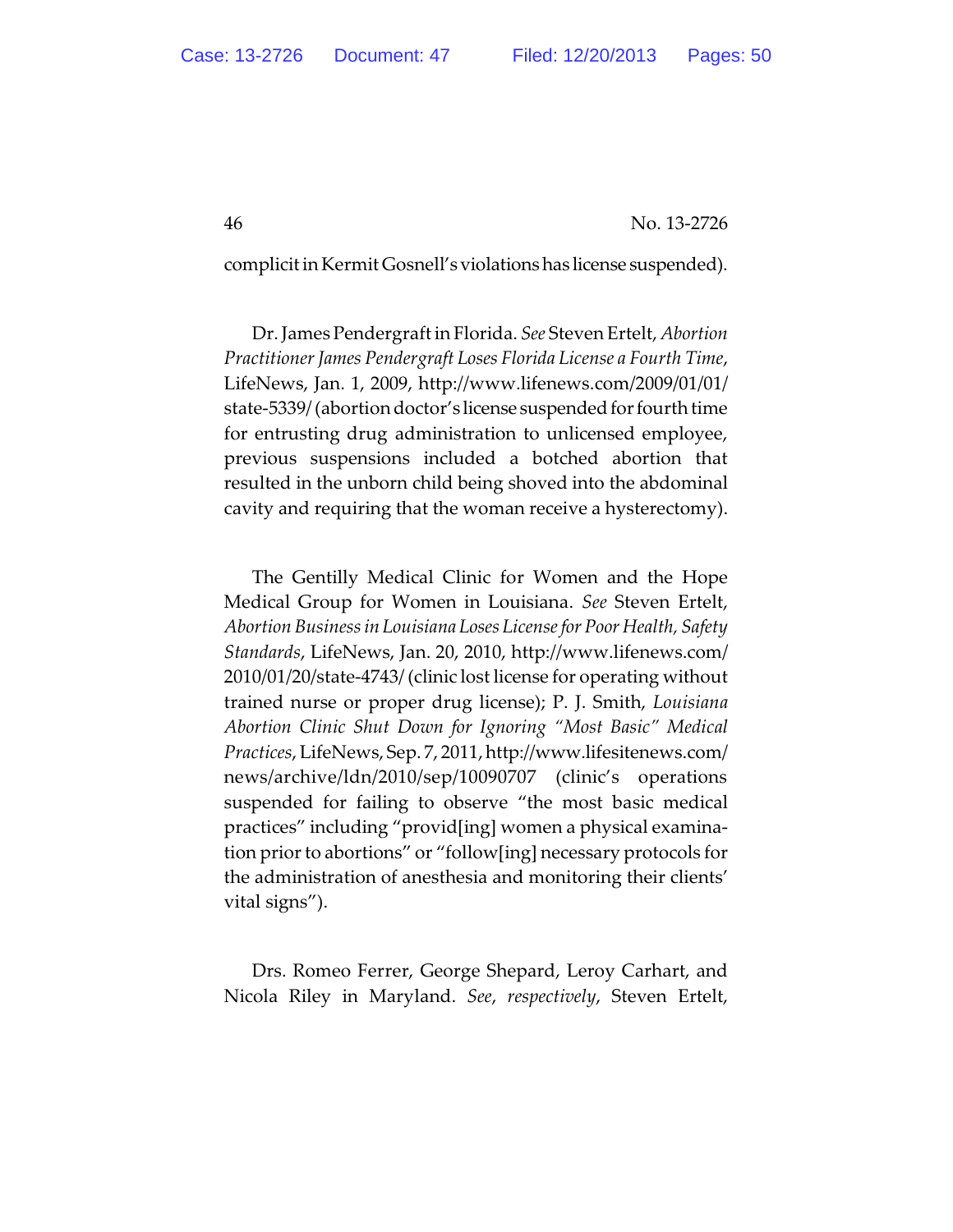*Pro-Lifers Want Maryland Practitioner Disciplined, Killed Woman in Botched Abortion*, LifeNews, June 1, 2010, http:// www.lifenews.com/2010/06/01/state-5145/ ("Board of Physician's Peer Reviewers concluded the woman's death resulted from Ferrer's failure to meet the standard of quality care in violation of state law."); Steven Ertelt, *Troubled Abortion BizSees Two Practitioners Lose Medical Licenses*, LifeNews, Sept. 3, 2010, http://www.lifenews.com/2010/09/03/state-5416/ (transfer of patient of botched abortion in a rental car to a clinic in another state leads to the discovery, and suspension, of two doctors circumventing state law);*Authorities:Woman Died from Abortion Complications,* June 12, 2013, http://www.usatoday.com/story/ news/nation/2013/02/21/woman-late-term-abortion-bledtodeath/1935799/ (Dr. Carhart is under investigation for the death of Jennifer Morbelli, a 29 year-old school teacher who underwent a late-term abortion); The order is available at http://abortiondocs.org/wp-content/uploads/2013/05/ Nicola-Riley-MD-Permanent-Revocation-May-6-2013.pdf (order permanently revoking Dr. Nicola Riley'smedicallicense Maryland after she failed to call for emergency help for a critically injured abortion patient and transported her to the hospital in the backseat of a rental car).

Dr. Steven Brigham in Maryland, New Jersey, and Pennsylvania. *See N.J. Targets Abortion Doctor Steven Brigham's License*, Lehigh Valley Live, Sept. 9, 2010, http://www.lehighvalleylive. com/phillipsburg/index.ssf/2010/09/nj\_targets\_abortion\_ doctor\_ste.html (New Jersey seeks to take doctor's license after Maryland already took his license for risky interstate abortion scheme).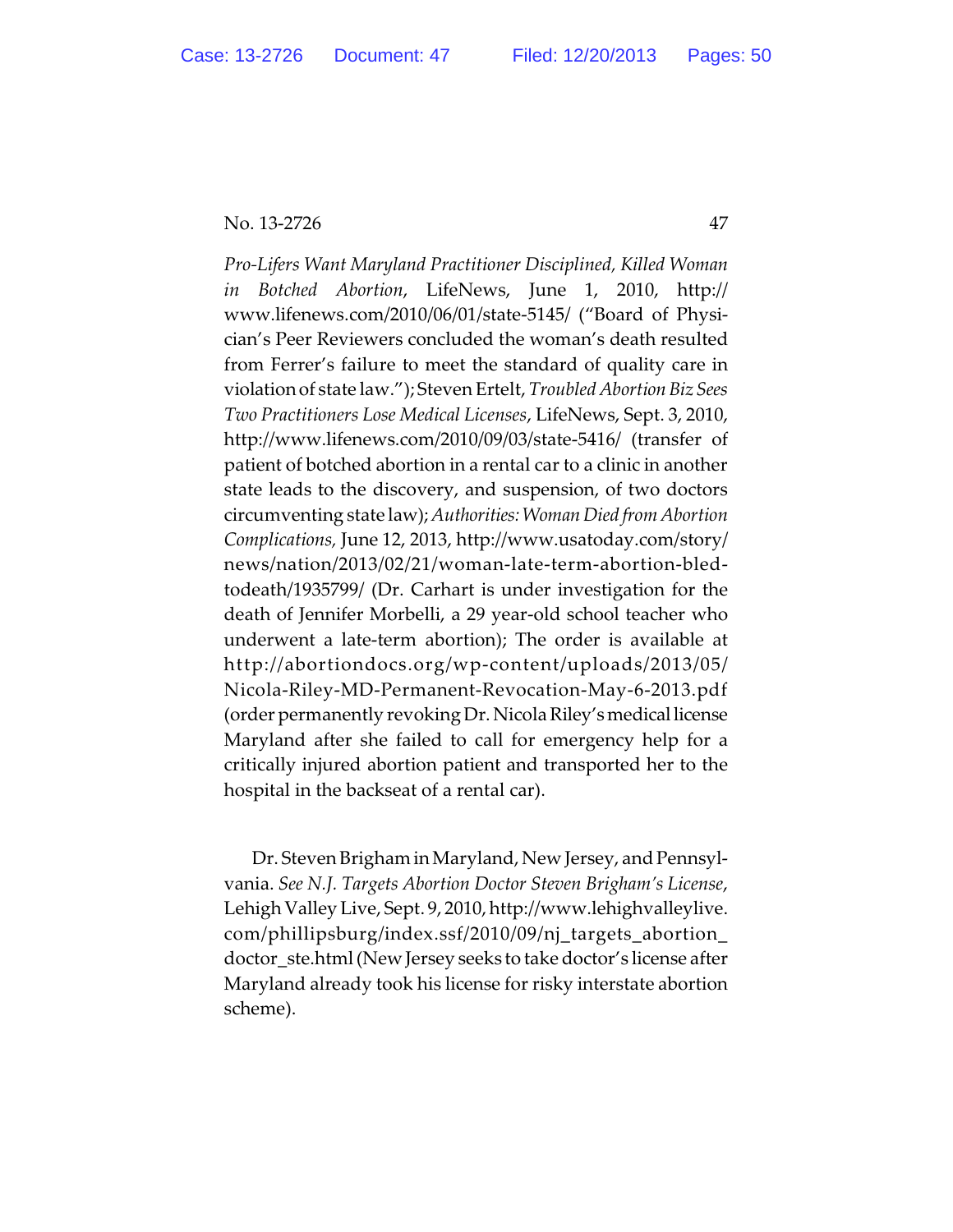Dr. Rapin Osathanondh in Massachusetts. *See* Denise Lavoie, *Doctor Gets 6 Months in Abortion Patient Death*, Associated Press, Sep. 14, 2010, http://www.msnbc.msn.com/id/ 39177186/ns/us\_news-crime\_and\_courts/t/doctor-gets-monthsabortion-patientdeath/ (doctor sentenced to six months in jail for involuntary manslaughter because "he failed to monitor [abortion patient] while she was under anesthesia, delayed calling emergency services when her heart stopped, and later lied to try to cover up his actions.").

Dr. Alberto Hodari in Michigan. *See Schuette Files Suit to Close Unlicensed Abortion Clinic*, Office of the Attorney General, State of Michigan, Mar. 29, 2011, http://www.michigan.gov/ag/ 0,4534,7-164--253426--,00.html (Michigan Attorney General sues to close abortion clinic for failing to comply with health and safety rules applicable to surgical outpatient facilities).

Drs. Salomon Epstein and Robert Hosty in New York. *See* Steven Ertelt, *Practitioner Denies He Botched Legal Abortion That Killed Hispanic Woman*, LifeNews, Mar. 1, 2010, http:// www.lifenews.com/2010/03/01/state-4858/ (New York police investigate doctor after 37-year-old patient dies in botched abortion); http://operationrescue.org/pdfs/Hosty%20 revocation.pdf (eventually, responsibility for the death Dr. Epstein was investigated for was attributed to another doctor at the clinic, Dr. Hosty, whose license was revoked in this order); Southwestern Women' Options in New Mexico, *see* Jeremy Kryn, *New 911 Call from New Mexico Abortion Clinic Exposes Pattern of Emergencies*, LifeNews, Oct. 20, 2011, http://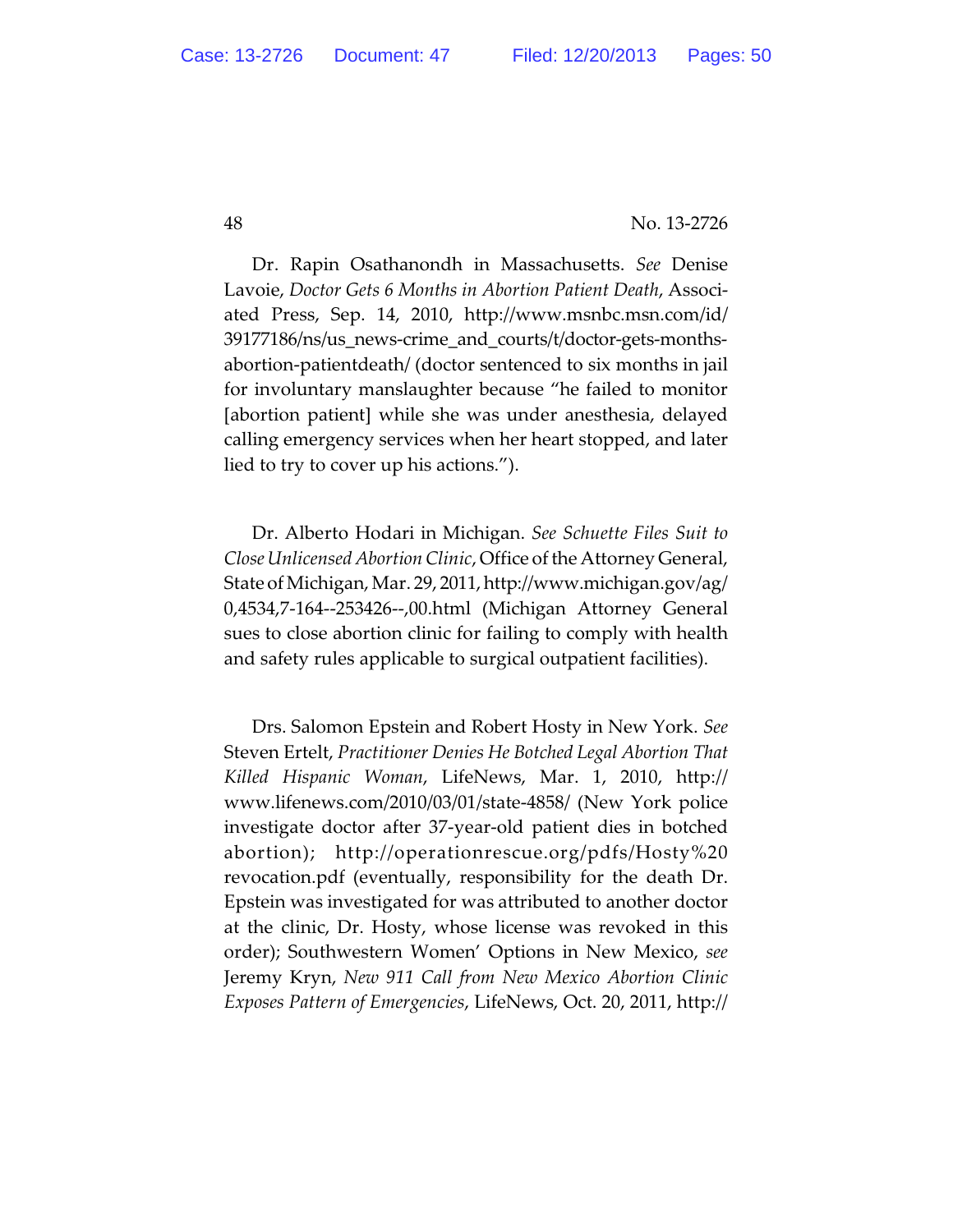www.lifesitenews.com/news/new-911-call-from-new-mexicoabortion-clinic-exposes-pattern-of-emergencies ("A recording of a 911 call . . . highlights the continuing danger [at] an Albuquerque abortion clinic . . . . The call is the eleventh emergency call [from the clinic] in less than two years . . . ." it was transcribed as follows, "'Uh, we have a 31-year-old female who underwent an abortion today. She's continuing to bleed. We need to transfer her to the hospital, please' . . . . 'The bleeding is persistent. It will not stop.'").

Dr. Tami Lynn Holst Thorndike in North Dakota. *See* Denise Burke, *North Dakota Abortionist Practices With Expired License*, Americans United for Life, Nov. 8, 2010, http:// www.aul.org/2010/11/north-dakota-abortionist-practices-withexpired-license/ ("[A] North Dakota abortionist is being investigated for practicing with an expired license.").

Drs. Robert E. Hanson Jr., Margaret Kini, Douglas Karpen, Pedro J. Kowalyszyn, Sherwood C. Lynn Jr., Alan Molson, Robert L. Prince, H. Brook Randal, Franz Theard, and William W. West, Jr. of Whole Women' Health in Texas. *See* Steven Ertelt, *Tenth Texas Abortion Practitioner Under State Investigation*, LifeNews,Aug. 24, 2011, http://www.lifenews.com/2011/08/24/ tenth-texas-abortion-practitioner-under-state-investigation/ (abortion center investigated for "illegal dumping of patient records and medical waste").